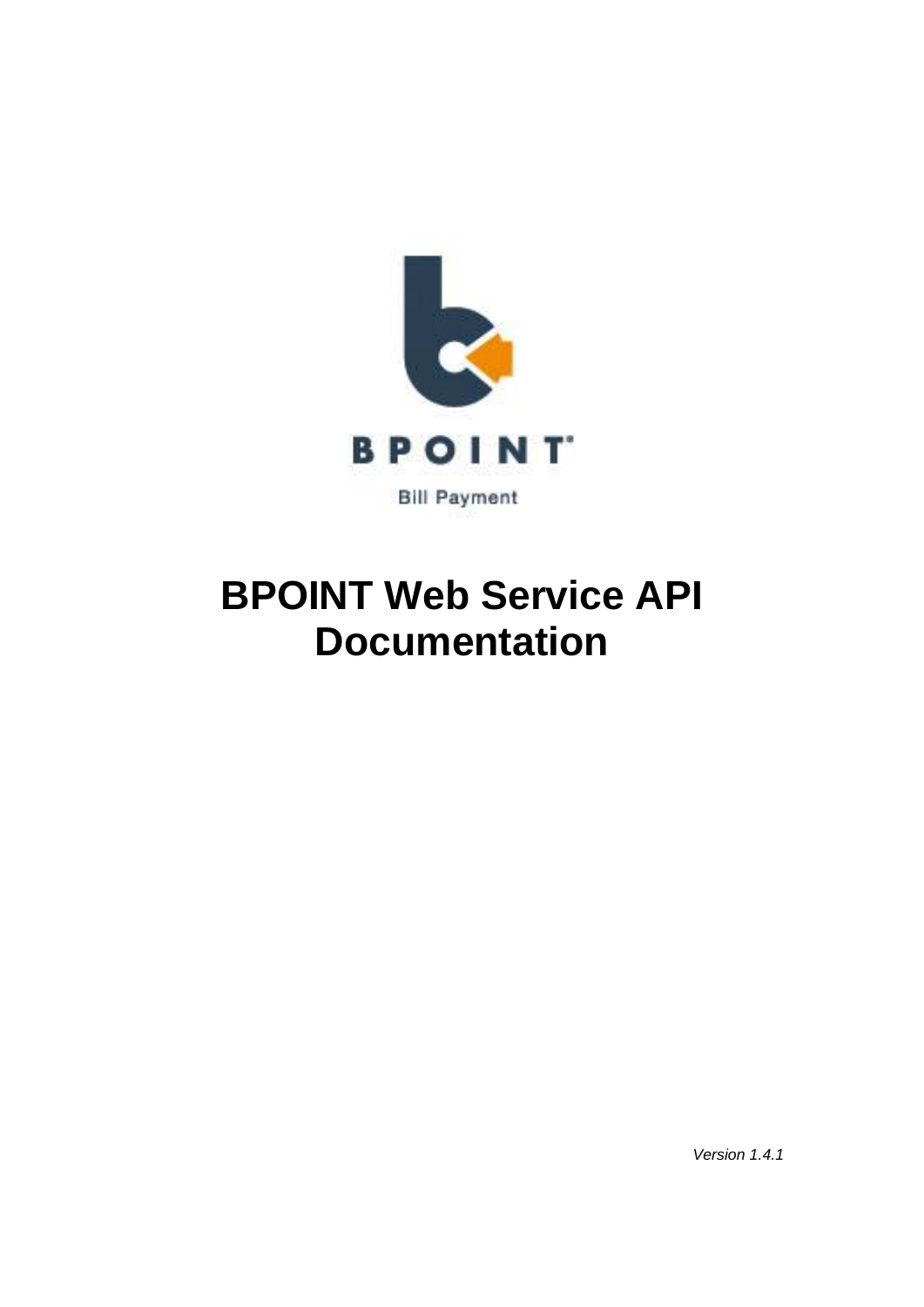

### **Contents**

| $\mathbf 1$    | 1.1  |  |
|----------------|------|--|
|                | 1.2  |  |
| $\overline{2}$ | 2.1  |  |
|                | 2.2  |  |
|                | 2.3  |  |
|                | 2.4  |  |
|                | 2.5  |  |
|                | 2.6  |  |
|                | 2.7  |  |
|                | 2.8  |  |
|                | 2.9  |  |
|                | 2.10 |  |
|                | 2.11 |  |
|                | 2.12 |  |
|                | 2.13 |  |
|                | 2.14 |  |
|                | 2.15 |  |
|                | 2.16 |  |
|                | 2.17 |  |
|                | 2.18 |  |
|                | 2.19 |  |
|                | 2.20 |  |
|                | 2.21 |  |
|                | 2.22 |  |
| 3              | 3.1  |  |
|                | 3.2  |  |
|                | 3.3  |  |
|                | 3.4  |  |
| 4              | 4.1  |  |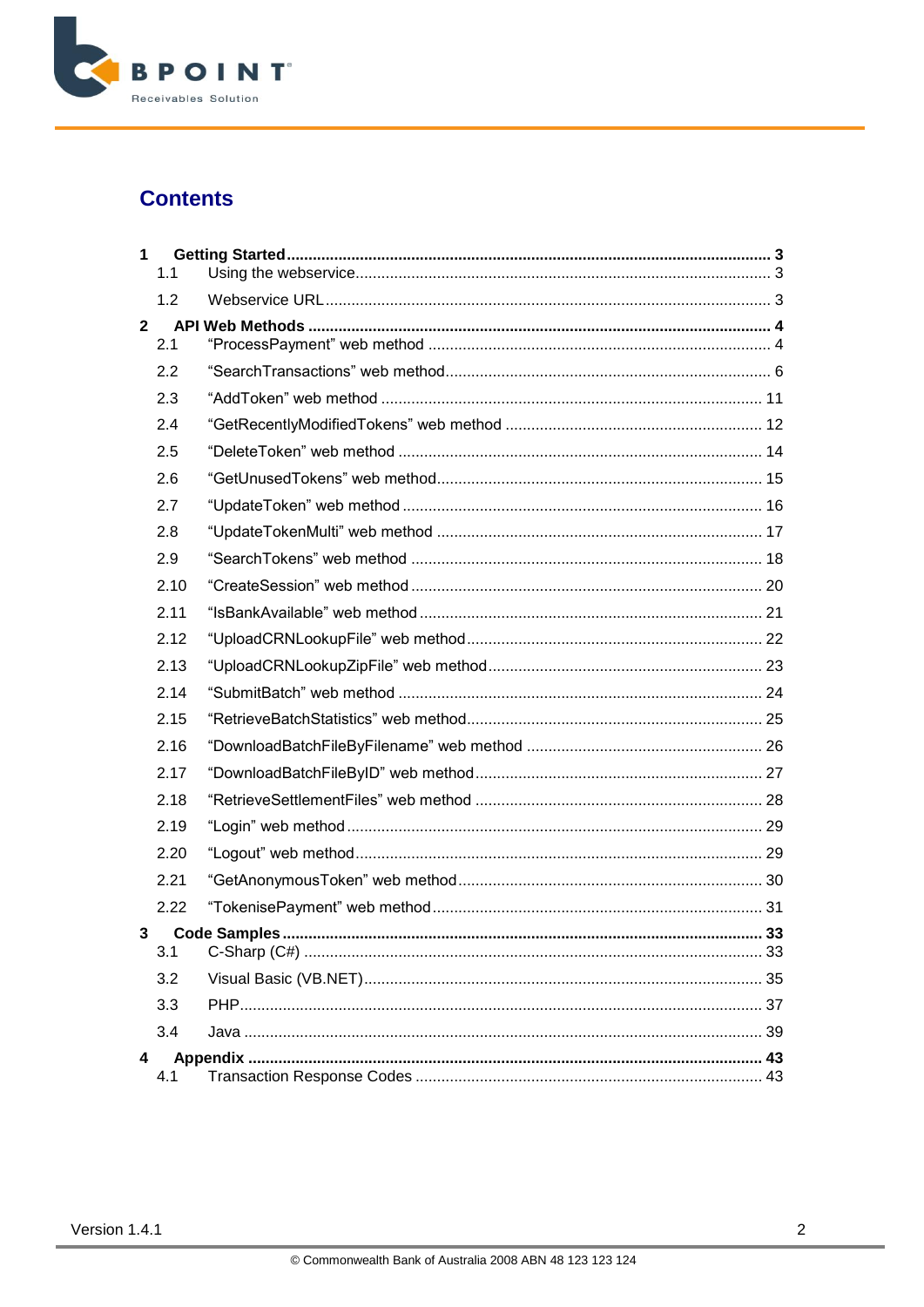

# **1 Getting Started**

### <span id="page-2-1"></span><span id="page-2-0"></span>**1.1 Using the webservice**

The BPOINT API public webservice allows you to access all the merchant functionalities from within your own website or computer application.

To access the API, you must:

- **Have API access enabled in your merchant facility**
- **Have an API user login and password** (you may create an API user via the user management section in the back office website)

Please contact your account manager or BPOINT support for any enquires on enabling or accessing the API functionality.

For more information on how to use the API please refer to the Web Method (chapter 2) and code samples (chapter 3) sections of this document.

### <span id="page-2-2"></span>**1.2 Webservice URL**

The webservice URL you must call is:

**https://www.bpoint.com.au/evolve/service.asmx**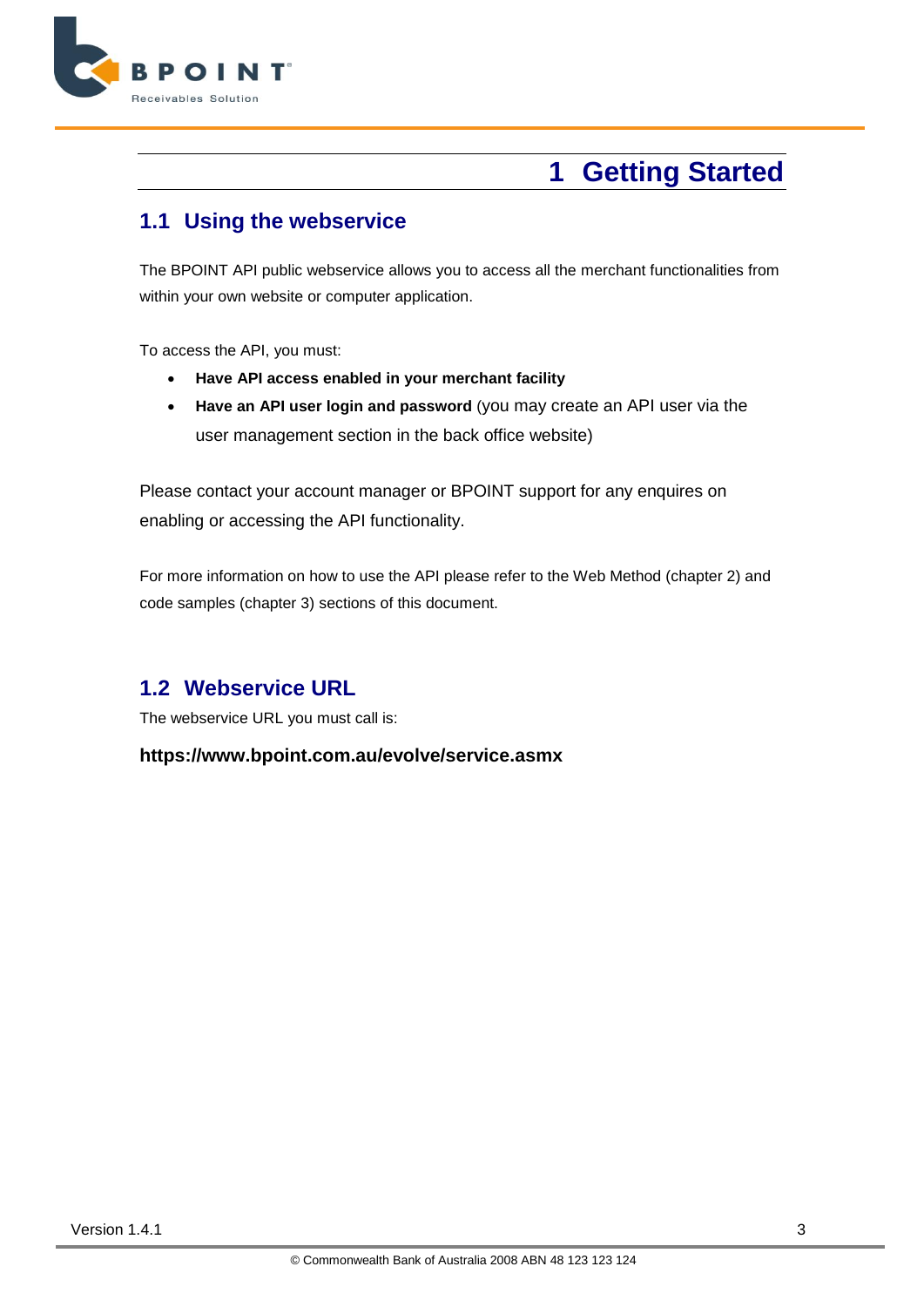

# <span id="page-3-0"></span>**2 API Web Methods**

\*\* Compulsory parameter – cannot be empty or null

# <span id="page-3-1"></span>**2.1 "ProcessPayment" web method**

The process payment API method is designed to give merchants access to BPOINT payment gateway in order to automatically submit payments.

#### **Input parameters:**

| <b>Parameter name</b>       | <b>Description</b>                                                   | <b>Comments</b>                               |
|-----------------------------|----------------------------------------------------------------------|-----------------------------------------------|
| Username                    | Username provided to you                                             | This is a compulsory                          |
|                             |                                                                      | parameter                                     |
| Password                    | Password provided to you                                             | This is a compulsory                          |
|                             |                                                                      | parameter                                     |
| Merchant number             | Your merchant facility number                                        | This is a compulsory                          |
|                             |                                                                      | parameter                                     |
| <b>Input Parameters</b>     |                                                                      |                                               |
| <b>Parameter name</b>       | <b>Description</b>                                                   | <b>Comments</b>                               |
| PaymentType**               | "PAYMENT" for payment                                                | This is a compulsory                          |
|                             | processing and "REFUND" for                                          | parameter                                     |
|                             | refund processing. Other                                             |                                               |
|                             | options are not supported                                            |                                               |
| TxnType**                   | It should be set to appropriate                                      | This is compulsory.                           |
|                             | TxnType depending on how you                                         | Passing in                                    |
|                             | received the payment                                                 | "NOT SPECIFIED" will<br>result in error       |
| MerchantReference           |                                                                      | This is optional but                          |
|                             | It is a reference supplied by you<br>which helps you to identify the | recommended that you                          |
|                             | payment                                                              | populate it                                   |
| CRN1                        | It is an additional reference                                        | This is optional                              |
| CRN <sub>2</sub>            | <b>Additional reference</b>                                          | This is optional                              |
| CRN <sub>3</sub>            | <b>Additional reference</b>                                          | This is optional                              |
| <b>Amount</b>               | The amount you wish to process                                       | This is in cents                              |
| CardNumber**                | The credit card number you                                           | Not required for refund                       |
|                             | wish to charge                                                       |                                               |
|                             | Note: This can also be a                                             |                                               |
|                             | DataVault token number.                                              |                                               |
| ExpiryDate**                | The expiry date on card                                              | Not required for refund                       |
| <b>CVC</b>                  | CVC / CVV of the credit card                                         | This is optional                              |
| OriginalTransactionNumber** | This is the payment                                                  | <b>is</b><br>compulsory<br><b>This</b><br>if. |
|                             | "TransactionNumber" that you                                         | "REFUND" is selected as                       |
|                             | get back after a successful                                          | "PaymentType"<br>else                         |
|                             | payment                                                              | optional                                      |

٦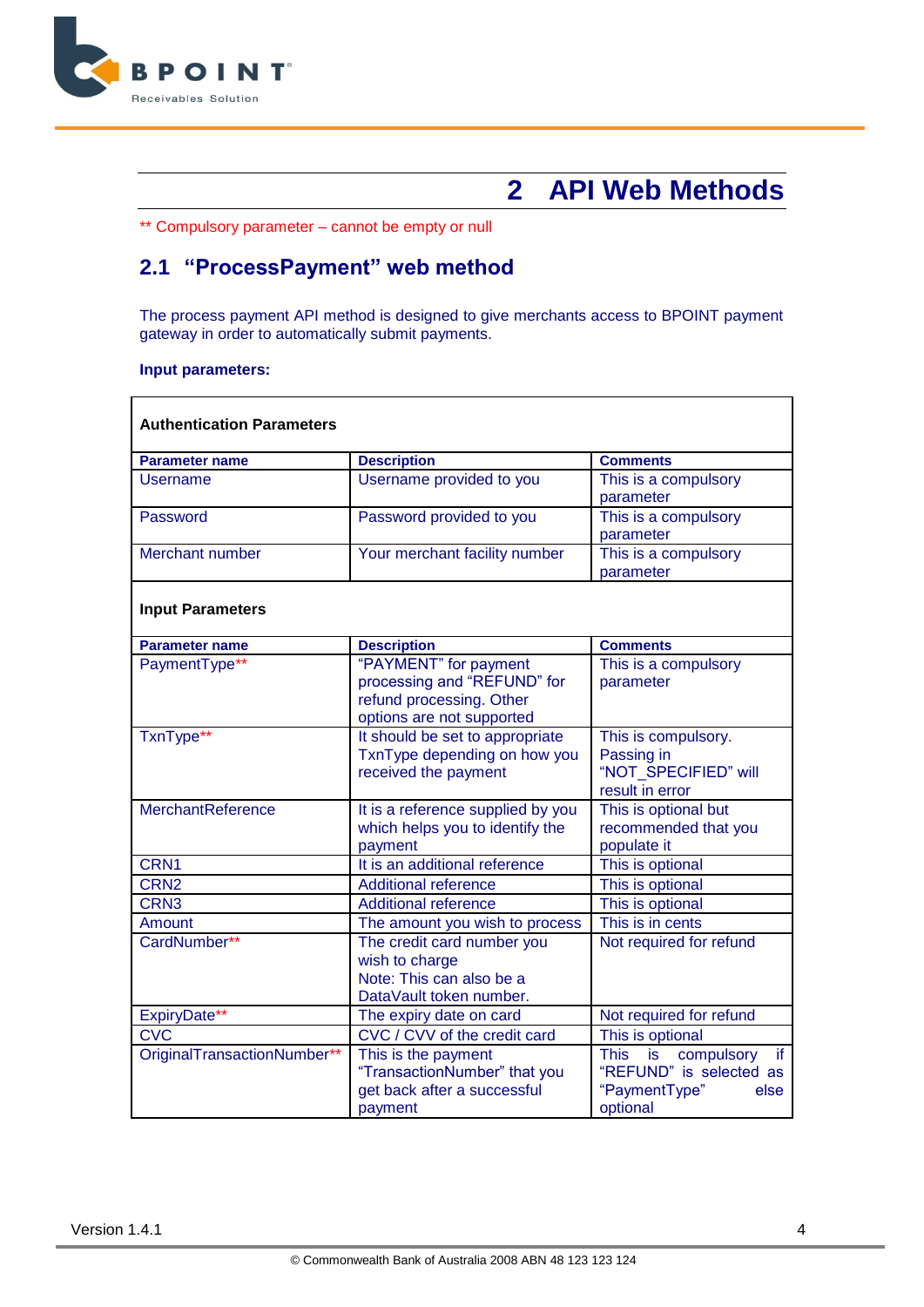

| <b>Web Service Response Parameters</b> |                                                                                                                                       |                                                                                                                                 |  |
|----------------------------------------|---------------------------------------------------------------------------------------------------------------------------------------|---------------------------------------------------------------------------------------------------------------------------------|--|
| <b>Parameter name</b>                  | <b>Description</b>                                                                                                                    | <b>Comments</b>                                                                                                                 |  |
| <b>ResponseCode</b>                    | You will need to check this<br>for "SUCCESS" before<br>proceeding with any other<br>checks                                            | "ERROR"<br>١f<br>returned<br>then<br>is.<br>"ResponseMessage" will contain an<br>appropriate error message.                     |  |
| <b>Output Parameters</b>               |                                                                                                                                       |                                                                                                                                 |  |
| <b>Parameter name</b>                  | <b>Description</b>                                                                                                                    | <b>Comments</b>                                                                                                                 |  |
| <b>ResponseCode</b>                    | This is a summary<br>response code. 0 means<br>approved. Anything else<br>means that the payment<br>declined.                         | In case of declined you may want to<br>check AcquirerResponseCode field<br>for extra information on why the<br>payment declined |  |
| AcquirerResponseCode                   | This is the response code<br>issued by the payment<br><b>Acquirer</b>                                                                 |                                                                                                                                 |  |
| <b>TransactionNumber</b>               | This is an unique<br>transaction number issued<br>per payment                                                                         | You will need to use this in case you<br>want to process an refund against<br>this payment                                      |  |
| <b>ReceiptNumber</b>                   | This is an unique receipt<br>number issued per<br>transaction                                                                         | You may provide this to your<br>customers                                                                                       |  |
| Authoriseld                            | A code issued by the<br>acquiring bank to approve<br>or deny the transaction.<br>This may not always be<br>supplied by all acquirers. |                                                                                                                                 |  |
| SettlementDate                         | The date of payment<br>settlement                                                                                                     |                                                                                                                                 |  |
| <b>MaskedCardNumber</b>                | The first 6 and last 3 digits<br>of the credit card number<br>charged returned back to<br><b>vou</b>                                  |                                                                                                                                 |  |
| CardType                               | The card type used to<br>process the payment                                                                                          |                                                                                                                                 |  |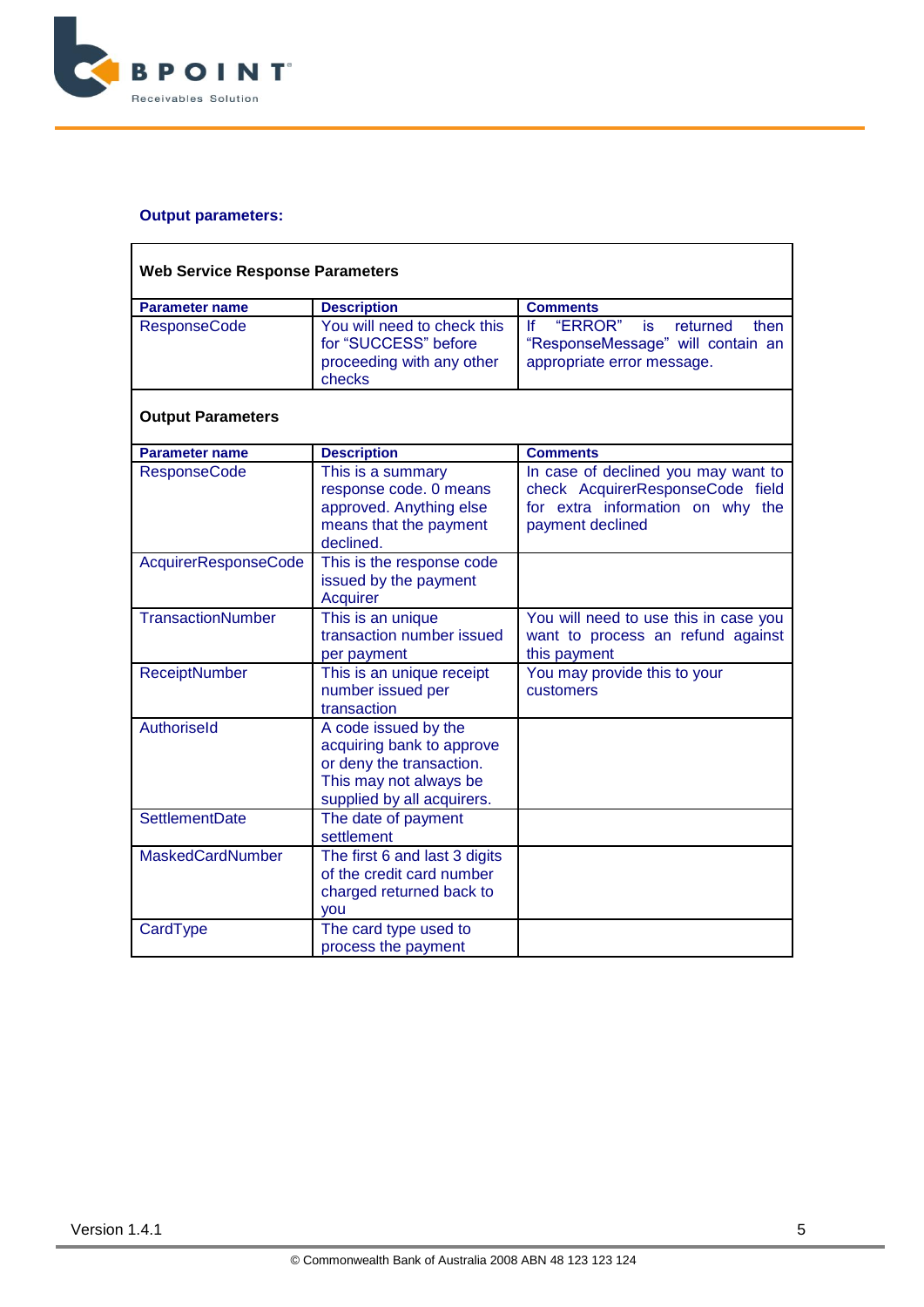

### <span id="page-5-0"></span>**2.2 "SearchTransactions" web method**

The search transaction API method is designed to give merchants access to the BPOINT payment transaction gateway in order to make it easy to integrate merchant financial systems with BPOINT.

Any search query submitted using this method will return maximum 500 results.

#### **Input parameters:**

| <b>Parameter name</b>   | <b>Description</b>                                                                                                                                                                                                    | <b>Comments</b>                                                                                                                                                                                                                                                                                                         |
|-------------------------|-----------------------------------------------------------------------------------------------------------------------------------------------------------------------------------------------------------------------|-------------------------------------------------------------------------------------------------------------------------------------------------------------------------------------------------------------------------------------------------------------------------------------------------------------------------|
| Username                | Username provided to you                                                                                                                                                                                              | This is a compulsory<br>parameter                                                                                                                                                                                                                                                                                       |
| Password                | Password provided to you                                                                                                                                                                                              | This is a compulsory<br>parameter                                                                                                                                                                                                                                                                                       |
| Merchant number         | Your merchant facility number                                                                                                                                                                                         | This is a compulsory<br>parameter                                                                                                                                                                                                                                                                                       |
| <b>Input Parameters</b> |                                                                                                                                                                                                                       |                                                                                                                                                                                                                                                                                                                         |
| <b>Parameter name</b>   | <b>Description</b>                                                                                                                                                                                                    | <b>Comments</b>                                                                                                                                                                                                                                                                                                         |
| <b>MerchantNumber</b>   | Merchant facility number of any of<br>the child merchants                                                                                                                                                             | This is an optional<br>parameter.                                                                                                                                                                                                                                                                                       |
|                         |                                                                                                                                                                                                                       | The API allows<br>parent<br>merchants to search for<br>child<br>their<br>merchant<br>transactions. This should be<br>populated with respective<br>child merchant number if<br>you have any. Otherwise<br>the search will be performed<br>on the merchant number<br>supplied<br>the<br>in.<br>Authentication Parameters. |
| PaymentType             | Any value from the following list<br>NOT_SPECIFIED<br><b>PAYMENT</b><br>ä,<br><b>REFUND</b><br><b>CAPTURE</b><br>UNMATCHED_REFUND<br>÷,<br><b>PREAUTH</b><br><b>REVERSAL</b>                                          | This is an optional<br>parameter<br>To search all payment types<br>select:<br>NOT_SPECIFIED                                                                                                                                                                                                                             |
| <b>TxnType</b>          | Any value from the following list<br>NOT_SPECIFIED<br>MAIL_ORDER<br>٠<br>TELEPHONE_ORDER<br><b>RECURRING</b><br><b>ECOMMERCE</b><br><b>CUSTOMER_PRESENT</b><br><b>CALL_CENTRE</b><br><b>IVR</b><br>INTERNET_ANONYMOUS | This is an optional<br>parameter<br>To search all transaction<br>types select:<br><b>NOT SPECIFIED</b>                                                                                                                                                                                                                  |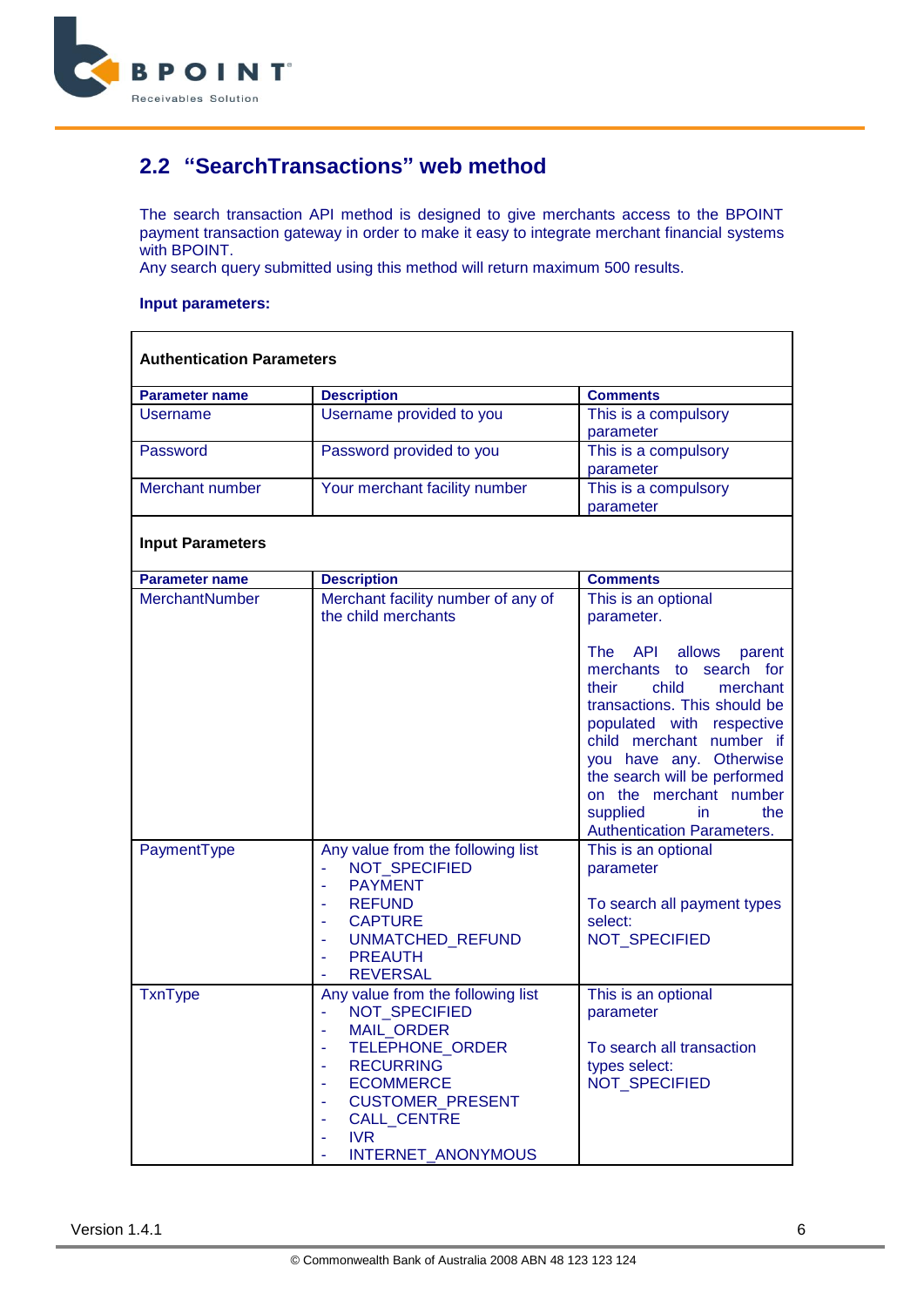

|                   | <b>WEB SHOP</b>                                                                                                        |                                                                                                                                                                         |
|-------------------|------------------------------------------------------------------------------------------------------------------------|-------------------------------------------------------------------------------------------------------------------------------------------------------------------------|
| NumOfHours**      | Number of hours in past from now<br>to search the transactions for                                                     | If populated then it should<br>be populated with an integer<br>value.                                                                                                   |
|                   |                                                                                                                        | E.g. If 0 is supplied then this<br>paramenter will be ignored<br>and<br>the<br><b>ToDate</b><br>and<br><b>FromDate</b><br>will<br>be<br>used<br>instead.                |
|                   |                                                                                                                        | E.g. If 1 is supplied then the<br>search<br>will<br>return<br>transactions<br>made<br>within<br>last 1 hour from now.                                                   |
| FromDate**        | <b>Transaction Process date time will</b><br>be compared against this parameter<br>and all the transactions made on or | Only used if NumOfHours is<br>$\mathbf 0$                                                                                                                               |
|                   | after the value supplied will be<br>returned.                                                                          | If populated then it should<br>be populated with<br><b>Date</b><br>Time value in format: "YYYY-<br>MM-DDTHH:MM:SS"                                                      |
| ToDate**          | <b>Transaction Process date time will</b><br>be compared against this parameter<br>and all the transactions made       | Only used if NumOfHours is<br>$\mathbf 0$                                                                                                                               |
|                   | before the value supplied will be<br>returned.                                                                         | If populated then it should<br>be populated with Date<br>Time value in format: "YYYY-<br>MM-DDTHH:MM:SS"                                                                |
| ReceiptNumber     | The receipt number to search for                                                                                       | <b>This</b><br>optional<br>is.<br>an<br>parameter.                                                                                                                      |
|                   |                                                                                                                        | If you need to look for a<br>single transaction and have<br>a BPOINT receipt number<br>for the transaction you can<br>supply it here.                                   |
| MerchantReference | It is a reference supplied when a<br>payment was made                                                                  | This is an optional<br>parameter                                                                                                                                        |
| CRN1              | It is an additional reference supplied<br>when a payment was made                                                      | This is an optional<br>parameter                                                                                                                                        |
| CRN <sub>2</sub>  | It is an additional reference supplied<br>when a payment was made                                                      | This is an optional<br>parameter                                                                                                                                        |
| CRN <sub>3</sub>  | It is an additional reference supplied<br>when a payment was made                                                      | This is an optional<br>parameter                                                                                                                                        |
| Amount            | The amount of the transaction                                                                                          | This is an optional<br>parameter.<br>If supplied this should be a<br>cents value.<br>E.g. You need to supply 100<br>if you are looking for<br>transactions worth \$1.00 |
|                   |                                                                                                                        | Leave as '0' to search all<br>amounts.                                                                                                                                  |
| MaskedCardNumber  | The credit card number used to                                                                                         | This is an optional                                                                                                                                                     |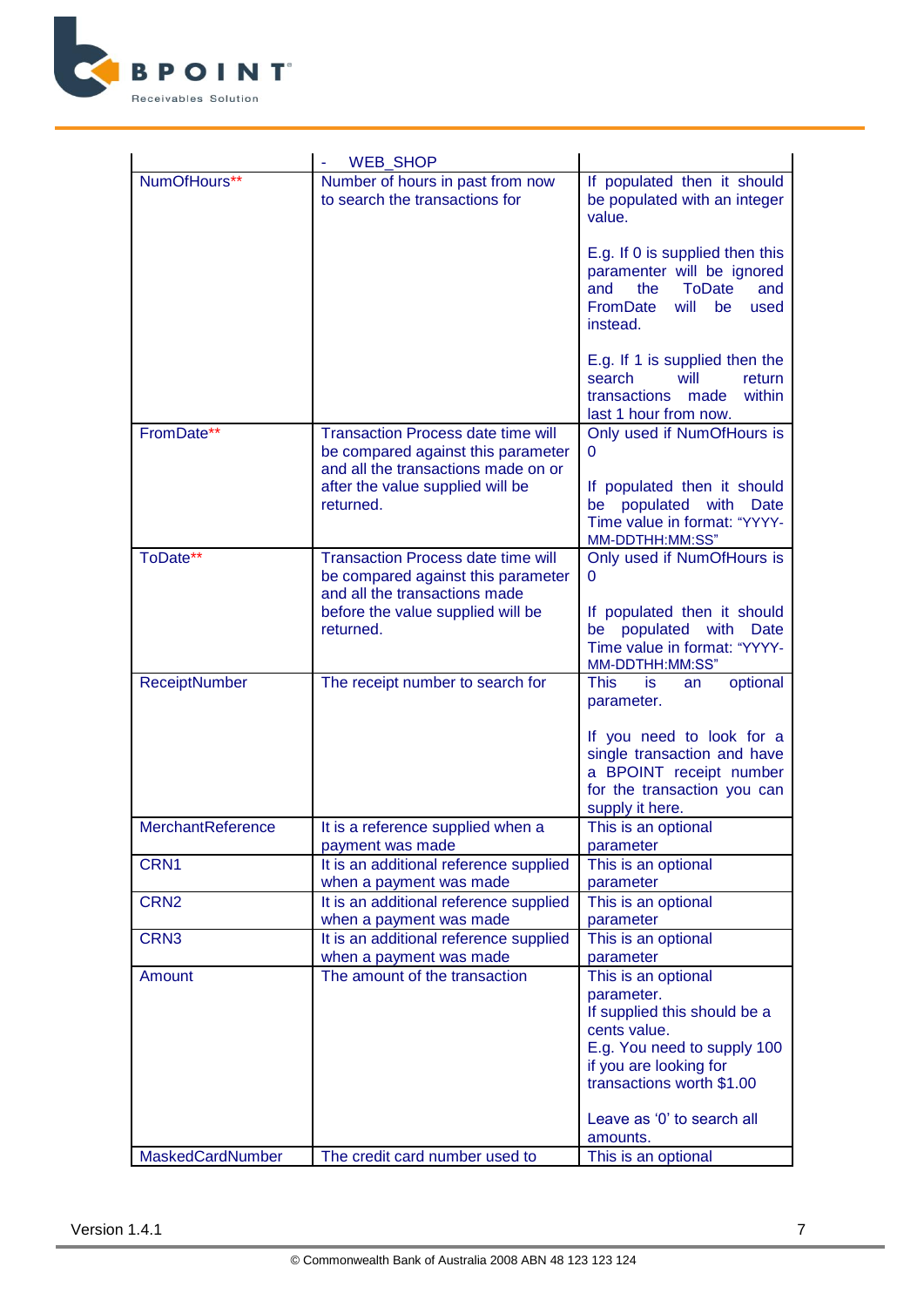

|                             | process the transaction                                               | parameter.                                                                                                                                                 |
|-----------------------------|-----------------------------------------------------------------------|------------------------------------------------------------------------------------------------------------------------------------------------------------|
|                             |                                                                       | If supplied then it should be<br>populated with either first 6<br>digits of the credit card or<br>credit card number in a<br>masked form E.g.<br>444433111 |
| <b>ExpiryDate</b>           | The expiry date of the credit card<br>used to process the transaction | This is an optional<br>parameter.                                                                                                                          |
|                             |                                                                       | If supplied then it should be<br>populated with card expiry<br>date in format MMYY                                                                         |
| <b>ResponseCode</b>         | The response code to search                                           | This is an optional<br>parameter.                                                                                                                          |
|                             |                                                                       | This is a summary response<br>code. 0 means approved.<br>Anything else means that<br>the payment declined.                                                 |
|                             |                                                                       | E.g. 0 will search for all<br>"APPROVED" transaction                                                                                                       |
| <b>AcquirerResponseCode</b> | The Acquirer response code to<br>search for                           | This is an optional<br>parameter.                                                                                                                          |
|                             |                                                                       | This is the response code<br>issued by the payment<br>Acquirer.                                                                                            |
|                             |                                                                       | E.g. 00, 08 are approved.                                                                                                                                  |
| <b>TransactionNumber</b>    | The transaction to search for                                         | This is an optional<br>parameter.                                                                                                                          |
|                             |                                                                       | This is an unique<br>transaction number issued<br>per payment                                                                                              |
| Authoriseld                 | Payment AuthorisedId to search for                                    | This is an optional<br>parameter.                                                                                                                          |
|                             |                                                                       | This is a code issued by the<br>acquiring bank to approve<br>or deny the transaction. This<br>may not always be supplied<br>by all acquirers.              |
| <b>SettlementDate</b>       | Search transactions for the supplied<br>settlement date               | This is an optional<br>parameter.                                                                                                                          |
|                             |                                                                       | If supplied then it should be<br>form "YYYY-MM-<br>DDTHH:MM:SS"                                                                                            |
| CardType                    | The credit card type to search for                                    | This is an optional<br>parameter.                                                                                                                          |
|                             |                                                                       | It can be populated with any                                                                                                                               |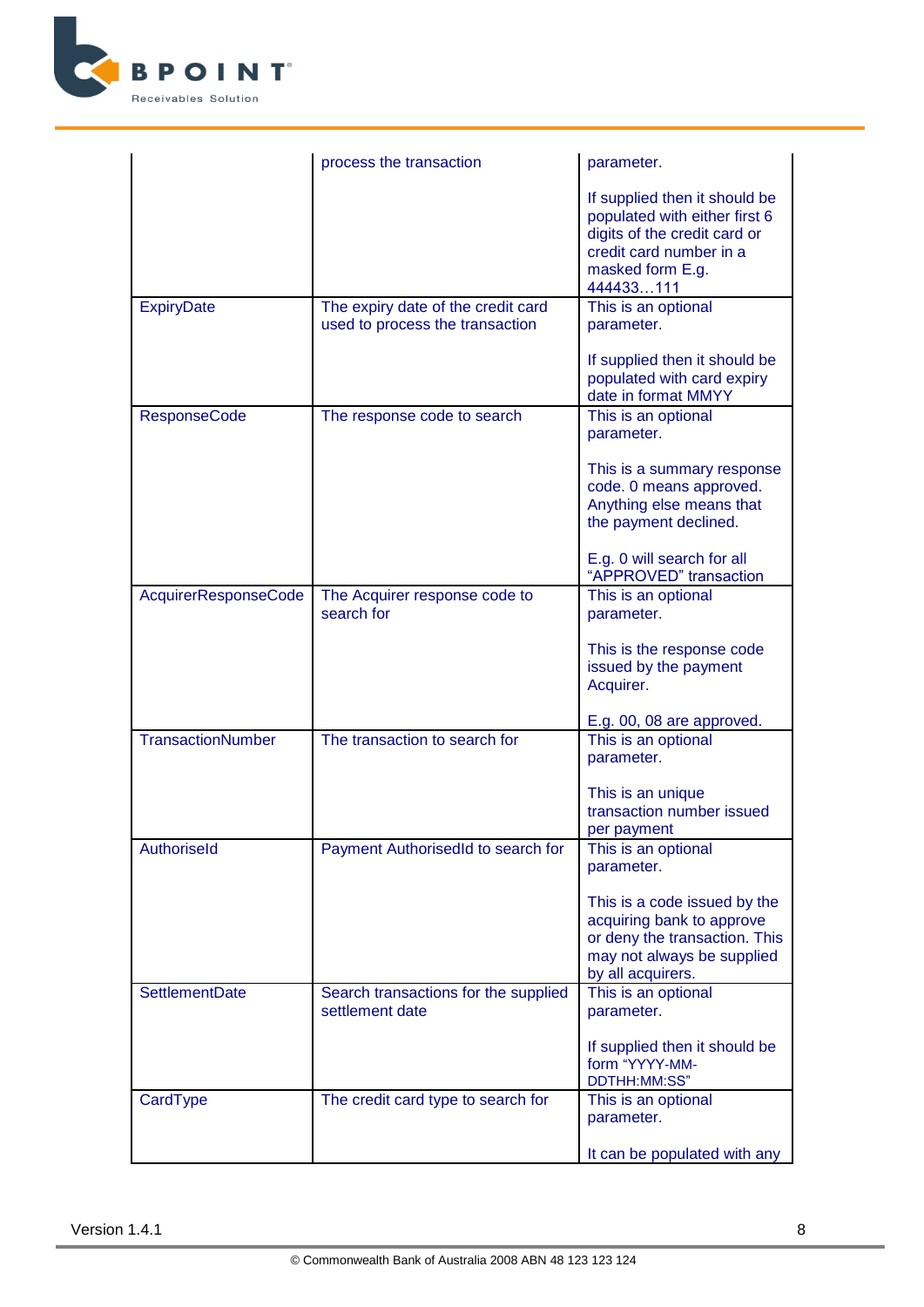

|                    |                                                                                                                                                   | of the following values:<br>MC.<br><b>VC</b><br><b>AE</b><br><b>JC</b><br>DC.                               |
|--------------------|---------------------------------------------------------------------------------------------------------------------------------------------------|-------------------------------------------------------------------------------------------------------------|
| <b>BillerCode</b>  | The biller code to search the<br>transactions for                                                                                                 | This is an optional<br>parameter.<br>This is the BPOINT biller<br>code linked to your<br>merchant facility. |
| <b>SearchOrder</b> | The order in which the results<br>should be returned.<br>It can be any value from the<br>following list:<br><b>ASCENDING</b><br><b>DESCENDING</b> | This is an optional<br>parameter.                                                                           |

| <b>Web Service Response Parameters</b> |                                                                                                                                                                                                                                                         |                                                                                                   |
|----------------------------------------|---------------------------------------------------------------------------------------------------------------------------------------------------------------------------------------------------------------------------------------------------------|---------------------------------------------------------------------------------------------------|
| <b>Parameter name</b>                  | <b>Description</b>                                                                                                                                                                                                                                      | <b>Comments</b>                                                                                   |
| <b>ResponseCode</b>                    | You will need to check this for<br>"SUCCESS" before proceeding with<br>any other checks                                                                                                                                                                 | If "ERROR" is returned then<br>"ResponseMessage" will<br>contain an appropriate error<br>message. |
| <b>Output Parameters</b>               |                                                                                                                                                                                                                                                         |                                                                                                   |
| <b>Parameter name</b>                  | <b>Description</b>                                                                                                                                                                                                                                      | <b>Comments</b>                                                                                   |
| PaymentType                            | Any value from the following list<br><b>NOT SPECIFIED</b><br><b>PAYMENT</b><br><b>REFUND</b><br><b>CAPTURE</b><br><b>UNMATCHED REFUND</b><br><b>PREAUTH</b><br><b>REVERSAL</b>                                                                          |                                                                                                   |
| <b>TxnType</b>                         | Any value from the following list<br><b>NOT SPECIFIED</b><br>÷.<br><b>MAIL ORDER</b><br><b>TELEPHONE ORDER</b><br><b>RECURRING</b><br><b>ECOMMERCE</b><br>CUSTOMER_PRESENT<br><b>CALL_CENTRE</b><br><b>IVR</b><br>INTERNET_ANONYMOUS<br><b>WEB SHOP</b> |                                                                                                   |
| MerchantReference                      | It is a reference supplied when a                                                                                                                                                                                                                       |                                                                                                   |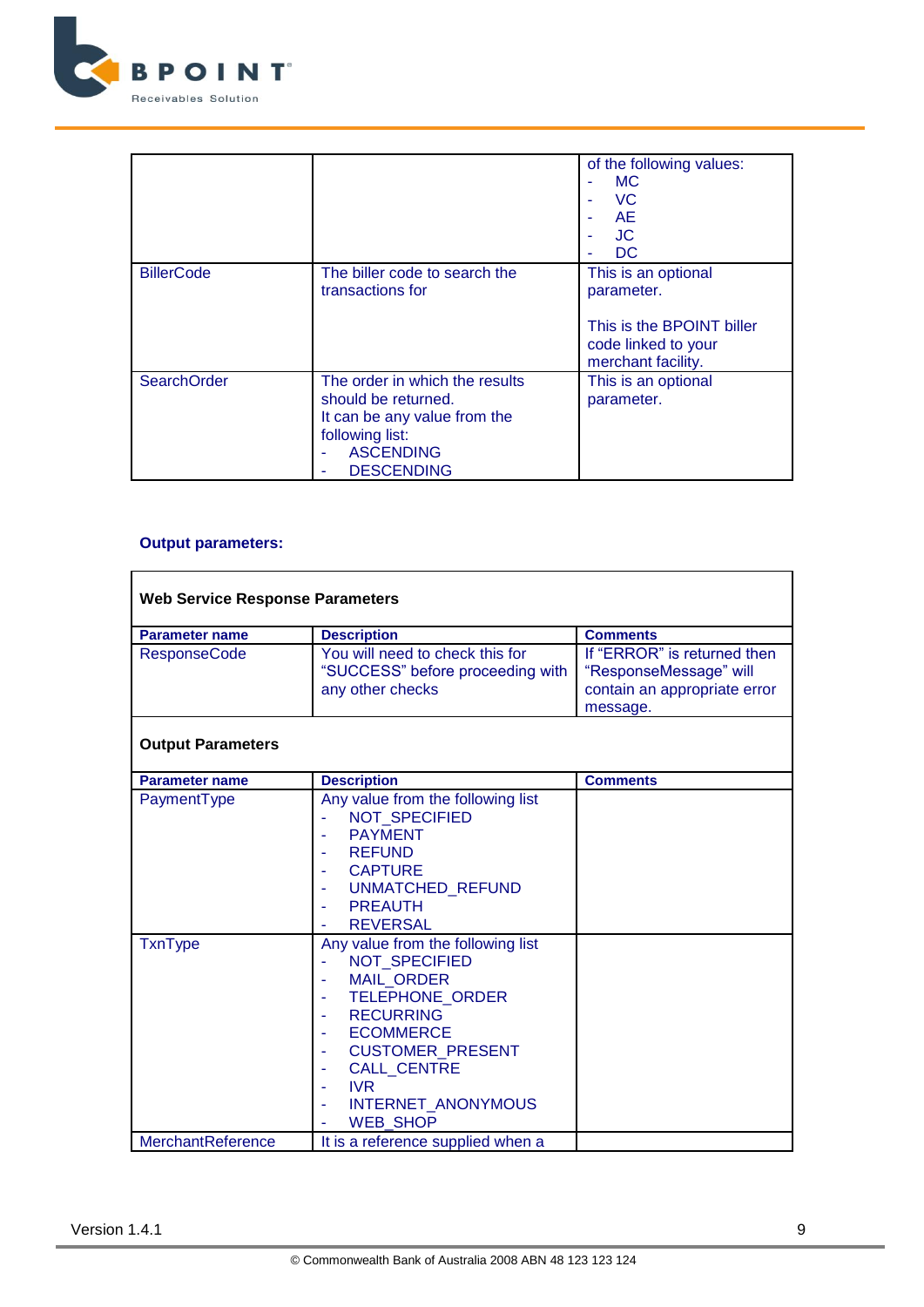

|                          | payment was made                           |                                 |
|--------------------------|--------------------------------------------|---------------------------------|
| CRN1                     | It is an additional reference              |                                 |
|                          | supplied when a payment was                |                                 |
|                          | made                                       |                                 |
| CRN <sub>2</sub>         | It is an additional reference              |                                 |
|                          | supplied when a payment was                |                                 |
|                          | made                                       |                                 |
| CRN <sub>3</sub>         | It is an additional reference              |                                 |
|                          | supplied when a payment was                |                                 |
|                          | made                                       |                                 |
| Amount                   | The transaction amount                     | This is a cent value            |
| CardNumber               | The credit card number used for the        | This is a masked value.         |
|                          | transaction                                | E.g. 444433111                  |
| <b>ExpiryDate</b>        | Expiry Date of the card used to            | Value returned in format        |
|                          | process the transaction                    | <b>MMYY</b>                     |
| <b>CVC</b>               | This field is not used at this stage       |                                 |
| OriginalTxnNumber        | <b>Unique Transaction number issued</b>    | This field will contain a value |
|                          | per payment                                | if the transaction is a         |
|                          |                                            | <b>REFUND</b> transaction       |
|                          |                                            | otherwise it will be blank.     |
|                          |                                            |                                 |
|                          |                                            | In case of a REFUND             |
|                          |                                            | transaction this field will     |
|                          |                                            | contain value of the            |
|                          |                                            | Transaction number of the       |
|                          |                                            | Payment which was               |
|                          |                                            | refunded.                       |
| <b>ResponseCode</b>      | This is a summary response code.           | In case of declined you may     |
|                          | 0 means approved. Anything else            | check<br>want<br>to             |
|                          | means that the payment declined.           | AcquirerResponseCode field      |
|                          |                                            | for extra information on why    |
|                          |                                            | the payment declined            |
| AcquirerResponseCode     | This is the response code issued by        |                                 |
|                          | the payment Acquirer                       |                                 |
| AuthorisationResult      | This field contains description            |                                 |
|                          | respective to the ResponseCode             |                                 |
|                          | field                                      |                                 |
| <b>TransactionNumber</b> | This is an unique transaction              | You will need to use this in    |
|                          | number issued per payment                  | case you want to process an     |
|                          |                                            | refund against this payment     |
| ReceiptNumber            | This is an unique receipt number           | You may provide this to your    |
|                          | issued per transaction                     | customers                       |
| Authoriseld              | A code issued by the acquiring             | You may ignore it               |
|                          | bank to approve or deny the                |                                 |
|                          | transaction. This may not always be        |                                 |
|                          | supplied by all acquirers.                 |                                 |
| SettlementDate           | The date of payment settlement             |                                 |
| <b>MaskedCardNumber</b>  | The first 6 and last 3 digits of the       |                                 |
|                          | credit card number charged                 |                                 |
|                          | returned back to you                       |                                 |
|                          |                                            |                                 |
| CardType                 | The card type used to process the          |                                 |
| ProcessedDate            | payment<br><b>Transaction process time</b> |                                 |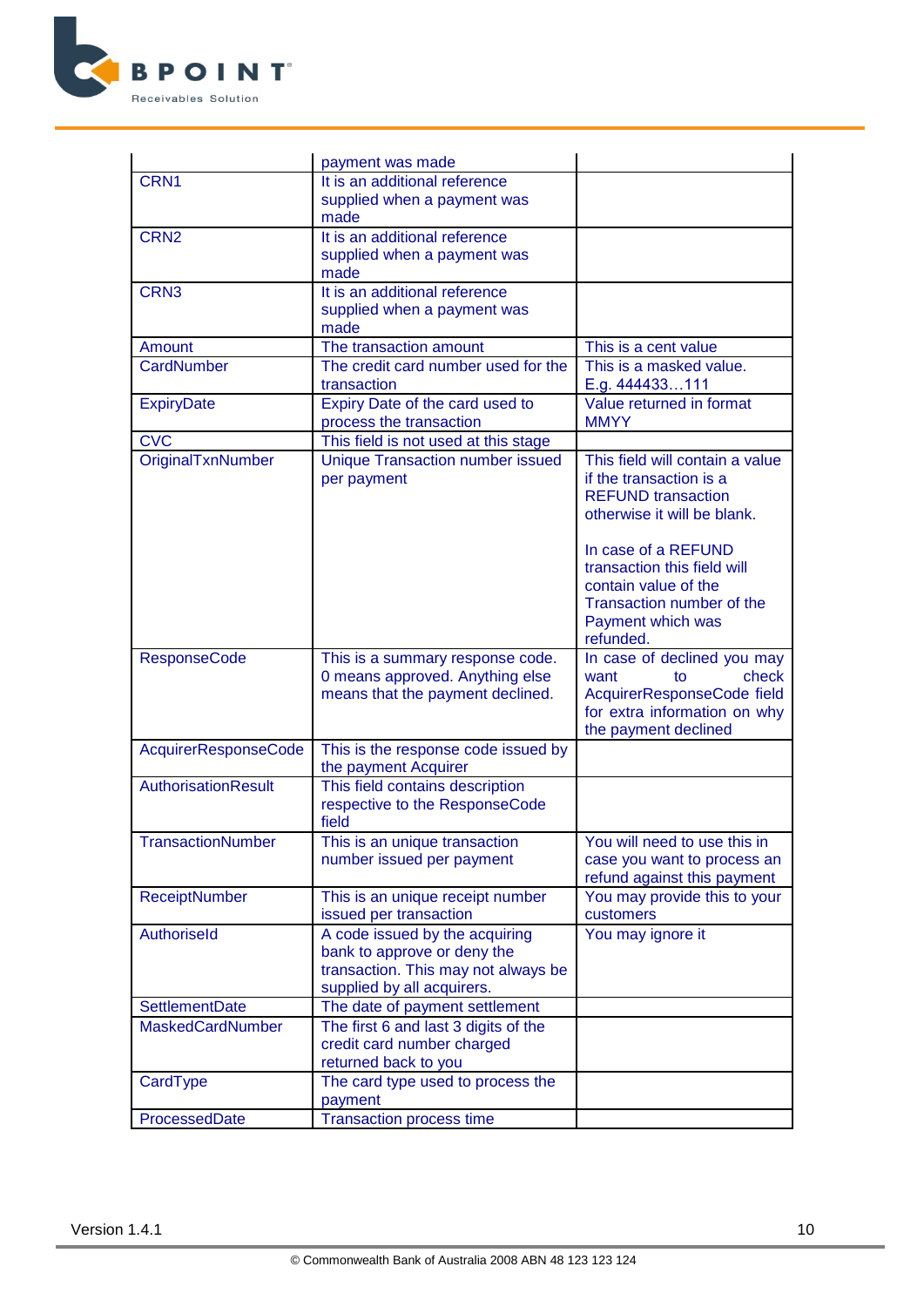

### <span id="page-10-0"></span>**2.3 "AddToken" web method**

The add token API method is designed to give merchants the ability to store a customer's card details via a token number.

#### **Input parameters:**

| <b>Authentication Parameters</b>       |                                              |                                   |  |  |
|----------------------------------------|----------------------------------------------|-----------------------------------|--|--|
| <b>Parameter name</b>                  | <b>Description</b>                           | <b>Comments</b>                   |  |  |
| Username                               | Username provided to you                     | This is a compulsory<br>parameter |  |  |
| Password                               | Password provided to you                     | This is a compulsory<br>parameter |  |  |
| <b>Merchant</b><br>number              | Your merchant facility number                | This is a compulsory<br>parameter |  |  |
| <b>Input Parameters (TokenRequest)</b> |                                              |                                   |  |  |
| <b>Parameter name</b>                  | <b>Description</b>                           | <b>Comments</b>                   |  |  |
| CardNumber**                           | The credit card number you wish to<br>charao |                                   |  |  |

|                     | $1.1.0$ 0.000.000 000.000 0.000.000 0.000 0.000 0.000 0.000 0.000 0.000 0.000 0.000 0.000 0.000 0.000 0.000 0.000 0.000 0.000 0.000 0.000 0.000 0.000 0.000 0.000 0.000 0.000 0.000 0.000 0.000 0.000 0.000 0.000 0.000 0.000 |                    |
|---------------------|-------------------------------------------------------------------------------------------------------------------------------------------------------------------------------------------------------------------------------|--------------------|
|                     | charge                                                                                                                                                                                                                        |                    |
| CRN <sub>1</sub> ** | It is an additional reference                                                                                                                                                                                                 |                    |
| CRN <sub>2</sub>    | Additional reference                                                                                                                                                                                                          | This is optional   |
| CRN <sub>3</sub>    | Additional reference                                                                                                                                                                                                          | This is optional   |
| <b>ExpiryDate**</b> | The expiry date on card                                                                                                                                                                                                       | The format is MMYY |

#### **Output parameters:**

 $\mathsf{r}$ 

| <b>Web Service Response Parameters</b>                                                     |                                                                                                             |  |  |
|--------------------------------------------------------------------------------------------|-------------------------------------------------------------------------------------------------------------|--|--|
| <b>Description</b>                                                                         | <b>Comments</b>                                                                                             |  |  |
| You will need to check this for<br>"SUCCESS" before<br>proceeding with any other<br>checks | "ERROR"<br>Ιf<br>then<br>returned<br>is.<br>"ResponseMessage" will contain an<br>appropriate error message. |  |  |
|                                                                                            |                                                                                                             |  |  |

### **Output Parameters (Token Response)**

| <b>Parameter name</b>   | <b>Description</b>                                                                         | <b>Comments</b>                                  |
|-------------------------|--------------------------------------------------------------------------------------------|--------------------------------------------------|
| CardType                | The card type used to<br>process the payment                                               | Eg. " $MC$ " = mastercard<br>" $VC$ " = visacard |
| <b>MaskedCardNumber</b> | The first 6 and last 3 digits of<br>the credit card number<br>charged returned back to you |                                                  |
| <b>Token</b>            | The token number of the<br>token that was added to the<br>data vault.                      |                                                  |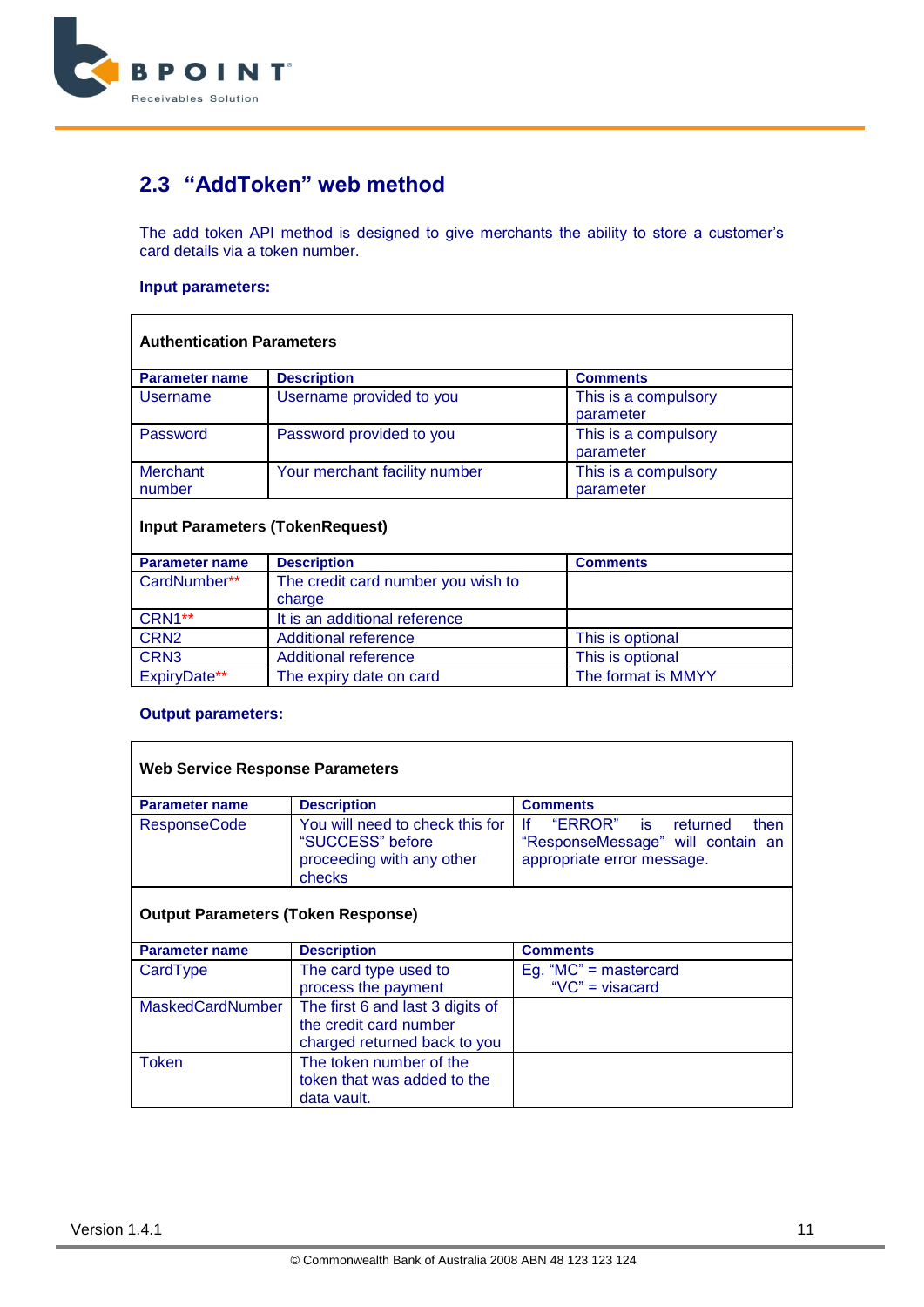

# <span id="page-11-0"></span>**2.4 "GetRecentlyModifiedTokens" web method**

The getRecentlyModifiedTokens API method is designed to give merchants the ability to retrieve a list of recently modified tokens (tokens that were recently edited).

#### **Input parameters:**

| <b>Authentication Parameters</b> |                                                |                                   |  |
|----------------------------------|------------------------------------------------|-----------------------------------|--|
| <b>Parameter name</b>            | <b>Description</b>                             | <b>Comments</b>                   |  |
| Username                         | Username provided to you                       | This is a compulsory<br>parameter |  |
| Password                         | Password provided to you                       | This is a compulsory<br>parameter |  |
| <b>Merchant</b><br>number        | Your merchant facility number                  | This is a compulsory<br>parameter |  |
| <b>Input Parameters</b>          |                                                |                                   |  |
| <b>Parameter name</b>            | <b>Description</b>                             | <b>Comments</b>                   |  |
| timePeriod**                     | The number of days to return.                  |                                   |  |
|                                  | Eg. Tokens in the last week will be 7          |                                   |  |
| numOfTokens**                    | The maximum number of tokens to be<br>returned |                                   |  |

| <b>Web Service Response Parameters</b> |                                                                                            |                                                                                                                   |
|----------------------------------------|--------------------------------------------------------------------------------------------|-------------------------------------------------------------------------------------------------------------------|
| <b>Parameter name</b>                  | <b>Description</b>                                                                         | <b>Comments</b>                                                                                                   |
| <b>ResponseCode</b>                    | You will need to check this for<br>"SUCCESS" before<br>proceeding with any other<br>checks | "ERROR"<br><b>is</b><br>١f<br>returned<br>then<br>"ResponseMessage" will contain an<br>appropriate error message. |
| <b>Output Parameters (DVToken[])</b>   |                                                                                            |                                                                                                                   |
| <b>Parameter name</b>                  | <b>Description</b>                                                                         | <b>Comments</b>                                                                                                   |
| CardNumber                             | Credit card number for the                                                                 | For security reasons will always be                                                                               |
|                                        | relating token.                                                                            | null.                                                                                                             |
| CardType                               | The card type used to                                                                      | Eg. " $MC$ " = mastercard                                                                                         |
|                                        | process the payment                                                                        | " $VC$ " = visacard                                                                                               |
| CreatedDate                            | Date the token was created                                                                 |                                                                                                                   |
| CreatedUsername                        | Username of the person that                                                                |                                                                                                                   |
|                                        | created the token                                                                          |                                                                                                                   |
| CRN <sub>1</sub>                       | It is an additional reference                                                              |                                                                                                                   |
| CRN <sub>2</sub>                       | <b>Additional reference</b>                                                                |                                                                                                                   |
| CRN <sub>3</sub>                       | <b>Additional reference</b>                                                                |                                                                                                                   |
| <b>ExpiryDate</b>                      | The expiry date on card                                                                    |                                                                                                                   |
| MaskedCardNumber                       | The first 6 and last 3 digits of                                                           |                                                                                                                   |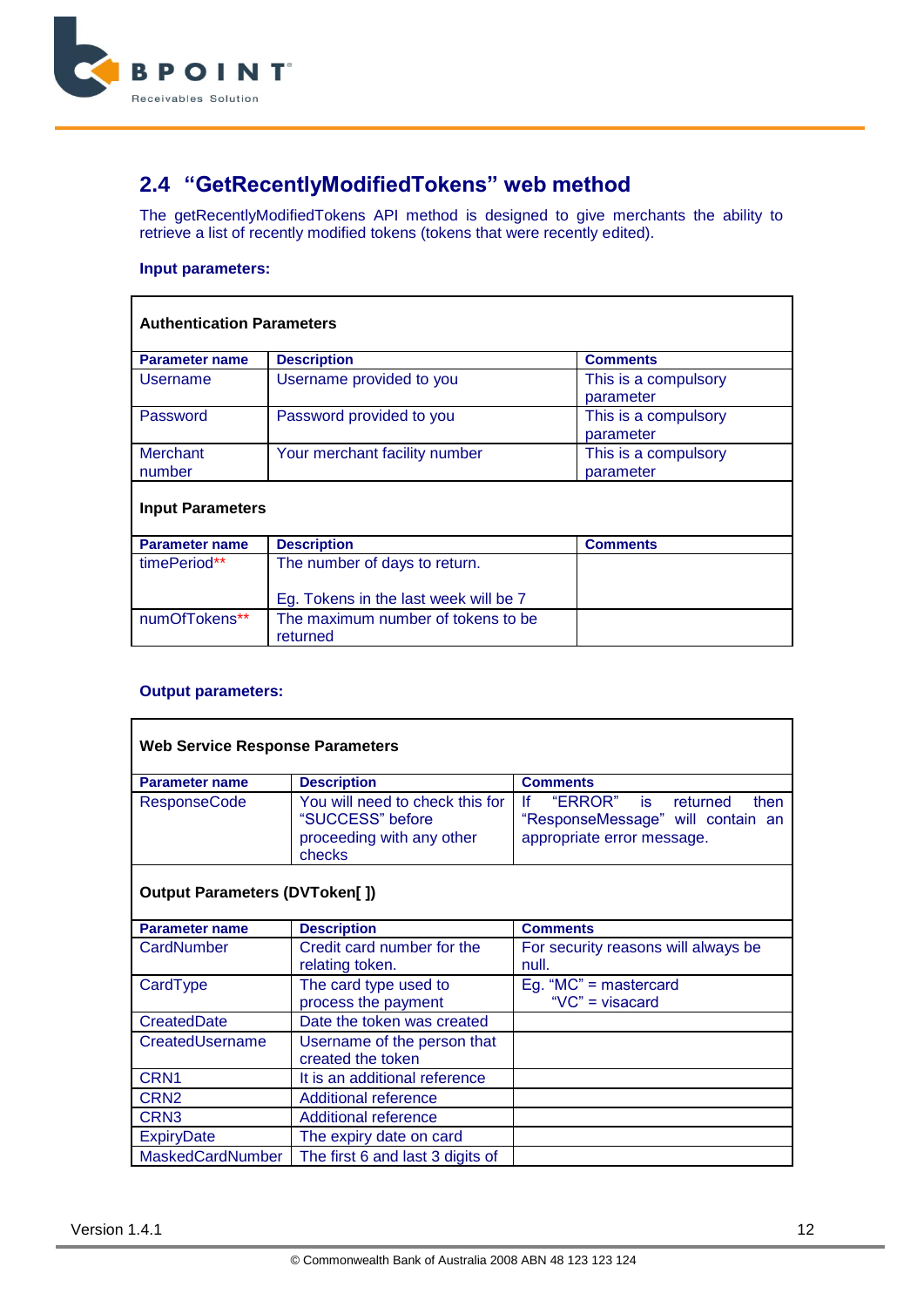

|                 | the credit card number<br>charged returned back to you |  |
|-----------------|--------------------------------------------------------|--|
| Token           | <b>Token Number</b>                                    |  |
| UpdatedDate     | Date last updated                                      |  |
| UpdatedUsername | Username of the person that<br>last updated the token  |  |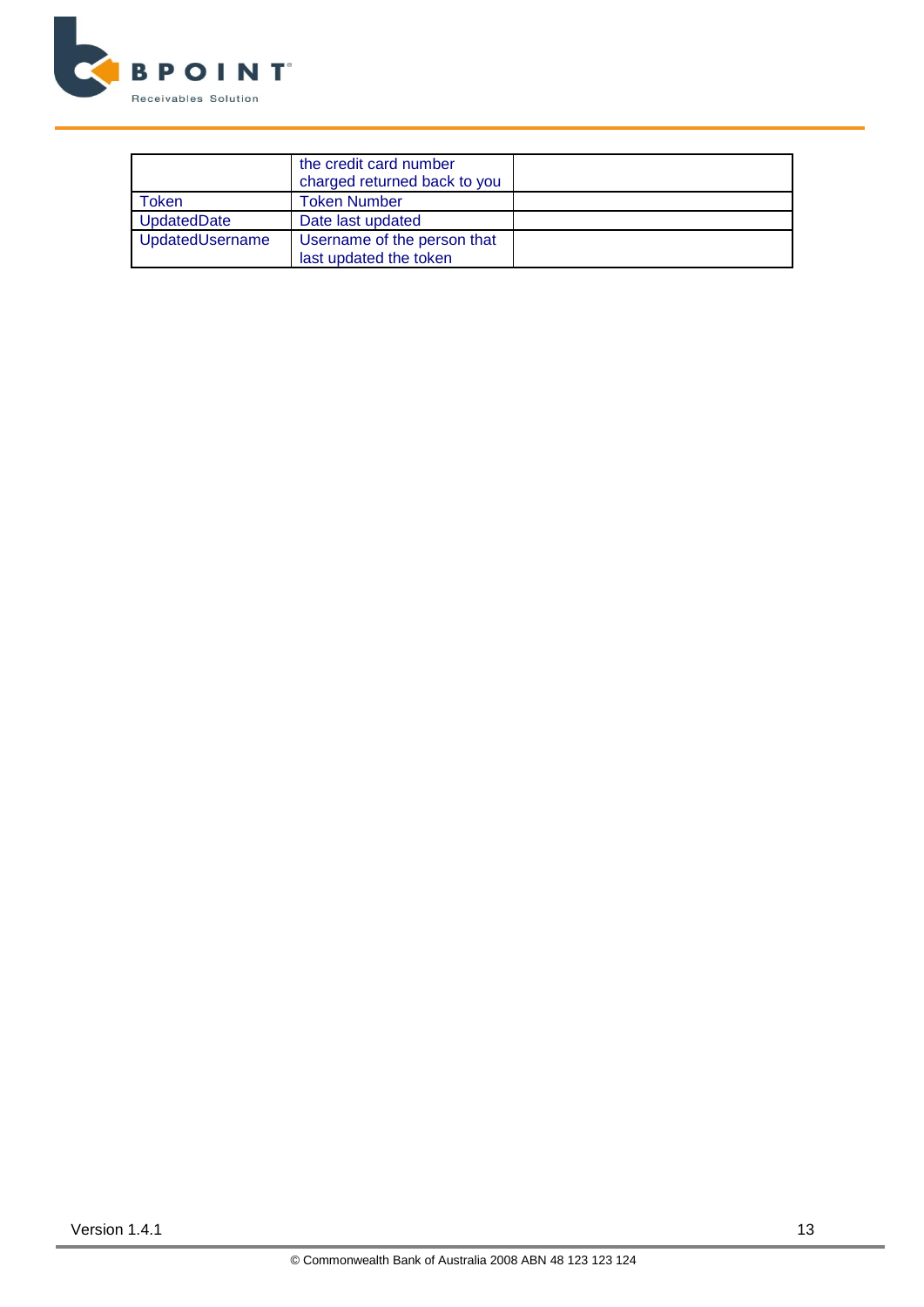

# <span id="page-13-0"></span>**2.5 "DeleteToken" web method**

The delete token API method is designed to give merchants the ability to delete any existing tokens currently stored in the data vault.

#### **Input parameters:**

| <b>Authentication Parameters</b> |                                                 |                                                   |  |
|----------------------------------|-------------------------------------------------|---------------------------------------------------|--|
| <b>Parameter</b><br>name         | <b>Description</b>                              | <b>Comments</b>                                   |  |
| Username                         | Username provided to you                        | This is a compulsory parameter                    |  |
| Password                         | Password provided to you                        | This is a compulsory parameter                    |  |
| <b>Merchant</b><br>number        | Your merchant facility number                   | This is a compulsory parameter                    |  |
| <b>Input Parameters</b>          |                                                 |                                                   |  |
| <b>Parameter</b><br>name         | <b>Description</b>                              | <b>Comments</b>                                   |  |
| token**                          | The token number of the token to<br>be deleted. | The token number must exist in the<br>data vault. |  |

| <b>Web Service Response Parameters</b> |                                                                                         |                                                                                                                   |  |
|----------------------------------------|-----------------------------------------------------------------------------------------|-------------------------------------------------------------------------------------------------------------------|--|
| <b>Parameter</b><br>name               | <b>Description</b>                                                                      | <b>Comments</b>                                                                                                   |  |
| <b>ResponseCode</b>                    | You will need to check this for<br>"SUCCESS" before proceeding<br>with any other checks | "ERROR"<br>Ιf<br>then<br>returned<br>is.<br>"ResponseMessage"<br>will contain<br>an<br>appropriate error message. |  |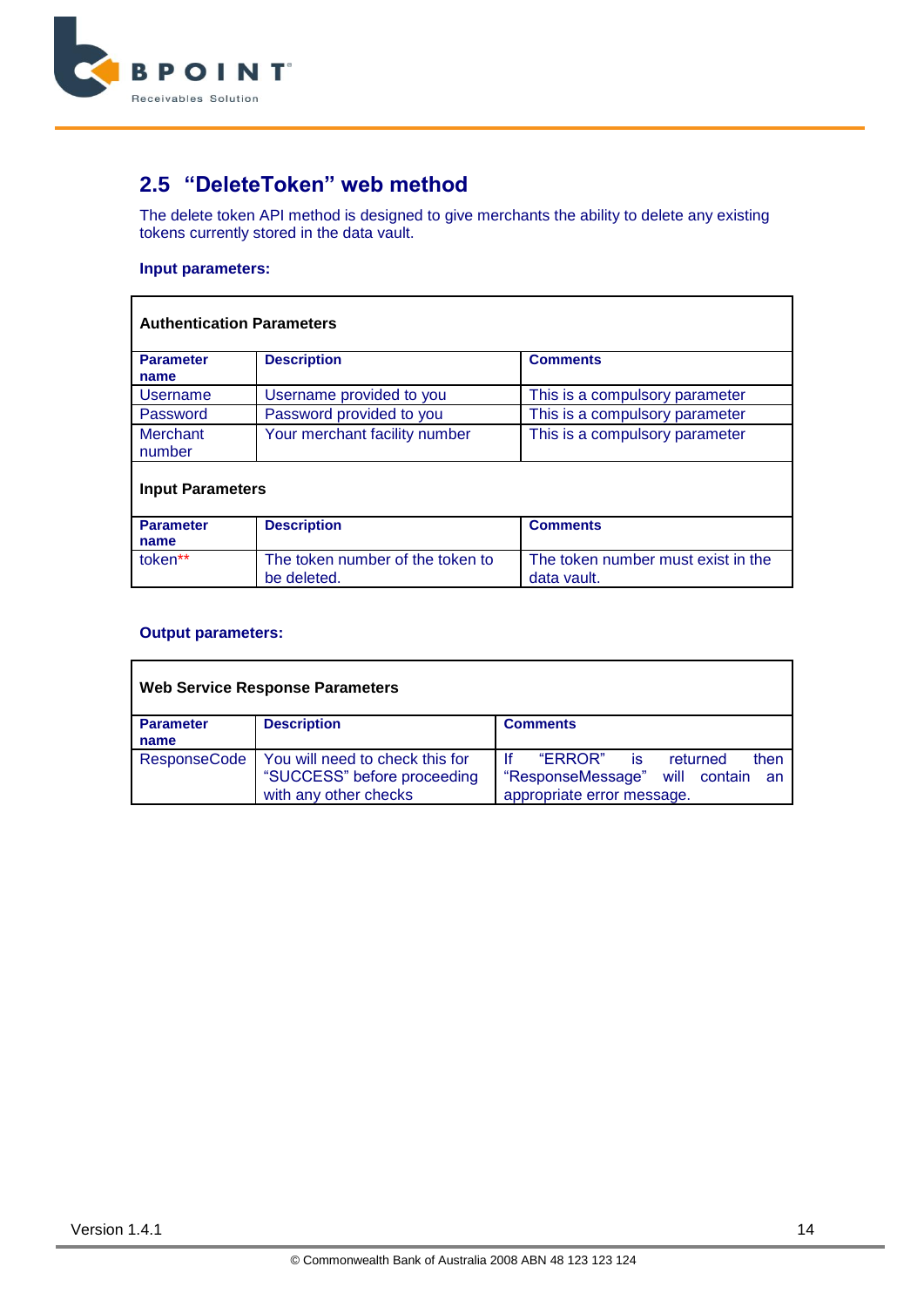

# <span id="page-14-0"></span>**2.6 "GetUnusedTokens" web method**

The getUnusedTokens API method is designed to give merchants the ability to retrieve a list of tokens that have never been used in a transaction.

#### **Input parameters:**

| <b>Authentication Parameters</b> |                                       |                                |  |
|----------------------------------|---------------------------------------|--------------------------------|--|
| <b>Parameter name</b>            | <b>Description</b>                    | <b>Comments</b>                |  |
| Username                         | Username provided to you              | This is a compulsory parameter |  |
| Password                         | Password provided to you              | This is a compulsory parameter |  |
| Merchant number                  | Your merchant facility number         | This is a compulsory parameter |  |
| <b>Input Parameters</b>          |                                       |                                |  |
| <b>Parameter name</b>            | <b>Description</b>                    | <b>Comments</b>                |  |
| timePeriod**                     | The number of days to search back.    |                                |  |
|                                  | Eg. Tokens in the last week will be 7 |                                |  |

#### **Output parameters:**

 $\mathbf{r}$ 

| <b>Web Service Response Parameters</b> |                                                                                            |                                                                                                              |
|----------------------------------------|--------------------------------------------------------------------------------------------|--------------------------------------------------------------------------------------------------------------|
| <b>Parameter name</b>                  | <b>Description</b>                                                                         | <b>Comments</b>                                                                                              |
| <b>ResponseCode</b>                    | You will need to check this for<br>"SUCCESS" before<br>proceeding with any other<br>checks | If<br>"ERROR"<br>returned<br>is i<br>then<br>"ResponseMessage" will contain an<br>appropriate error message. |
| <b>Output Parameters (DVToken[])</b>   |                                                                                            |                                                                                                              |
| <b>Parameter name</b>                  | <b>Description</b>                                                                         | <b>Comments</b>                                                                                              |
| CardNumber                             | Credit card number for the<br>relating token.                                              | For security reasons will always be<br>null.                                                                 |
| CardType                               | The card type used to<br>process the payment                                               | Eg. " $MC$ " = mastercard<br>" $VC$ " = visacard                                                             |
| CreatedDate                            | Date the token was created                                                                 |                                                                                                              |
| CreatedUsername                        | Username of the person that<br>created the token                                           |                                                                                                              |
| CRN <sub>1</sub>                       | It is an additional reference                                                              |                                                                                                              |
| CRN <sub>2</sub>                       | <b>Additional reference</b>                                                                |                                                                                                              |
| CRN <sub>3</sub>                       | <b>Additional reference</b>                                                                |                                                                                                              |
| <b>ExpiryDate</b>                      | The expiry date on card                                                                    |                                                                                                              |
| <b>MaskedCardNumber</b>                | The first 6 and last 3 digits of<br>the credit card number<br>charged returned back to you |                                                                                                              |
| Token                                  | <b>Token Number</b>                                                                        |                                                                                                              |
| <b>UpdatedDate</b>                     | Date last updated                                                                          |                                                                                                              |
| UpdatedUsername                        | Username of the person that<br>last updated the token                                      |                                                                                                              |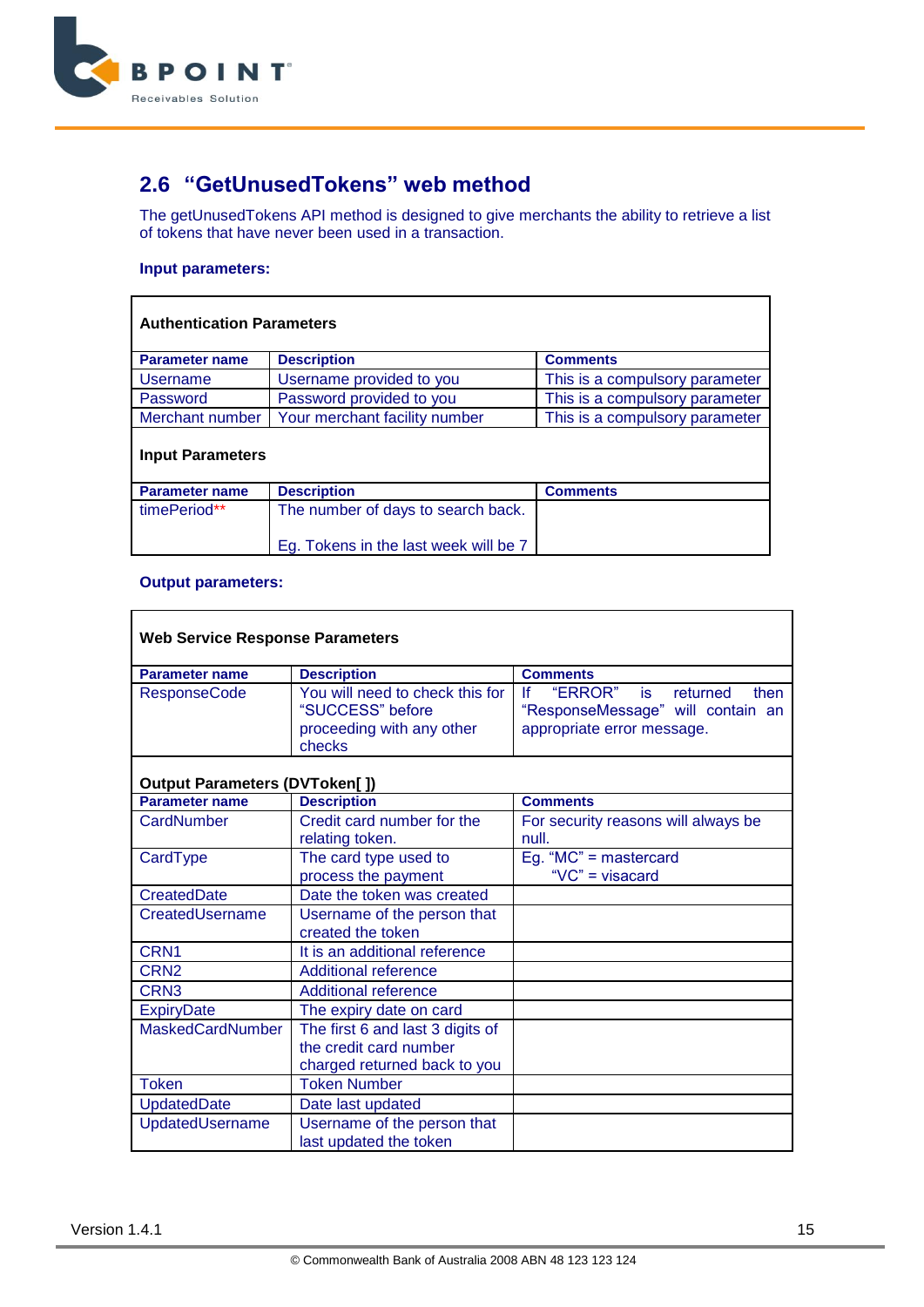

# <span id="page-15-0"></span>**2.7 "UpdateToken" web method**

The update token API method is designed to give merchants the ability to update an existing token.

#### **Input parameters:**

#### **Authentication Parameters**

| <b>Parameter name</b> | <b>Description</b>       | <b>Comments</b>                |
|-----------------------|--------------------------|--------------------------------|
| Username              | Username provided to you | This is a compulsory parameter |
| Password              | Password provided to you | This is a compulsory parameter |
| Merchant              | Your merchant facility   | This is a compulsory parameter |
| number                | number                   |                                |

### **Input Parameters (TokenRequest)**

| <b>Parameter name</b> | <b>Description</b>            | <b>Comments</b>                            |
|-----------------------|-------------------------------|--------------------------------------------|
| Token**               | The token number of the       |                                            |
|                       | token to be updated           |                                            |
| CardNumber**          | The credit card number you    |                                            |
|                       | wish to charge                |                                            |
| CRN <sub>1</sub>      | It is an additional reference | If this parameter is empty, then CRN1 will |
|                       |                               | default to its current value.              |
| CRN <sub>2</sub>      | <b>Additional reference</b>   | This is optional                           |
| CRN <sub>3</sub>      | <b>Additional reference</b>   | This is optional                           |
| ExpiryDate**          | The expiry date on card       | The format is MMYY                         |

| <b>Web Service Response Parameters</b>    |                                                                                            |                                                                                                      |  |
|-------------------------------------------|--------------------------------------------------------------------------------------------|------------------------------------------------------------------------------------------------------|--|
| <b>Parameter name</b>                     | <b>Description</b>                                                                         | <b>Comments</b>                                                                                      |  |
| <b>ResponseCode</b>                       | You will need to check this for<br>"SUCCESS" before<br>proceeding with any other<br>checks | "ERROR" is returned<br>١f<br>then<br>"ResponseMessage" will contain an<br>appropriate error message. |  |
| <b>Output Parameters (Token Response)</b> |                                                                                            |                                                                                                      |  |
| <b>Parameter name</b>                     | <b>Description</b>                                                                         | <b>Comments</b>                                                                                      |  |
| CardType                                  | The card type used to                                                                      | Eg. " $MC$ " = mastercard                                                                            |  |
|                                           | process the payment                                                                        | " $VC$ " = visacard                                                                                  |  |
| <b>MaskedCardNumber</b>                   | The first 6 and last 3 digits of<br>the credit card number<br>charged returned back to you |                                                                                                      |  |
| Token                                     | The token number of the<br>token that was updated.                                         |                                                                                                      |  |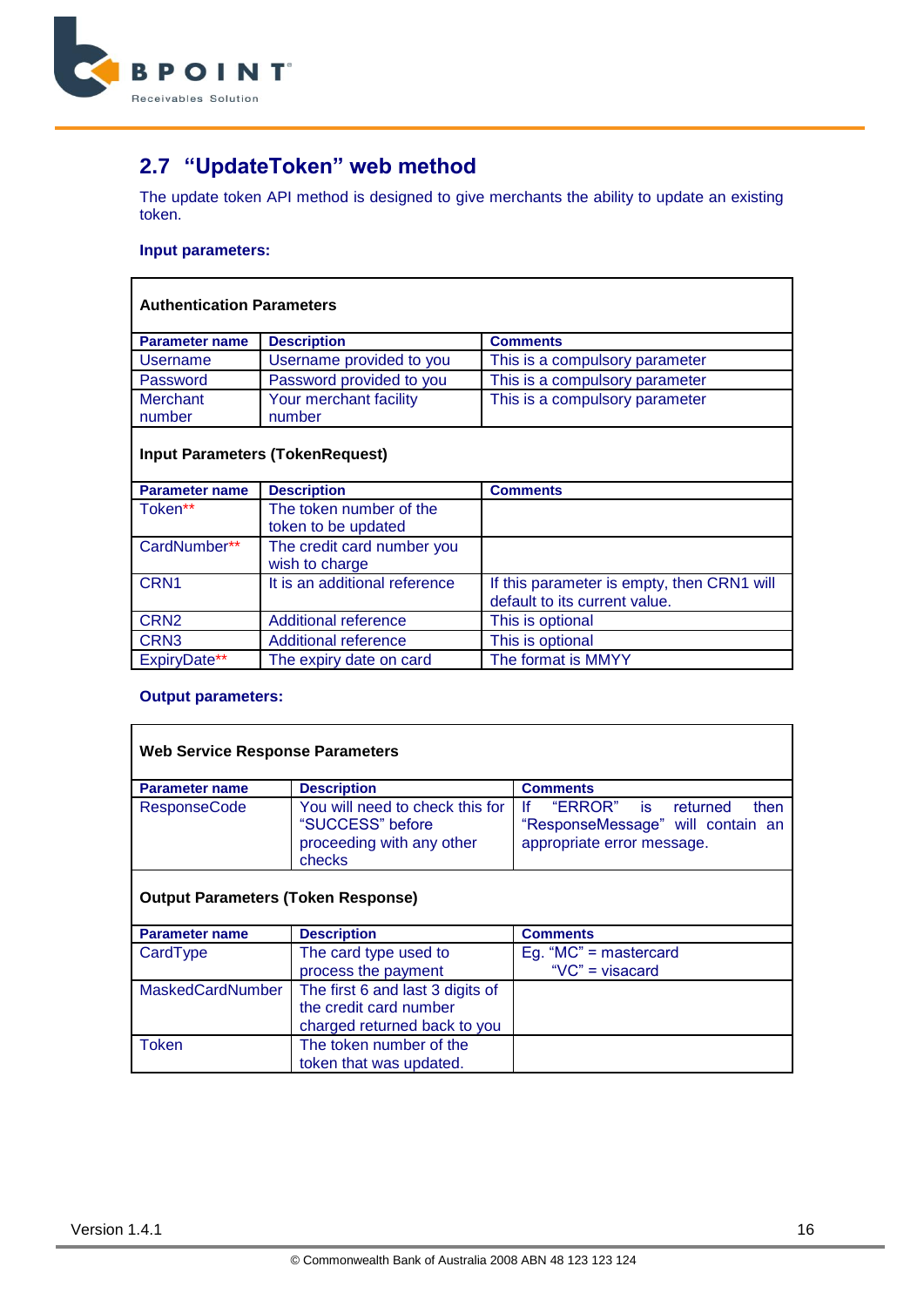

# <span id="page-16-0"></span>**2.8 "UpdateTokenMulti" web method**

The UpdateTokenMulti API method is designed to give merchants the ability to update all existing tokens with the same credit card details.

#### **Input parameters:**

| <b>Authentication Parameters</b> |                                                |                                                                                                 |  |
|----------------------------------|------------------------------------------------|-------------------------------------------------------------------------------------------------|--|
| <b>Parameter name</b>            | <b>Description</b>                             | <b>Comments</b>                                                                                 |  |
| Username                         | Username provided to<br><b>VOU</b>             | This is a compulsory parameter                                                                  |  |
| Password                         | Password provided to<br><b>VOU</b>             | This is a compulsory parameter                                                                  |  |
| Merchant<br>number               | Your merchant facility<br>number               | This is a compulsory parameter                                                                  |  |
| <b>Input Parameters</b>          |                                                |                                                                                                 |  |
| <b>Parameter name</b>            | <b>Description</b>                             | <b>Comments</b>                                                                                 |  |
| Token**                          | The token number of<br>the token to be undated | The card number in this token will be used as<br>the number to undate all other tokens with the |  |

| Token**      | The token number of<br>the token to be updated | The card number in this token will be used as<br>the number to update all other tokens with the<br>same number. |
|--------------|------------------------------------------------|-----------------------------------------------------------------------------------------------------------------|
| CardNumber** | The credit card number                         |                                                                                                                 |
|              | you wish to change to                          |                                                                                                                 |
| ExpirvDate** | The expiry date on card                        | The format is MMYY                                                                                              |

| <b>Web Service Response Parameters</b>                                                                      |                                                                                                                                                                                                    |                                                  |  |
|-------------------------------------------------------------------------------------------------------------|----------------------------------------------------------------------------------------------------------------------------------------------------------------------------------------------------|--------------------------------------------------|--|
| <b>Parameter name</b>                                                                                       | <b>Description</b>                                                                                                                                                                                 | <b>Comments</b>                                  |  |
| <b>ResponseCode</b>                                                                                         | Ιf<br>"ERROR" is returned<br>You will need to check this for<br>then<br>"SUCCESS" before<br>"ResponseMessage" will contain an<br>proceeding with any other<br>appropriate error message.<br>checks |                                                  |  |
| <b>Output Parameters (Token Response)</b><br><b>Description</b><br><b>Comments</b><br><b>Parameter name</b> |                                                                                                                                                                                                    |                                                  |  |
| CardType                                                                                                    | The card type used to<br>process the payment                                                                                                                                                       | Eg. " $MC$ " = mastercard<br>" $VC$ " = visacard |  |
| <b>MaskedCardNumber</b>                                                                                     | The first 6 and last 3 digits of<br>the credit card number<br>charged returned back to you                                                                                                         |                                                  |  |
| Token                                                                                                       | The token number of the<br>token that was updated.                                                                                                                                                 |                                                  |  |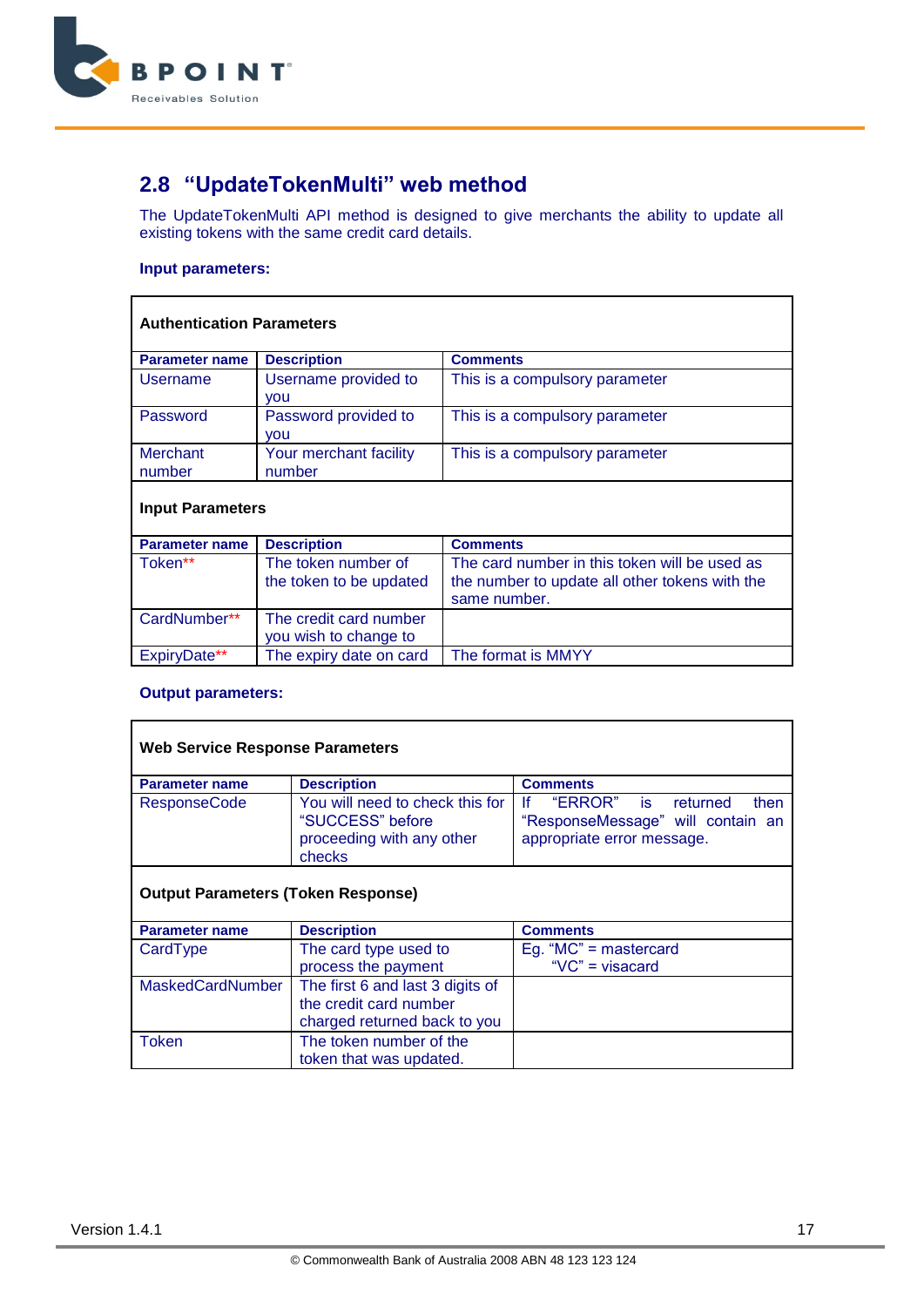

# <span id="page-17-0"></span>**2.9 "SearchTokens" web method**

The SearchToken API method is designed to give merchants the ability to search for any token in the datavault.

#### **Input parameters:**

 $\mathbf{r}$ 

| <b>Authentication Parameters</b> |                                                                               |                                                                                                       |  |
|----------------------------------|-------------------------------------------------------------------------------|-------------------------------------------------------------------------------------------------------|--|
| <b>Parameter name</b>            | <b>Description</b>                                                            | <b>Comments</b>                                                                                       |  |
| <b>Username</b>                  | Username provided to you                                                      | This is a compulsory parameter                                                                        |  |
| Password                         | Password provided to you                                                      | This is a compulsory parameter                                                                        |  |
| Merchant number                  | Your merchant facility<br>number                                              | This is a compulsory parameter                                                                        |  |
| <b>Input Parameters</b>          |                                                                               |                                                                                                       |  |
| <b>Parameter name</b>            | <b>Description</b>                                                            | <b>Comments</b>                                                                                       |  |
| <b>Token</b>                     | The token number to be<br>searched for.                                       |                                                                                                       |  |
| CRN <sub>1</sub>                 | The CRN to be searched<br>for                                                 |                                                                                                       |  |
| CRN <sub>2</sub>                 | The CRN to be searched<br>for                                                 |                                                                                                       |  |
| CRN <sub>3</sub>                 | The CRN to be searched<br>for                                                 |                                                                                                       |  |
| <b>MaskedCardNumber</b>          | Truncated card number.                                                        | This is a masked value.<br>E.g. "444433111"                                                           |  |
| <b>ExpiryDate</b>                | Expiry Date of the card                                                       |                                                                                                       |  |
| <b>FromDate</b>                  | The minimum date to<br>search from.                                           | If populated then it should be populated<br>with Date Time value in format: "YYYY-<br>MM-DDTHH:MM:SS" |  |
| <b>ToDate</b>                    | The maximum date to<br>search for.                                            | If populated then it should be populated<br>with Date Time value in format: "YYYY-<br>MM-DDTHH:MM:SS" |  |
| CardType                         | The card type used to<br>process the payment                                  | Eg. " $MC$ " = mastercard<br>"VC" = visacard                                                          |  |
| <b>ExpiredCardsOnly</b>          | Will return only tokens<br>where the expiry date of the<br>card, has expired. | <b>True or False</b>                                                                                  |  |
| <b>TxnSource</b>                 | The transaction type                                                          | To search all tokens, select the<br>transaction source as "UNSPECIFIED"                               |  |
| <b>UsernameCreated</b>           | Username of the user that<br>created the token                                |                                                                                                       |  |
| UsernameUpdated                  | Username of the user that<br>last updated the token.                          |                                                                                                       |  |

| <b>Web Service Response Parameters</b> |                                                          |                                                                               |  |
|----------------------------------------|----------------------------------------------------------|-------------------------------------------------------------------------------|--|
| <b>Parameter name</b>                  | <b>Description</b>                                       | <b>Comments</b>                                                               |  |
| <b>ResponseCode</b>                    | You will need to check this for I If<br>"SUCCESS" before | "ERROR"<br>returned<br>then<br><b>is</b><br>"ResponseMessage" will contain an |  |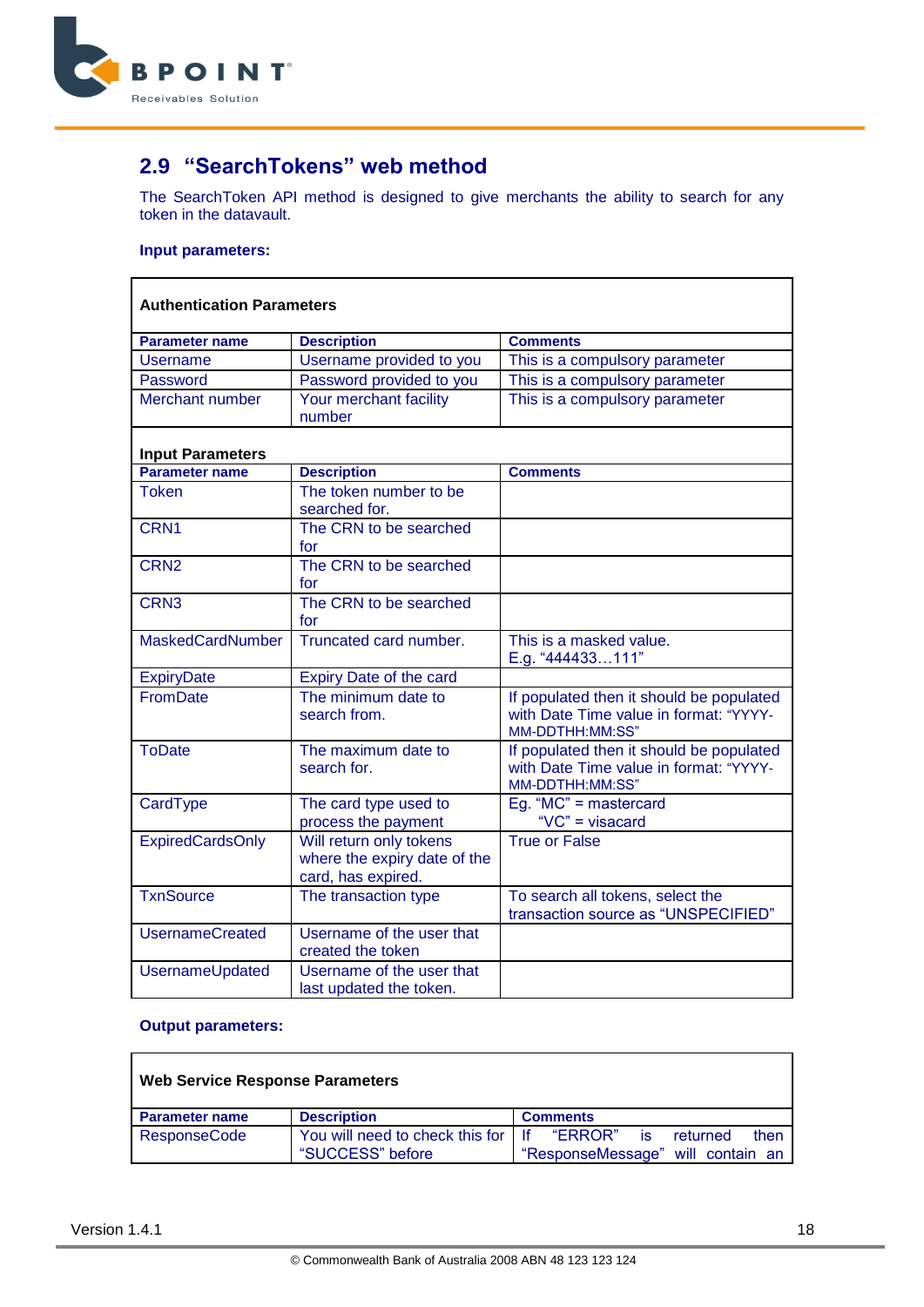

|                          | proceeding with any other<br>checks                  | appropriate error message.                       |
|--------------------------|------------------------------------------------------|--------------------------------------------------|
| <b>ResponseMessage</b>   |                                                      |                                                  |
| <b>Output Parameters</b> |                                                      |                                                  |
| <b>Parameter name</b>    | <b>Description</b>                                   | <b>Comments</b>                                  |
| CardNumber               |                                                      | This field will be empty                         |
| <b>ExpiryDate</b>        | Expiry date of the card                              | Card expiry date in MMYY format                  |
| CRN <sub>1</sub>         | CRN1 stored with the token                           |                                                  |
| CRN <sub>2</sub>         | CRN2 stored with the token                           |                                                  |
| CRN <sub>3</sub>         | CRN3 stored with the token                           |                                                  |
| <b>Token</b>             | The token number                                     | E.g. 5999991172546162                            |
| <b>MaskedCardNumber</b>  | Truncated card number                                | This is a masked value.<br>E.g. "444433111"      |
| CardType                 | Card Type of the stored card                         | Eg. " $MC$ " = mastercard<br>" $VC$ " = visacard |
| UpdatedUsername          | Username of the user that<br>last updated the token. |                                                  |
| UpdatedDate              | Date time when the token<br>was updated last         |                                                  |
| CreatedUsername          | Username of the user that<br>created the token       |                                                  |
| createdDate              | Date time when the token<br>was created              |                                                  |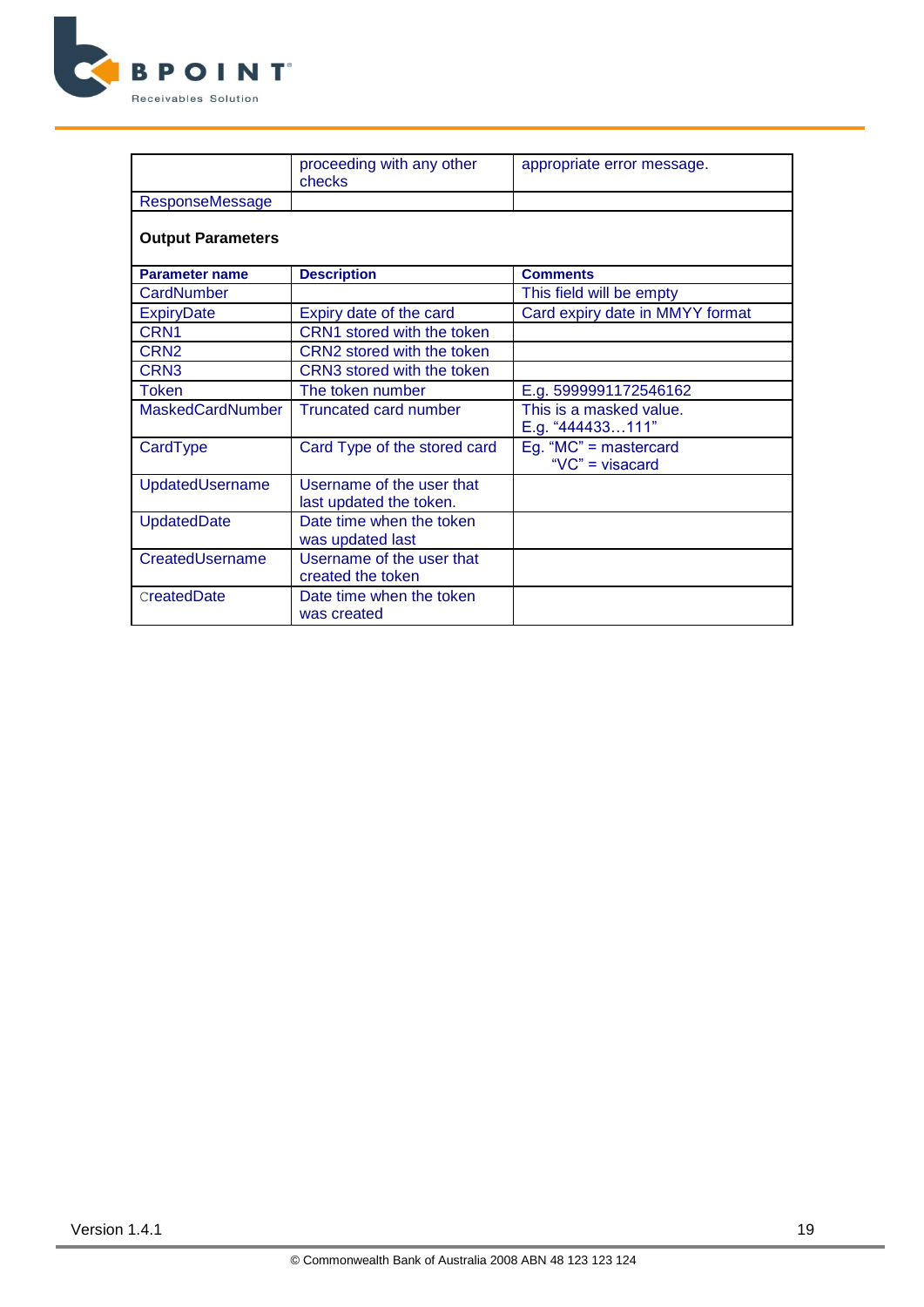

### <span id="page-19-0"></span>**2.10"CreateSession" web method**

The CreateSession API method is designed to give merchants the ability to allow customers to redirect to the BPoint website in order to anonymously add and update tokens. Once a SessionID has been generated it may be used to redirect to the Bpoint website.

#### *For more information on redirecting, refer to the 'Anonymous Access to the BPoint Data Vault' document.*

#### **Input parameters:**

| <b>Authentication Parameters</b> |                                                                                                                                                                                       |                                      |  |
|----------------------------------|---------------------------------------------------------------------------------------------------------------------------------------------------------------------------------------|--------------------------------------|--|
| <b>Parameter name</b>            | <b>Description</b>                                                                                                                                                                    | <b>Comments</b>                      |  |
| Username                         | Username provided to you                                                                                                                                                              | This is a<br>compulsory<br>parameter |  |
| Password                         | Password provided to you                                                                                                                                                              | This is a<br>compulsory<br>parameter |  |
| <b>Merchant</b><br>number        | Your merchant facility number                                                                                                                                                         | This is a<br>compulsory<br>parameter |  |
| <b>Input Parameters</b>          |                                                                                                                                                                                       |                                      |  |
| <b>Parameter name</b>            | <b>Description</b>                                                                                                                                                                    | <b>Comments</b>                      |  |
| ipAddress**                      | IP Address of the machine where the request is coming<br>from. If the request is initiated by browser then this field<br>should be populated with the client (browser) IP<br>Address. |                                      |  |
| sharedSecret**                   | This is a special password shared with merchants who<br>has access to this facility.                                                                                                  |                                      |  |

| <b>Web Service Response Parameters</b> |                                                                                         |                                                                                                                  |  |
|----------------------------------------|-----------------------------------------------------------------------------------------|------------------------------------------------------------------------------------------------------------------|--|
| <b>Parameter</b><br>name               | <b>Description</b>                                                                      | <b>Comments</b>                                                                                                  |  |
| <b>ResponseCode</b>                    | You will need to check this for<br>"SUCCESS" before proceeding<br>with any other checks | Ιf<br>"ERROR" is<br>returned<br>then<br>"ResponseMessage"<br>will<br>contain<br>an<br>appropriate error message. |  |
| <b>Output Parameters</b>               |                                                                                         |                                                                                                                  |  |
| <b>Parameter</b><br>name               | <b>Description</b>                                                                      | <b>Comments</b>                                                                                                  |  |
| sessionID                              | The sessionID used in the query<br>string when redirecting.                             |                                                                                                                  |  |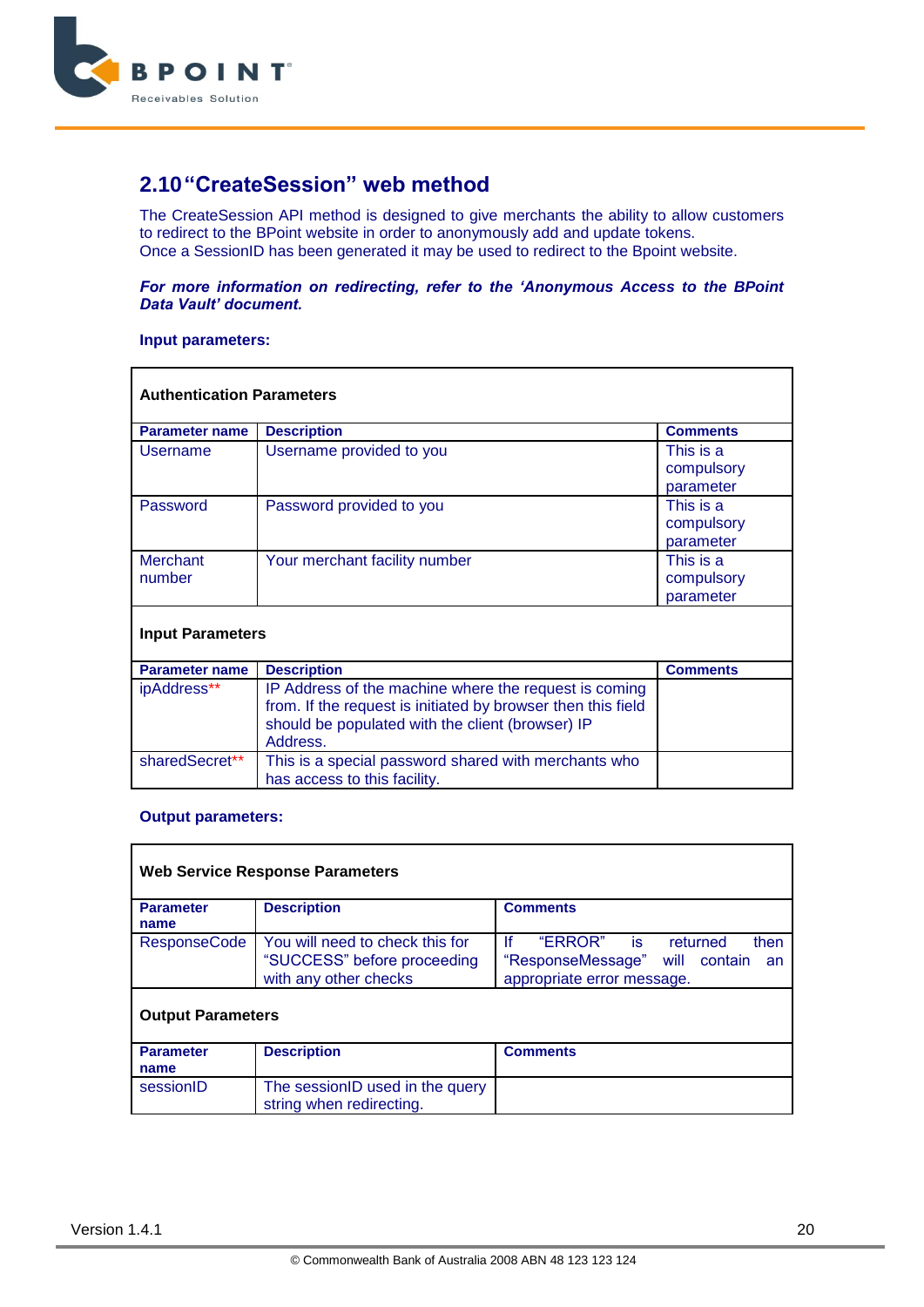

# <span id="page-20-0"></span>**2.11"IsBankAvailable" web method**

The IsBankAvaliableAPI method is designed to give merchants the ability to check the availability of the bank in order to process their transactions.

#### **Input parameters:**

| <b>Input Parameters</b>             |                |                 |  |
|-------------------------------------|----------------|-----------------|--|
| <b>Parameter name   Description</b> |                | <b>Comments</b> |  |
| BankID**                            | ID of the bank |                 |  |

| <b>Web Service Response Parameters</b> |                                                                                         |                                                                                                                |  |
|----------------------------------------|-----------------------------------------------------------------------------------------|----------------------------------------------------------------------------------------------------------------|--|
| <b>Parameter</b><br>name               | <b>Description</b>                                                                      | <b>Comments</b>                                                                                                |  |
| <b>ResponseCode</b>                    | You will need to check this for<br>"SUCCESS" before proceeding<br>with any other checks | Ιf<br>"ERROR"<br>then<br>is.<br>returned<br>"ResponseMessage" will contain<br>an<br>appropriate error message. |  |
| <b>Output Parameters</b>               |                                                                                         |                                                                                                                |  |
| <b>Parameter</b><br>name               | <b>Description</b>                                                                      | <b>Comments</b>                                                                                                |  |
| <b>Bool</b>                            | $True = "Available"$<br>$False = "Unavailable"$                                         |                                                                                                                |  |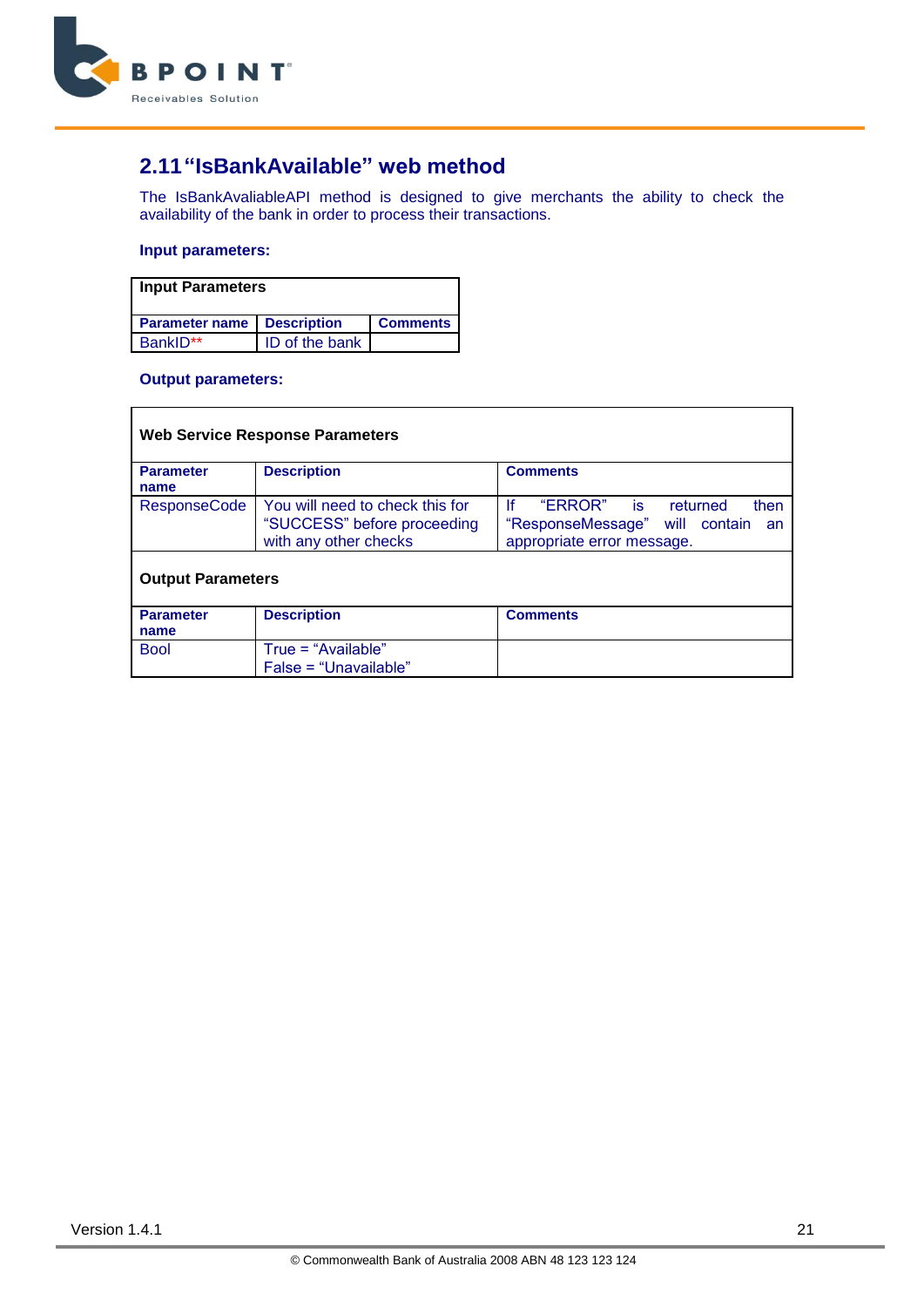

# <span id="page-21-0"></span>**2.12 "UploadCRNLookupFile" web method**

The uploadCRNLoopupfile API method is designed to give merchants the ability to upload a CRN lookup file onto the server. Note once a CRN lookup file has been uploaded all previous CRN's from this merchant is deleted.

#### **Input parameters:**

#### **Authentication Parameters**

There are no authentication parameters, but in order to use this method you must login first using the 'Login' web method.

#### **Input Parameters**

| <b>Parameter name</b> | <b>Description</b>                                            | <b>Comments</b>                |
|-----------------------|---------------------------------------------------------------|--------------------------------|
| Filename**            | The name of the file that was uploaded                        | Include the file<br>extension. |
| Content**             | The contents of the file as a single string.                  |                                |
| EmailAddress**        | The email address where the results of the<br>upload is sent. |                                |

| <b>Web Service Response Parameters</b> |                                                                                         |                                                                                                                     |  |
|----------------------------------------|-----------------------------------------------------------------------------------------|---------------------------------------------------------------------------------------------------------------------|--|
| <b>Parameter</b><br>name               | <b>Description</b>                                                                      | <b>Comments</b>                                                                                                     |  |
| <b>ResponseCode</b>                    | You will need to check this for<br>"SUCCESS" before proceeding<br>with any other checks | Ιf<br>"ERROR"<br>then<br>returned<br>is<br>"ResponseMessage"<br>contain<br>will<br>an<br>appropriate error message. |  |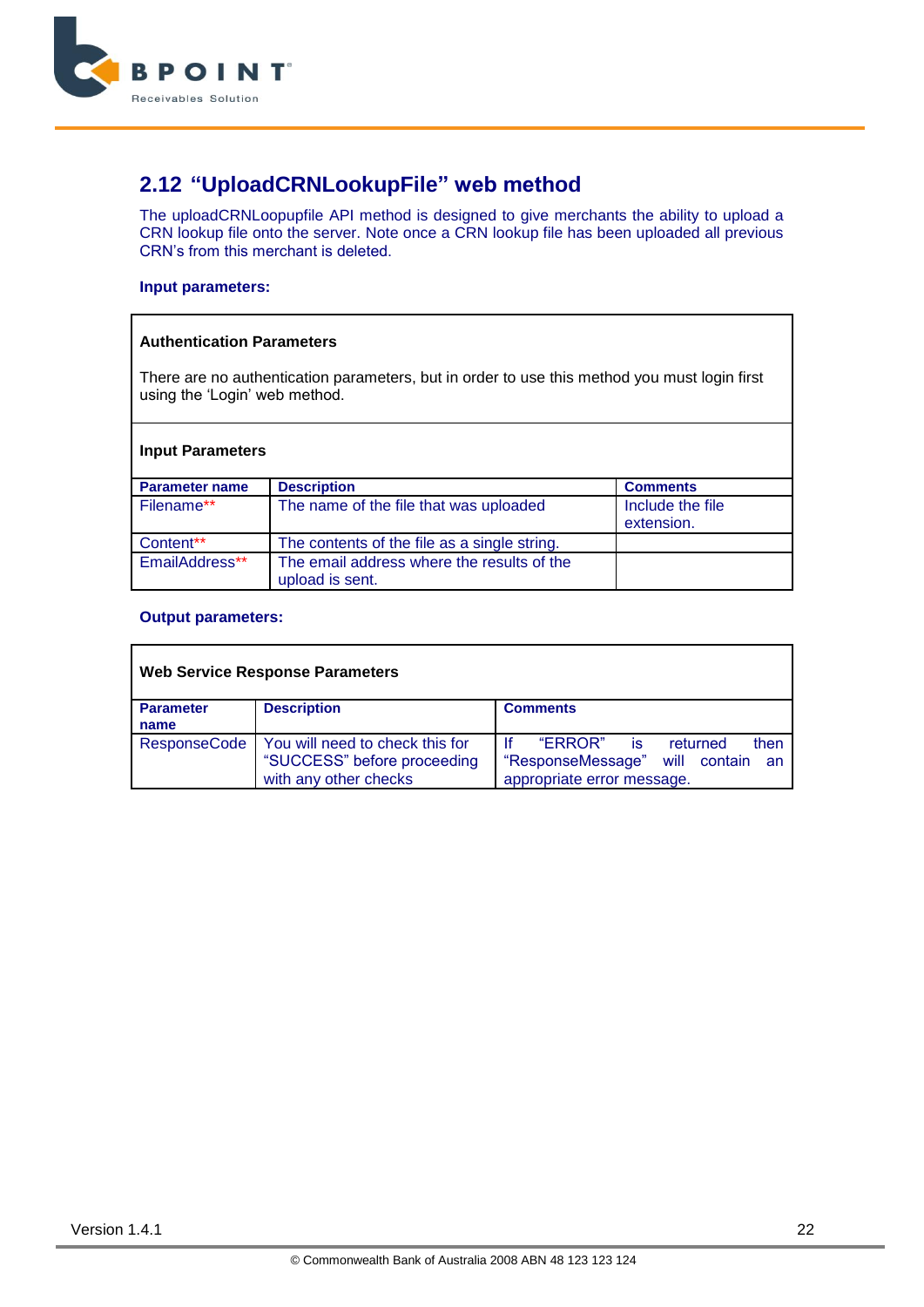

# <span id="page-22-0"></span>**2.13 "UploadCRNLookupZipFile" web method**

The UploadCRNLookupZipFile API method is designed to give merchants the ability to upload a CRN lookup zip file onto the server. Note once a CRN lookup file has been uploaded all previous CRN's from this merchant is deleted.

#### **Input parameters:**

#### **Authentication Parameters**

There are no authentication parameters, but in order to use this method you must login first using the 'Login' web method.

#### **Input Parameters**

| <b>Parameter name</b> | <b>Description</b>                                            | <b>Comments</b>                |
|-----------------------|---------------------------------------------------------------|--------------------------------|
| Filename**            | The name of the file that was uploaded                        | Include the file<br>extension. |
| Content**             | The content of the file as a single byte stream.              |                                |
| EmailAddress**        | The email address where the results of the<br>upload is sent. |                                |

| <b>Web Service Response Parameters</b> |                                                                                         |                                                                                                                     |  |
|----------------------------------------|-----------------------------------------------------------------------------------------|---------------------------------------------------------------------------------------------------------------------|--|
| <b>Parameter</b><br>name               | <b>Description</b>                                                                      | <b>Comments</b>                                                                                                     |  |
| <b>ResponseCode</b>                    | You will need to check this for<br>"SUCCESS" before proceeding<br>with any other checks | Ιf<br>"ERROR"<br>then<br>returned<br>is<br>"ResponseMessage"<br>contain<br>will<br>an<br>appropriate error message. |  |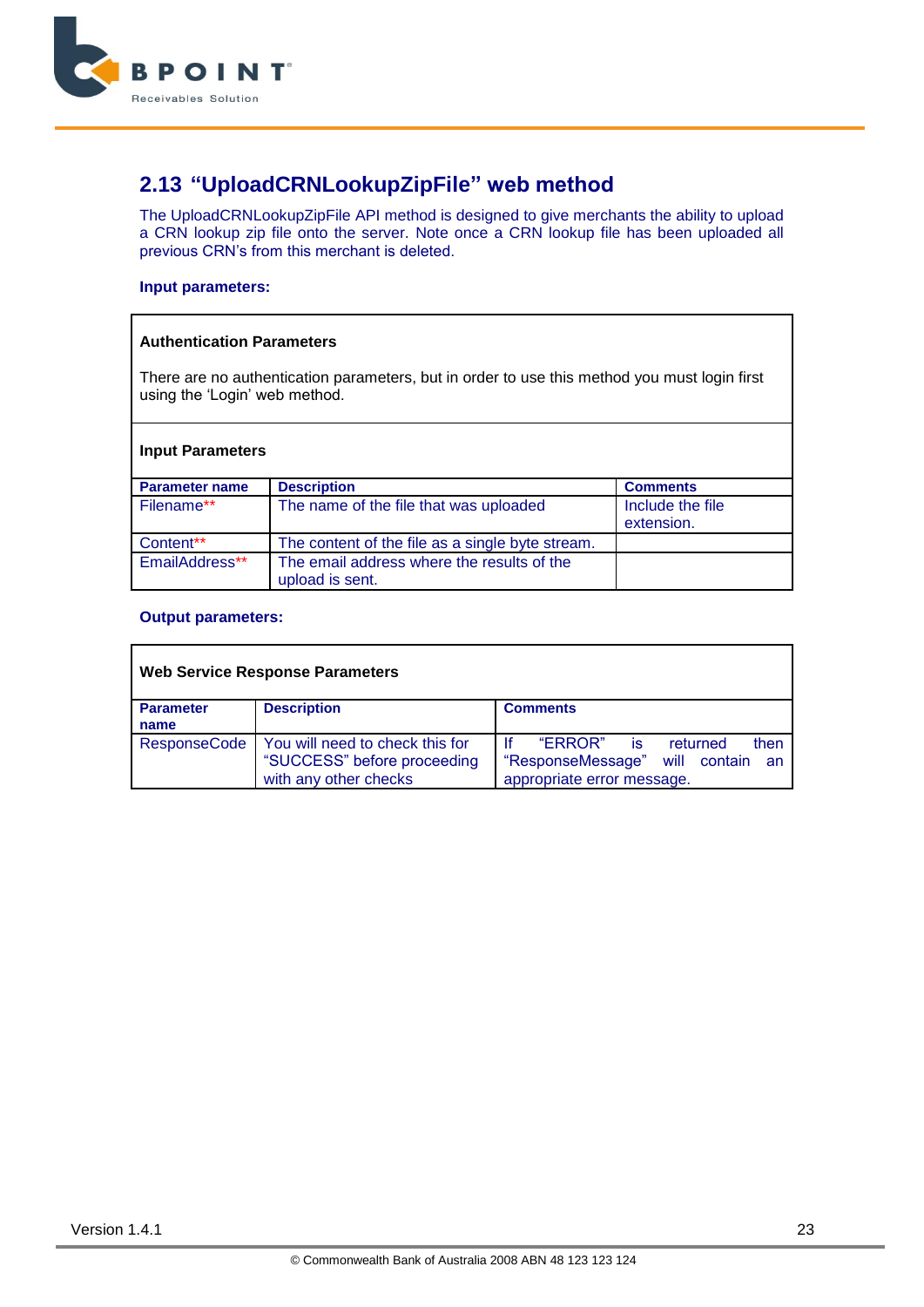

### <span id="page-23-0"></span>**2.14 "SubmitBatch" web method**

The SubmitBatch API method is designed to give merchants the ability to upload and immediately process a valid batch file.

#### **Input parameters:**

#### **Authentication Parameters**

There are no authentication parameters, but in order to use this method you must login first using the 'Login' web method.

#### **Input Parameters**

| <b>Parameter</b><br>name | <b>Description</b>                                                 | <b>Comments</b>                |
|--------------------------|--------------------------------------------------------------------|--------------------------------|
|                          |                                                                    |                                |
| Filename**               | The name of the file that was uploaded including<br>the extension. | Include the file<br>extension. |
| Content**                | The content of the file as a single string.                        |                                |

| <b>Web Service Response Parameters</b> |                                                                                         |                                                                                                   |
|----------------------------------------|-----------------------------------------------------------------------------------------|---------------------------------------------------------------------------------------------------|
| <b>Parameter</b><br>name               | <b>Description</b>                                                                      | <b>Comments</b>                                                                                   |
| <b>ResponseCode</b>                    | You will need to check this for<br>"SUCCESS" before proceeding<br>with any other checks | If "ERROR" is returned then<br>"ResponseMessage" will contain an<br>appropriate error message.    |
| <b>Output Parameters</b>               |                                                                                         |                                                                                                   |
| <b>Parameter</b><br>name               | <b>Description</b>                                                                      | <b>Comments</b>                                                                                   |
| errors                                 | A list of all the problems with the<br>submitted batch.                                 | If the returned list is empty, then the<br>batch file was uploaded and processed<br>successfully. |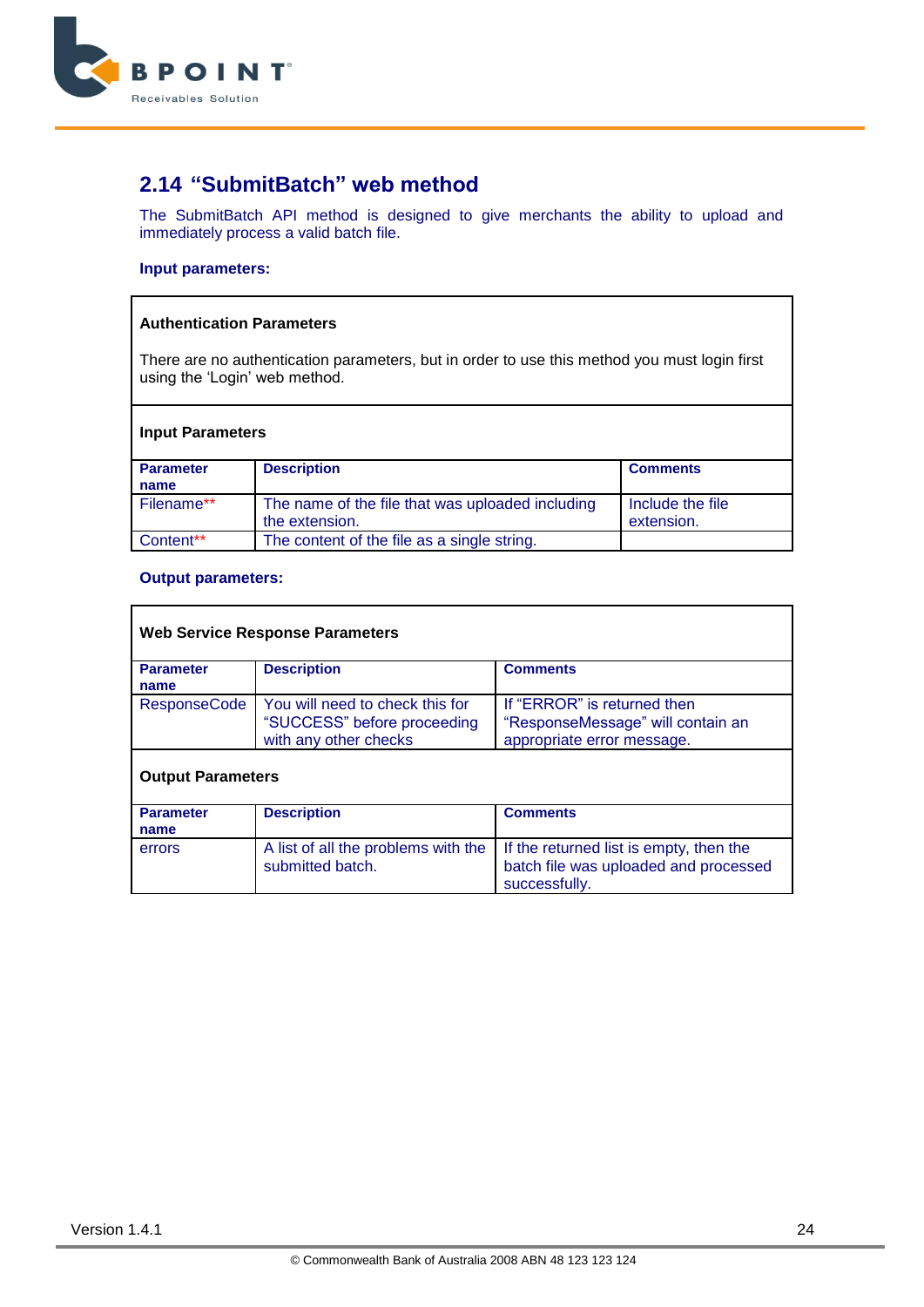

### <span id="page-24-0"></span>**2.15 "RetrieveBatchStatistics" web method**

The SubmitBatch API method is designed to give merchants the ability to view all batches that were uploaded in a given time period.

#### **Input parameters:**

#### **Authentication Parameters**

There are no authentication parameters, but in order to use this method you must login first using the 'Login' web method.

#### **Input Parameters**

| <b>Parameter name</b> | <b>Description</b>            | <b>Comments</b> |
|-----------------------|-------------------------------|-----------------|
| timePeriod**          | $0 =$ Last 24 hours (default) |                 |
|                       | $1 =$ last 7 days             |                 |
|                       | $2 =$ last 30 days            |                 |
|                       | $3 =$ last 45 days            |                 |

#### **Output parameters:**

 $\mathbf{r}$ 

| <b>Web Service Response Parameters</b> |                                 |                                       |
|----------------------------------------|---------------------------------|---------------------------------------|
| <b>Parameter name</b>                  | <b>Description</b>              | <b>Comments</b>                       |
| <b>ResponseCode</b>                    | You will need to check this for | If "ERROR" is returned then           |
|                                        | "SUCCESS" before proceeding     | "ResponseMessage" will contain an     |
|                                        | with any other checks           | appropriate error message.            |
| <b>Output Parameters</b>               |                                 |                                       |
| <b>Parameter name</b>                  | <b>Description</b>              | <b>Comments</b>                       |
| <b>BatchFileID</b>                     | ID of the batch file            |                                       |
| <b>BatchState</b>                      | State the batch is currently in |                                       |
| Completed                              | Time the batch completed        | If batch has not been processed, then |
| Time                                   | processing the transaction.     | this string is empty                  |
| OrigFilename                           | Filename of the batch           |                                       |
| Percentage                             | Percentage of the batch         | Is the value ProcCount / TxnCount     |
|                                        | processed.                      |                                       |
| <b>ProcCount</b>                       | Number of transactions that     |                                       |
|                                        | have been processed             |                                       |
| <b>ResFilename</b>                     | Filename of the response file   |                                       |
| <b>SubmittedTime</b>                   | Time the batch was submitted    |                                       |
|                                        | for processing.                 |                                       |
| <b>TxnCount</b>                        | Number of transactions in the   |                                       |
|                                        | batch file.                     |                                       |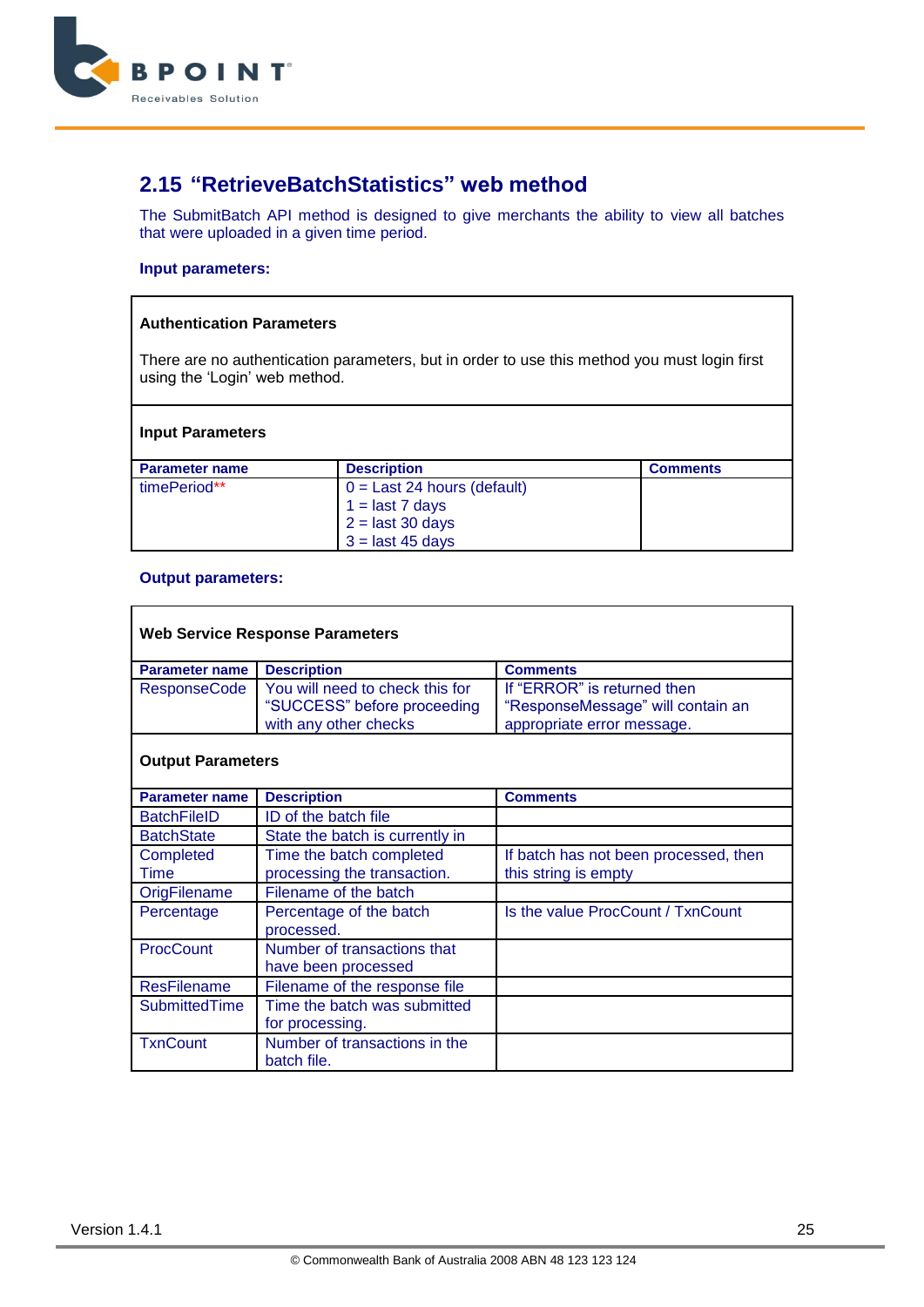

## <span id="page-25-0"></span>**2.16 "DownloadBatchFileByFilename" web method**

The DownloadBatchFileByFilename API method is designed to give merchants the ability to download any processed batch file from the server.

#### **Input parameters:**

#### **Authentication Parameters**

There are no authentication parameters, but in order to use this method you must login first using the 'Login' web method.

#### **Input Parameters**

| <b>Parameter name</b> | <b>Description</b>                                     | <b>Comments</b> |
|-----------------------|--------------------------------------------------------|-----------------|
| filename**            | The filename of the batch that will be searched for.   |                 |
| fileFormat**          | $1 = BPoint$                                           |                 |
|                       | $2 = VirtualPOS$                                       |                 |
|                       | 3 = VirtualPOSPlus                                     |                 |
| returnAll**           | True = returns both approved and declined transactions |                 |
|                       | False = returns only declined transactions             |                 |

| <b>Web Service Response Parameters</b> |                                                                                         |                                                                                                |
|----------------------------------------|-----------------------------------------------------------------------------------------|------------------------------------------------------------------------------------------------|
| <b>Parameter name</b>                  | <b>Description</b>                                                                      | <b>Comments</b>                                                                                |
| <b>ResponseCode</b>                    | You will need to check this for<br>"SUCCESS" before proceeding<br>with any other checks | If "ERROR" is returned then<br>"ResponseMessage" will contain an<br>appropriate error message. |
| <b>Output Parameters</b>               |                                                                                         |                                                                                                |
| <b>Parameter name</b>                  | <b>Description</b>                                                                      | <b>Comments</b>                                                                                |
| Content                                | The contents of the batch file<br>as a byte stream                                      |                                                                                                |
| Filename                               | The filename of the batch that<br>was returned                                          |                                                                                                |
| <b>MerchantNumber</b>                  | The merchant number of the<br>batch that was returned.                                  | This is the merchant number of the<br>merchant who uploaded the file.                          |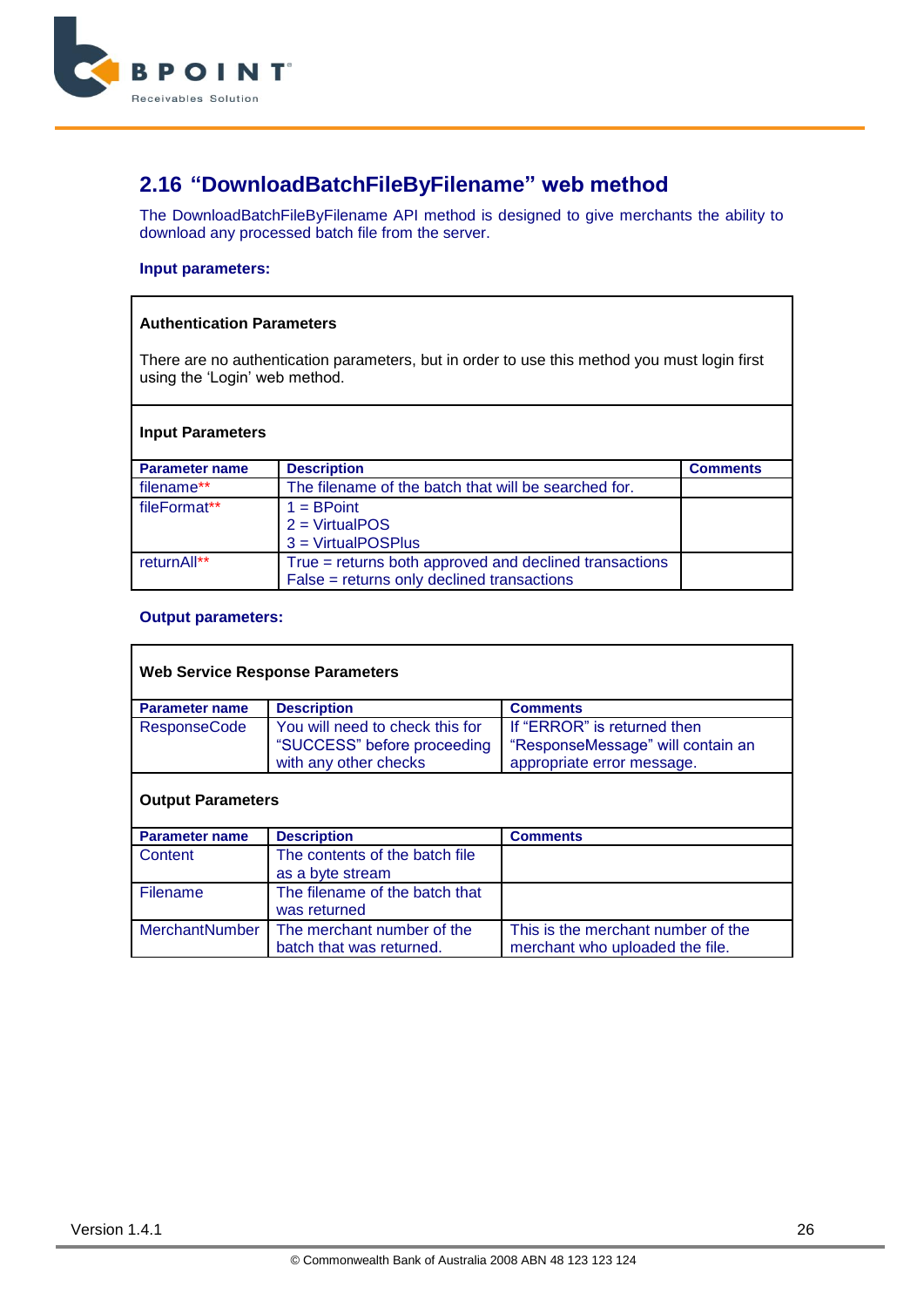

# <span id="page-26-0"></span>**2.17 "DownloadBatchFileByID" web method**

The DownloadBatchFileByID API method is designed to give merchants the ability to download any processed batch file from the server.

#### **Input parameters:**

#### **Authentication Parameters**

There are no authentication parameters, but in order to use this method you must login first using the 'Login' web method.

#### **Input Parameters**

| <b>Parameter name</b> | <b>Description</b>                                      | <b>Comments</b> |
|-----------------------|---------------------------------------------------------|-----------------|
| BatchField**          | The batchfileID of the batch that will be searched for. |                 |
| fileFormat**          | $1 = BPoint$                                            |                 |
|                       | $2 = VirtualPOS$                                        |                 |
|                       | 3 = VirtualPOSPlus                                      |                 |
| returnAll**           | True = returns both approved and declined transactions  |                 |
|                       | False = returns only declined transactions              |                 |

| <b>Web Service Response Parameters</b> |                                                                                         |                                                                                                |
|----------------------------------------|-----------------------------------------------------------------------------------------|------------------------------------------------------------------------------------------------|
| <b>Parameter name</b>                  | <b>Description</b>                                                                      | <b>Comments</b>                                                                                |
| <b>ResponseCode</b>                    | You will need to check this for<br>"SUCCESS" before proceeding<br>with any other checks | If "ERROR" is returned then<br>"ResponseMessage" will contain an<br>appropriate error message. |
| <b>Output Parameters</b>               |                                                                                         |                                                                                                |
| <b>Parameter name</b>                  | <b>Description</b>                                                                      | <b>Comments</b>                                                                                |
| Content                                | The contents of the batch file<br>as a byte stream                                      |                                                                                                |
| Filename                               | The filename of the batch that<br>was returned                                          |                                                                                                |
| <b>MerchantNumber</b>                  | The merchant number of the<br>batch that was returned.                                  | This is the merchant number of the<br>merchant who uploaded the file.                          |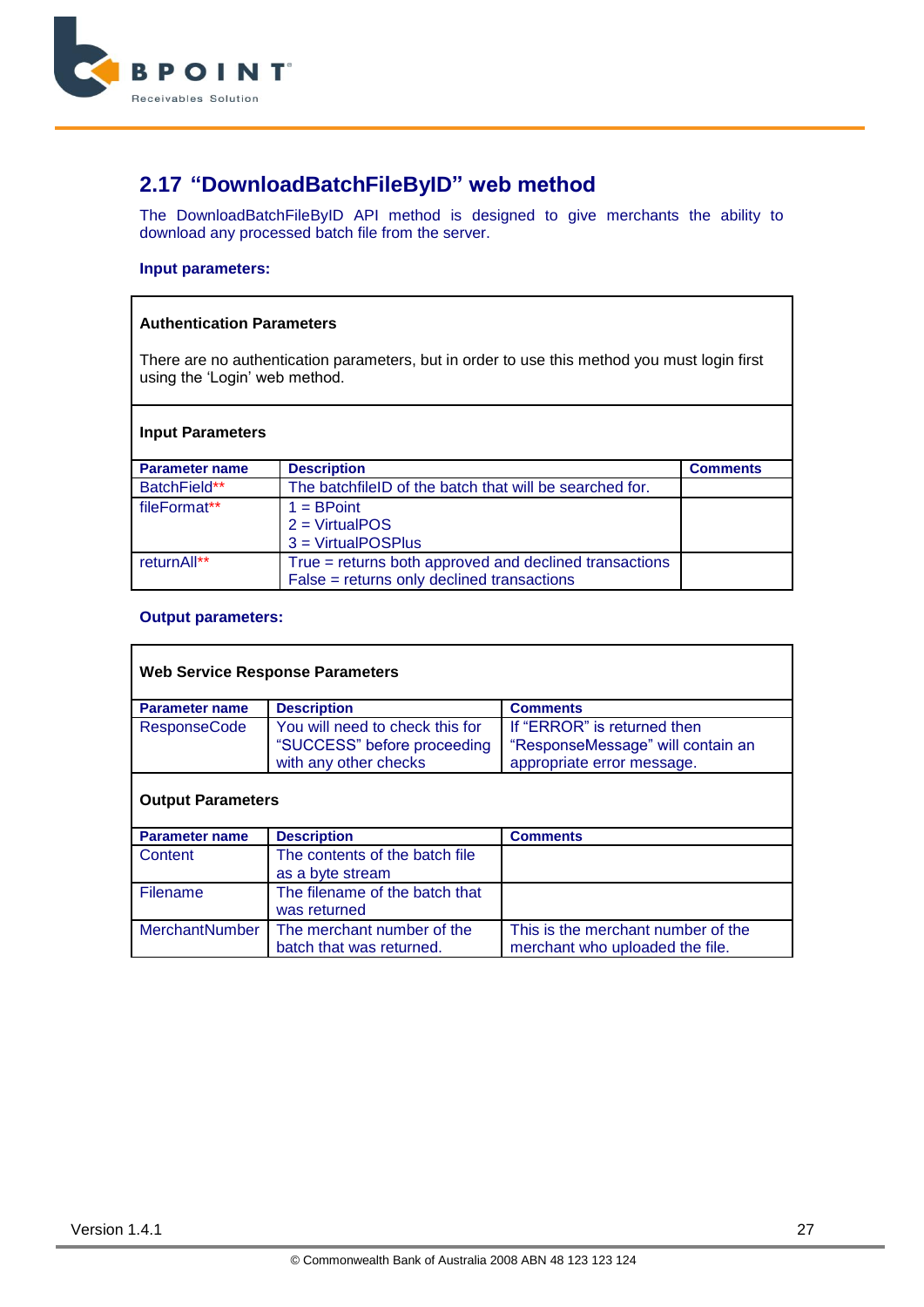

### <span id="page-27-0"></span>**2.18 "RetrieveSettlementFiles" web method**

The RetrieveSettlementFiles API method is designed to give merchants the ability to download the settlement file for any given date(s).

#### **Input parameters:**

#### **Authentication Parameters**

There are no authentication parameters, but in order to use this method you must login first using the 'Login' web method.

| <b>Input Parameters</b> |                                                        |                                           |
|-------------------------|--------------------------------------------------------|-------------------------------------------|
| <b>Parameter name</b>   | <b>Description</b>                                     | <b>Comments</b>                           |
| settlementDate**        | The date of the settlement reports to<br>be retrieved. | The date should be in format<br>YYYYMMDD. |

| <b>Web Service Response Parameters</b> |                                                                                         |                                                                                                |
|----------------------------------------|-----------------------------------------------------------------------------------------|------------------------------------------------------------------------------------------------|
| <b>Parameter</b><br>name               | <b>Description</b>                                                                      | <b>Comments</b>                                                                                |
| <b>ResponseCode</b>                    | You will need to check this for<br>"SUCCESS" before proceeding<br>with any other checks | If "ERROR" is returned then<br>"ResponseMessage" will contain an<br>appropriate error message. |
| <b>Output Parameters</b>               |                                                                                         |                                                                                                |
| <b>Parameter</b><br>name               | <b>Description</b>                                                                      | <b>Comments</b>                                                                                |
| Content                                | The contents of the batch file as<br>a byte stream                                      |                                                                                                |
| Filename                               | The filename of the settlement<br>report.                                               |                                                                                                |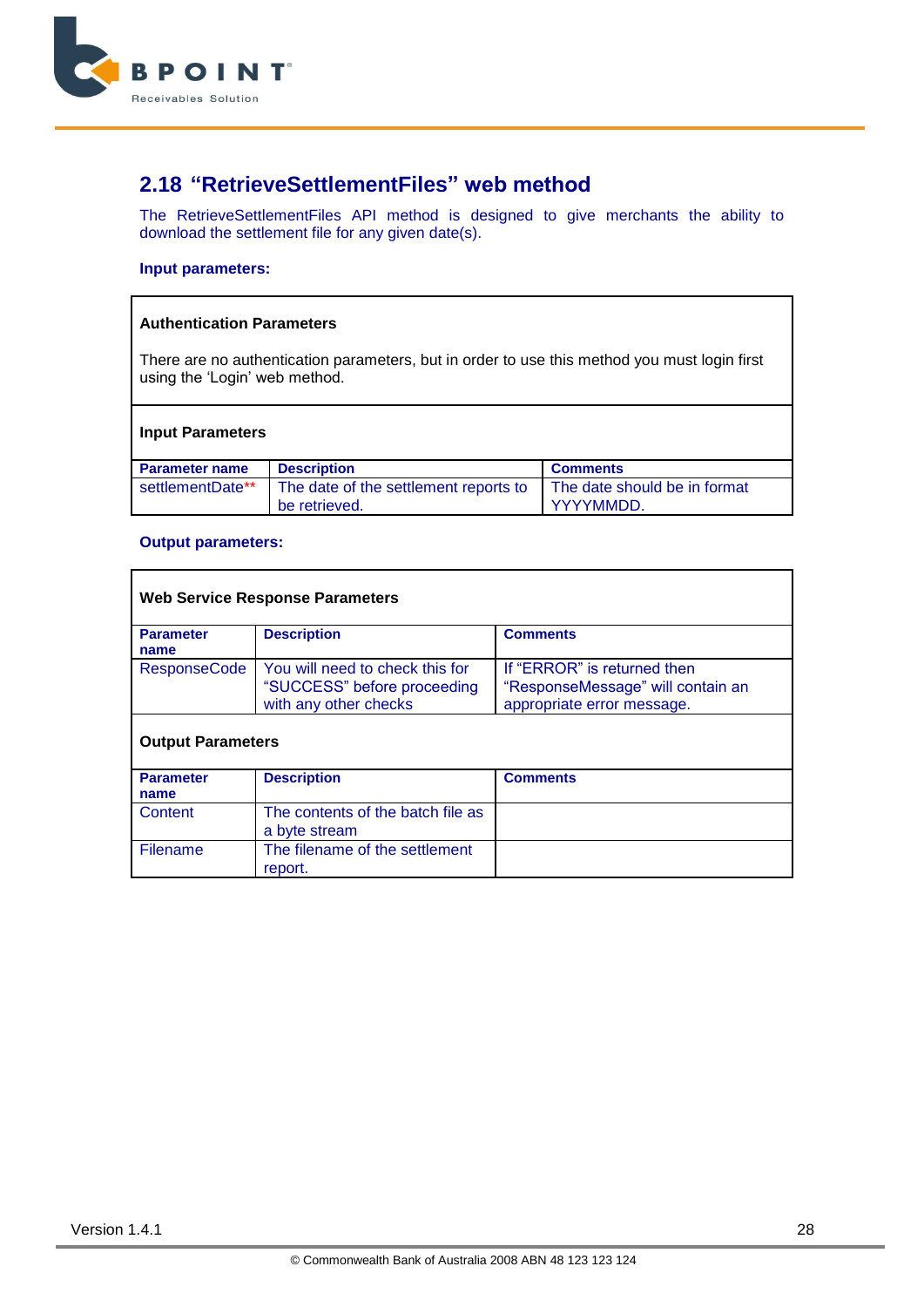

# <span id="page-28-0"></span>**2.19 "Login" web method**

The Login API method must be used to login in order to invoke some methods. You may need to configure your cookies to maintain the state between the web client and the web service.

| <b>Authentication Parameters</b> |                                      |                                                                             |
|----------------------------------|--------------------------------------|-----------------------------------------------------------------------------|
| <b>Parameter name</b>            | <b>Description</b>                   | <b>Comments</b>                                                             |
| cliVersion**                     | <b>The Command Line</b><br>Interface | The parameter is just a reference, and<br>only used for reporting purposes. |
| username**                       | Username provided to you             |                                                                             |
| password**                       | Password provided to you             |                                                                             |
| Merchant Number**                | Your merchant facility<br>number     |                                                                             |

#### **Output parameters:**

|                          | <b>Web Service Response Parameters</b>                                                  |                                                                                                |
|--------------------------|-----------------------------------------------------------------------------------------|------------------------------------------------------------------------------------------------|
| <b>Parameter</b><br>name | <b>Description</b>                                                                      | <b>Comments</b>                                                                                |
| <b>ResponseCode</b>      | You will need to check this for<br>"SUCCESS" before proceeding<br>with any other checks | If "ERROR" is returned then<br>"ResponseMessage" will contain an<br>appropriate error message. |
| <b>Output Parameters</b> |                                                                                         |                                                                                                |
| <b>Parameter</b><br>name | <b>Description</b>                                                                      | <b>Comments</b>                                                                                |
| isLoggedIn               | True = Successfully logged in<br>$False = Not logged in$                                |                                                                                                |

### <span id="page-28-1"></span>**2.20 "Logout" web method**

The Login API method is used to logout.

#### **Output parameters:**

|                          | <b>Web Service Response Parameters</b>                                                  |                                                                                                |
|--------------------------|-----------------------------------------------------------------------------------------|------------------------------------------------------------------------------------------------|
| <b>Parameter</b><br>name | <b>Description</b>                                                                      | <b>Comments</b>                                                                                |
| <b>ResponseCode</b>      | You will need to check this for<br>"SUCCESS" before proceeding<br>with any other checks | If "ERROR" is returned then<br>"ResponseMessage" will contain an<br>appropriate error message. |

h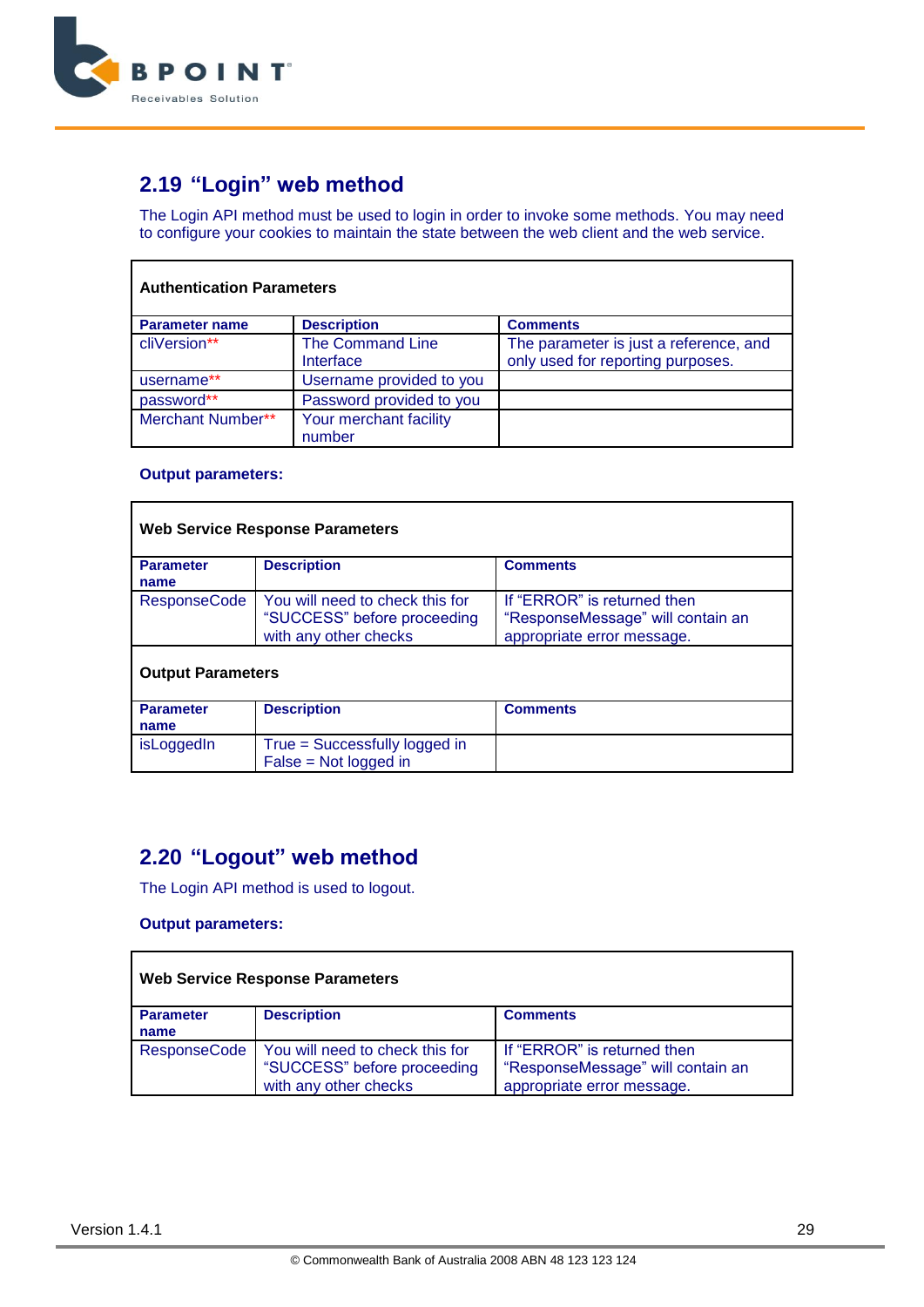

# <span id="page-29-0"></span>**2.21"GetAnonymousToken" web method**

The GetAnonymousToken API method should be invoked after successful redirection to merchant's web site from Add Anonymous Data Vault Token page. This method verifies that parameters passed in redirection have not been tampered with and returns the details of the token that was created for the specified CRNs.

#### **Input parameters:**

| <b>Authentication Parameters</b> |                                                   |                                   |  |
|----------------------------------|---------------------------------------------------|-----------------------------------|--|
| <b>Parameter name</b>            | <b>Description</b>                                | <b>Comments</b>                   |  |
| Username                         | Username provided to you                          | This is a compulsory<br>parameter |  |
| Password                         | Password provided to you                          | This is a compulsory<br>parameter |  |
| <b>Merchant</b><br>number        | Your merchant facility number                     | This is a compulsory<br>parameter |  |
| <b>Input Parameters</b>          |                                                   |                                   |  |
| <b>Parameter name</b>            | <b>Description</b>                                | <b>Comments</b>                   |  |
| <b>SUCCESS</b>                   | Success parameter passed in redirection.          |                                   |  |
| CRN <sub>1</sub>                 | Value of parameter CRN1 passed in<br>redirection. |                                   |  |
| CRN <sub>2</sub>                 | Value of parameter CRN2 passed in<br>redirection. |                                   |  |
| CRN <sub>3</sub>                 | Value of parameter CRN3 passed in<br>redirection. |                                   |  |
| signature                        | Signature passed in redirection.                  |                                   |  |

| Web Service Response Parameters               |                                                                                            |                                                                                                         |
|-----------------------------------------------|--------------------------------------------------------------------------------------------|---------------------------------------------------------------------------------------------------------|
| <b>Parameter name</b>                         | <b>Description</b>                                                                         | <b>Comments</b>                                                                                         |
| <b>ResponseCode</b>                           | You will need to check this for<br>"SUCCESS" before<br>proceeding with any other<br>checks | ١f<br>"ERROR"<br>is returned<br>then<br>"ResponseMessage" will contain an<br>appropriate error message. |
| <b>Output Parameters (VerificationResult)</b> |                                                                                            |                                                                                                         |
| <b>Parameter name</b>                         | <b>Description</b>                                                                         | <b>Comments</b>                                                                                         |
| VerificationResult                            | CardNumber                                                                                 |                                                                                                         |
| <b>Output Parameters (DVToken)</b>            |                                                                                            |                                                                                                         |
| <b>Parameter name</b>                         | <b>Description</b>                                                                         | <b>Comments</b>                                                                                         |
| CardNumber                                    | Credit card number for the<br>relating token.                                              | For security reasons will always be<br>null.                                                            |
| CardType                                      | The card type used to<br>process the payment                                               | Eg. " $MC$ " = mastercard<br>" $VC$ " = visacard                                                        |
| CreatedDate                                   | Date the token was created                                                                 |                                                                                                         |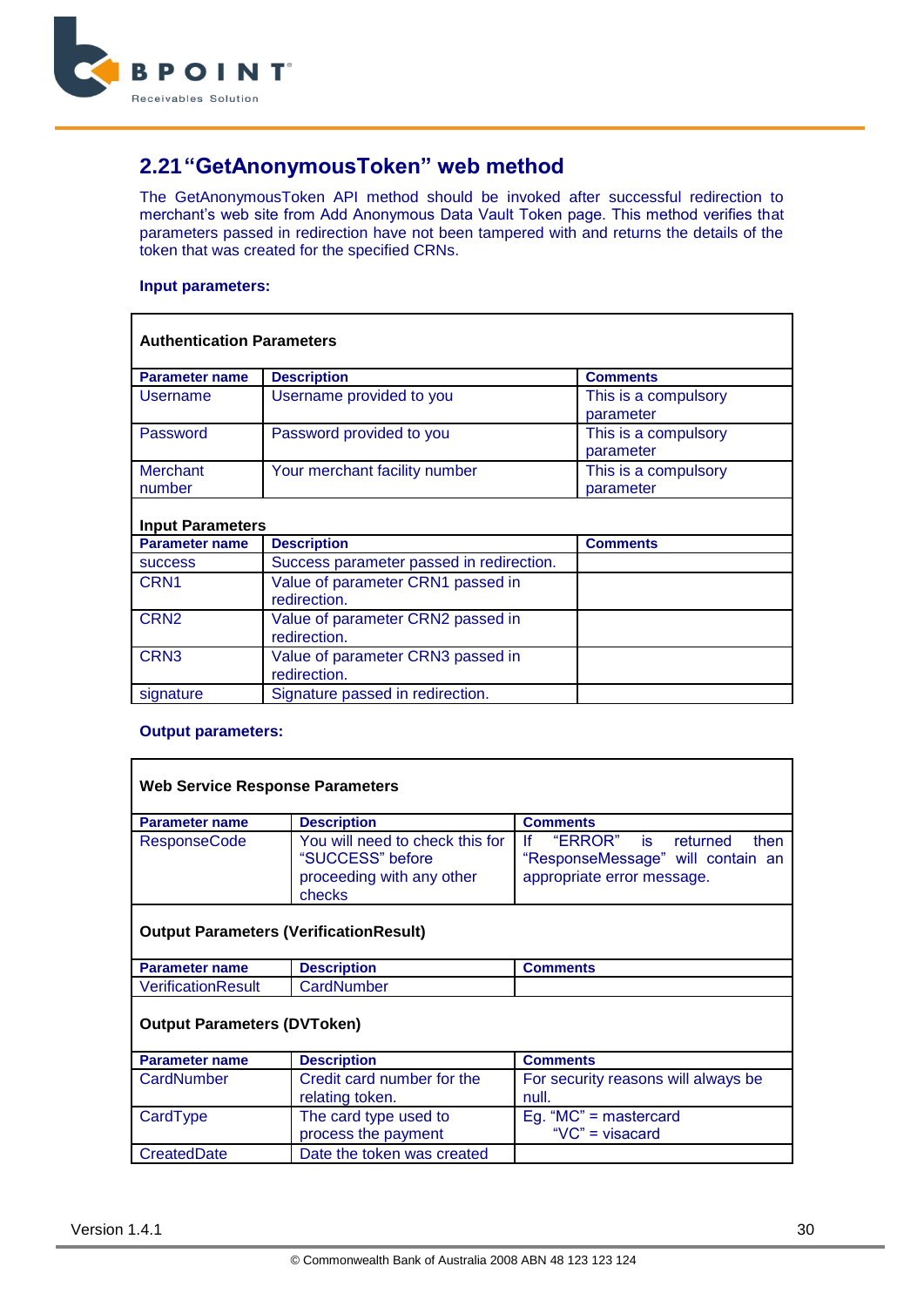

| CreatedUsername         | Username of the person that<br>created the token                                           |  |
|-------------------------|--------------------------------------------------------------------------------------------|--|
| CRN <sub>1</sub>        | It is an additional reference                                                              |  |
| CRN <sub>2</sub>        | <b>Additional reference</b>                                                                |  |
| CRN <sub>3</sub>        | <b>Additional reference</b>                                                                |  |
| <b>ExpiryDate</b>       | The expiry date on card                                                                    |  |
| <b>MaskedCardNumber</b> | The first 6 and last 3 digits of<br>the credit card number<br>charged returned back to you |  |
| <b>Token</b>            | <b>Token Number</b>                                                                        |  |
| <b>UpdatedDate</b>      | Date last updated                                                                          |  |
| UpdatedUsername         | Username of the person that<br>last updated the token                                      |  |

# <span id="page-30-0"></span>**2.22"TokenisePayment" web method**

The TokenisePayment API method allows tokenisation of a card number for a particular transaction if the customer agreed to allow storage of the card number and the transaction was approved. This method should be invoked after successful redirection to merchant's web site from Payment Connector payment. This method returns the details of the token that was created.

#### **Input parameters:**

|                           | <b>Authentication Parameters</b>                                                                                                                                                                    |                                      |
|---------------------------|-----------------------------------------------------------------------------------------------------------------------------------------------------------------------------------------------------|--------------------------------------|
| <b>Parameter</b><br>name  | <b>Description</b>                                                                                                                                                                                  | <b>Comments</b>                      |
| Username                  | Username provided to you                                                                                                                                                                            | This is a<br>compulsory<br>parameter |
| Password                  | Password provided to you                                                                                                                                                                            | This is a<br>compulsory<br>parameter |
| <b>Merchant</b><br>number | Your merchant facility number                                                                                                                                                                       | This is a<br>compulsory<br>parameter |
| <b>Input Parameters</b>   |                                                                                                                                                                                                     |                                      |
| <b>Parameter</b><br>name  | <b>Description</b>                                                                                                                                                                                  | <b>Comments</b>                      |
| txnNumber                 | Unique transaction identifier that the merchant would have<br>received in a redirection from Payment Connector to<br>merchant receipt page. The parameter name in redirection<br>is: out_txn_number |                                      |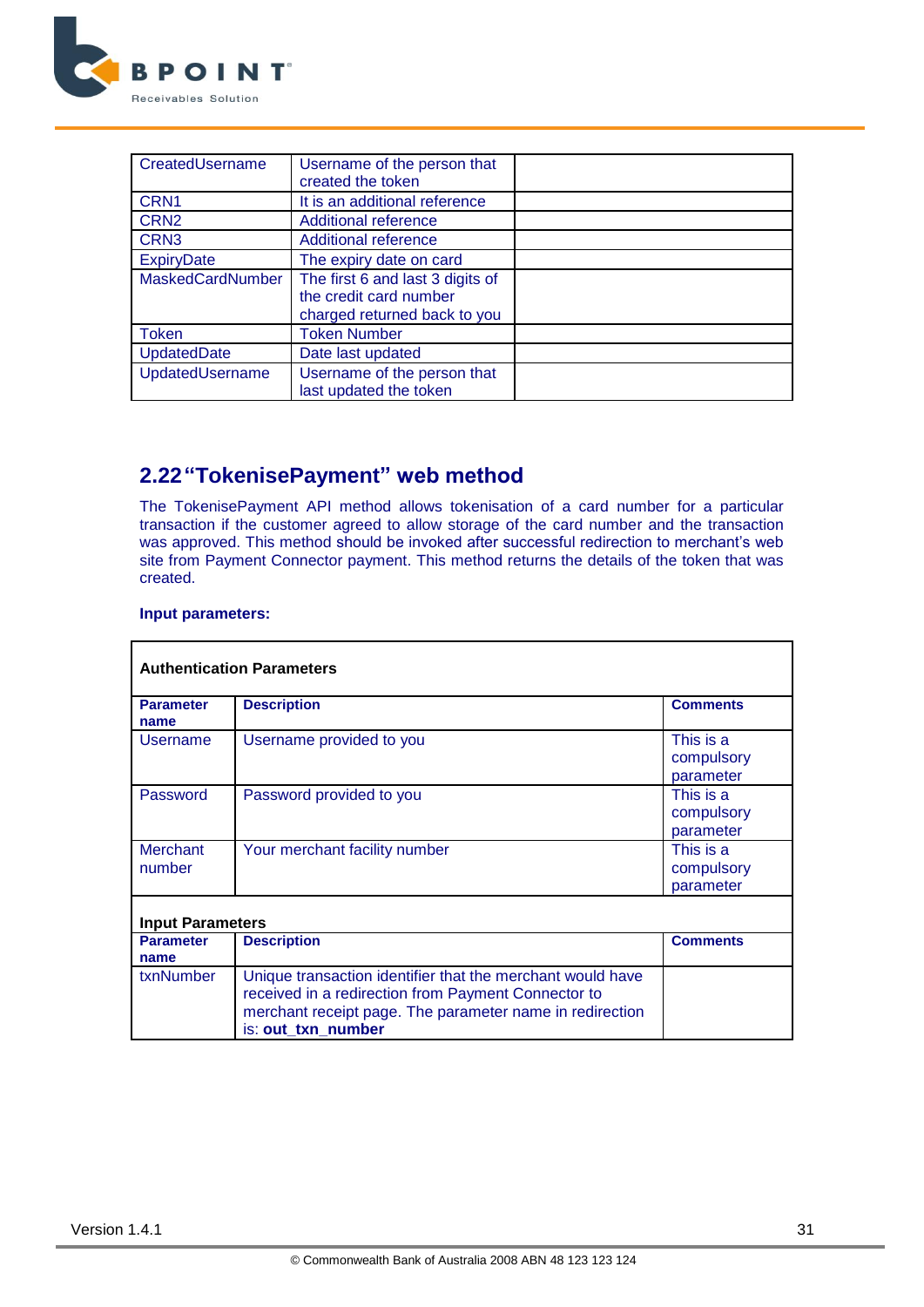

| <b>Web Service Response Parameters</b> |                                                                                         |                                                                              |
|----------------------------------------|-----------------------------------------------------------------------------------------|------------------------------------------------------------------------------|
| <b>Parameter name</b>                  | <b>Description</b>                                                                      | <b>Comments</b>                                                              |
| <b>ResponseCode</b>                    | You will need to check this for<br>"SUCCESS" before                                     | "ERROR"<br>If<br>is<br>returned<br>then<br>"ResponseMessage" will contain an |
|                                        | proceeding with any other<br>checks                                                     | appropriate error message.                                                   |
| <b>Output Parameters (DVToken)</b>     |                                                                                         |                                                                              |
| <b>Parameter name</b>                  | <b>Description</b>                                                                      | <b>Comments</b>                                                              |
| CardNumber                             | Credit card number for the<br>relating token.                                           | For security reasons will always be<br>null.                                 |
| CardType                               | The card type used to                                                                   | Eq. " $MC$ " = mastercard                                                    |
|                                        | process the payment                                                                     | "VC" = visacard                                                              |
| <b>CreatedDate</b>                     | Date the token was created                                                              |                                                                              |
| CreatedUsername                        | Username of the person that<br>created the token                                        |                                                                              |
| CRN <sub>1</sub>                       | The CRN values will be the<br>same as used in the<br>transaction that was<br>tokenised. |                                                                              |
| CRN <sub>2</sub>                       |                                                                                         |                                                                              |
| CRN <sub>3</sub>                       |                                                                                         |                                                                              |
| <b>ExpiryDate</b>                      | The expiry date on card                                                                 |                                                                              |
| <b>MaskedCardNumber</b>                | The first 6 and last 3 digits of                                                        |                                                                              |
|                                        | the credit card number                                                                  |                                                                              |
|                                        | charged returned back to you                                                            |                                                                              |
| <b>Token</b>                           | <b>Token Number</b>                                                                     |                                                                              |
| <b>UpdatedDate</b>                     | Date last updated                                                                       |                                                                              |
| UpdatedUsername                        | Username of the person that<br>last updated the token                                   |                                                                              |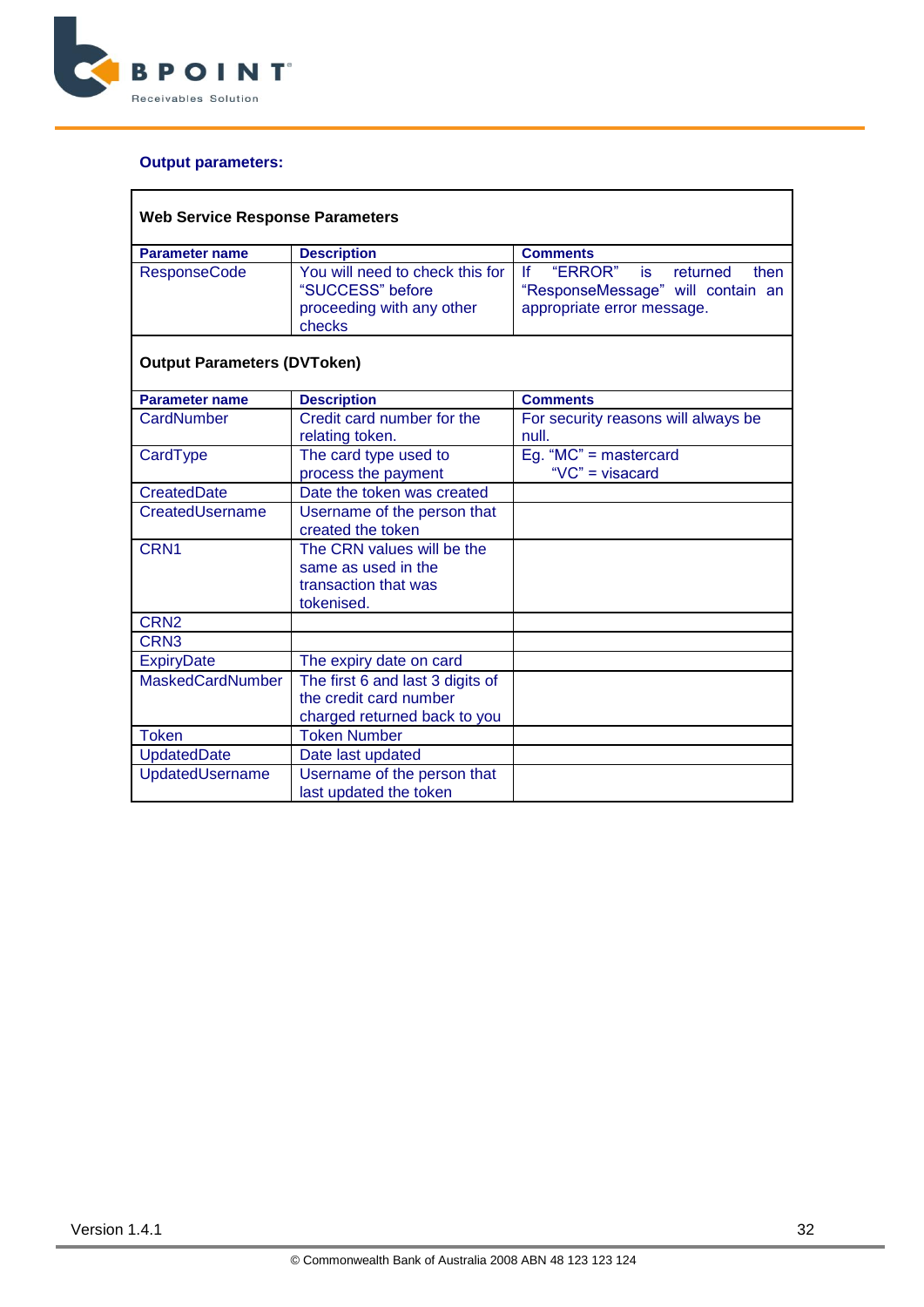

# **3 Code Samples**

### <span id="page-32-1"></span><span id="page-32-0"></span>**3.1 C-Sharp (C#)**

To create a web reference in Visual Studio, right click the web reference folder in the solution explorer and select 'Add Web Reference'.

Add the following web reference: <https://www.bpoint.com.au/evolve/service.asmx>

You may give the web reference any name, in the following examples the web reference is named 'bPointAPI'.

#### **Example 1 - Process Payment**

```
//Create the service
bPointAPI.Service bPointSVC = new bPointAPI.Service();
//Create a transaction request
bPointAPI.TxnRequest trans = new bPointAPI.TxnRequest();
trans. Amount = 1000;
trans.CardNumber = "5123456789012346";
trans.CRN1 = "Tester";
trans.CRN2 = ";
trans.CRN3 = ";
trans.CVC = "123";
trans.ExpiryDate = "0513";
trans.MerchantReference = "";
trans.OriginalTransactionNumber = "";
trans.PaymentType = bPointAPI.PaymentType.PAYMENT;
trans.TxnType = bPointAPI.TxnType.INTERNET_ANONYMOUS;
bPointAPI.ServiceResponse resp;
//Webcall to process the payment
bPointAPI.TxnResponse pay = bPointSVC.ProcessPayment("username", 
"password", "0000000000000001", trans, out resp);
//Check the result
if (resp.ResponseCode == bPointAPI.ResponseCode.SUCCESS)
     string result = pay.AuthorisationResult;
```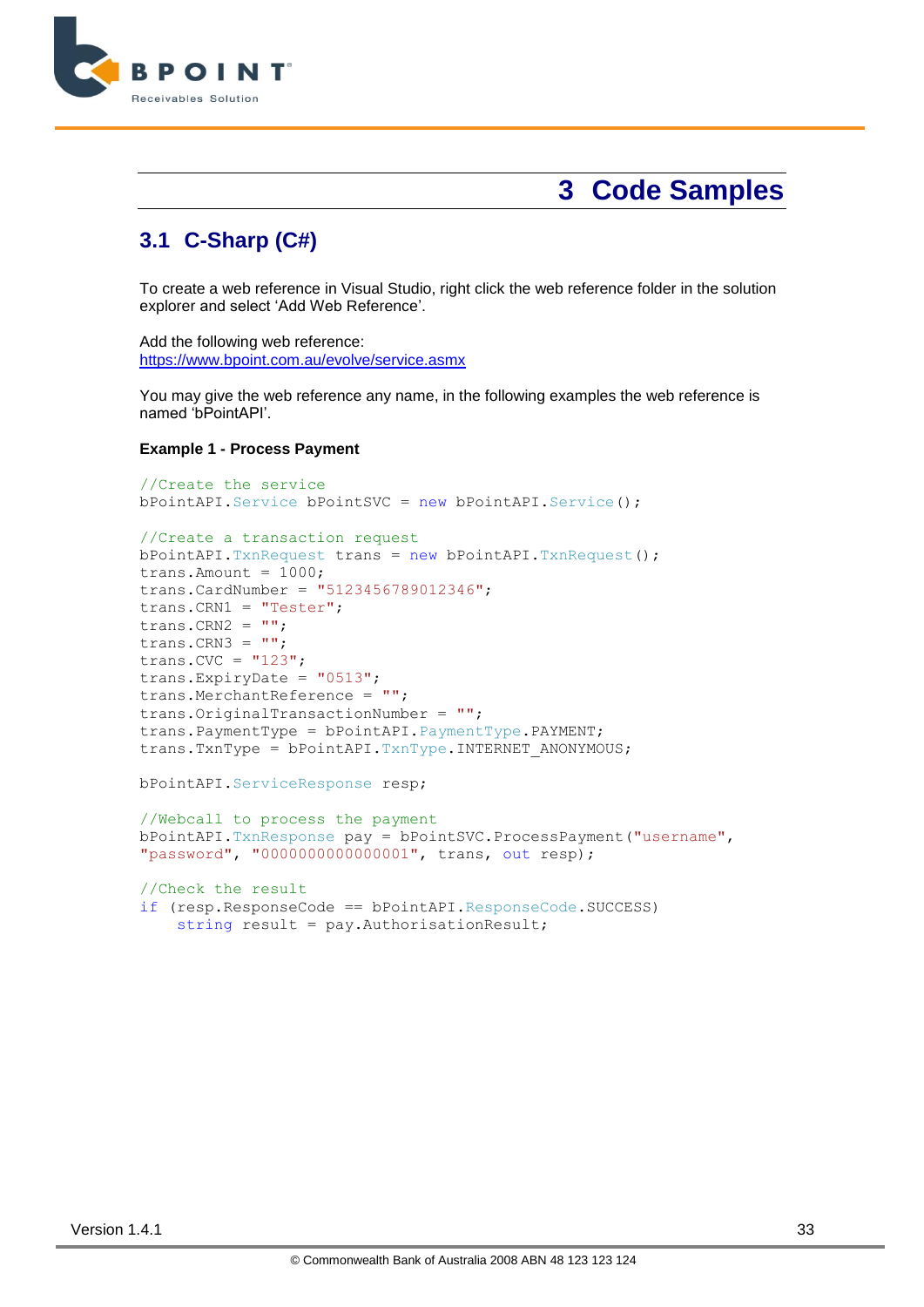

#### **Example 2 - Retrieve Batch Statistics**

```
//Create the service
bPointAPI.Service bPointSVC = new bPointAPI.Service();
```
bPointAPI.ServiceResponse resp;

//Login bPointSvc.CookieContainer = New System.Net.CookieContainer(); bool loggedin = newsvc.Login(" $1.2.2.489$ ", "username", "password", "0000000000000001", out resp);

```
//Webcall to retrieve batchstats
PointAPI.BatchStats[] listofbatches = 
bPointSVC.RetrieveBatchStatistics(1, out resp);
```

```
//Check the result
if (resp.ResponseCode == bPointAPI.ResponseCode.SUCCESS)
{
     foreach (bPointAPI.BatchStats bs in listofbatches)
     \left\{ \right.string batchname = bs.OrigFilename;
            /*Process batchstats*/
      }
}
```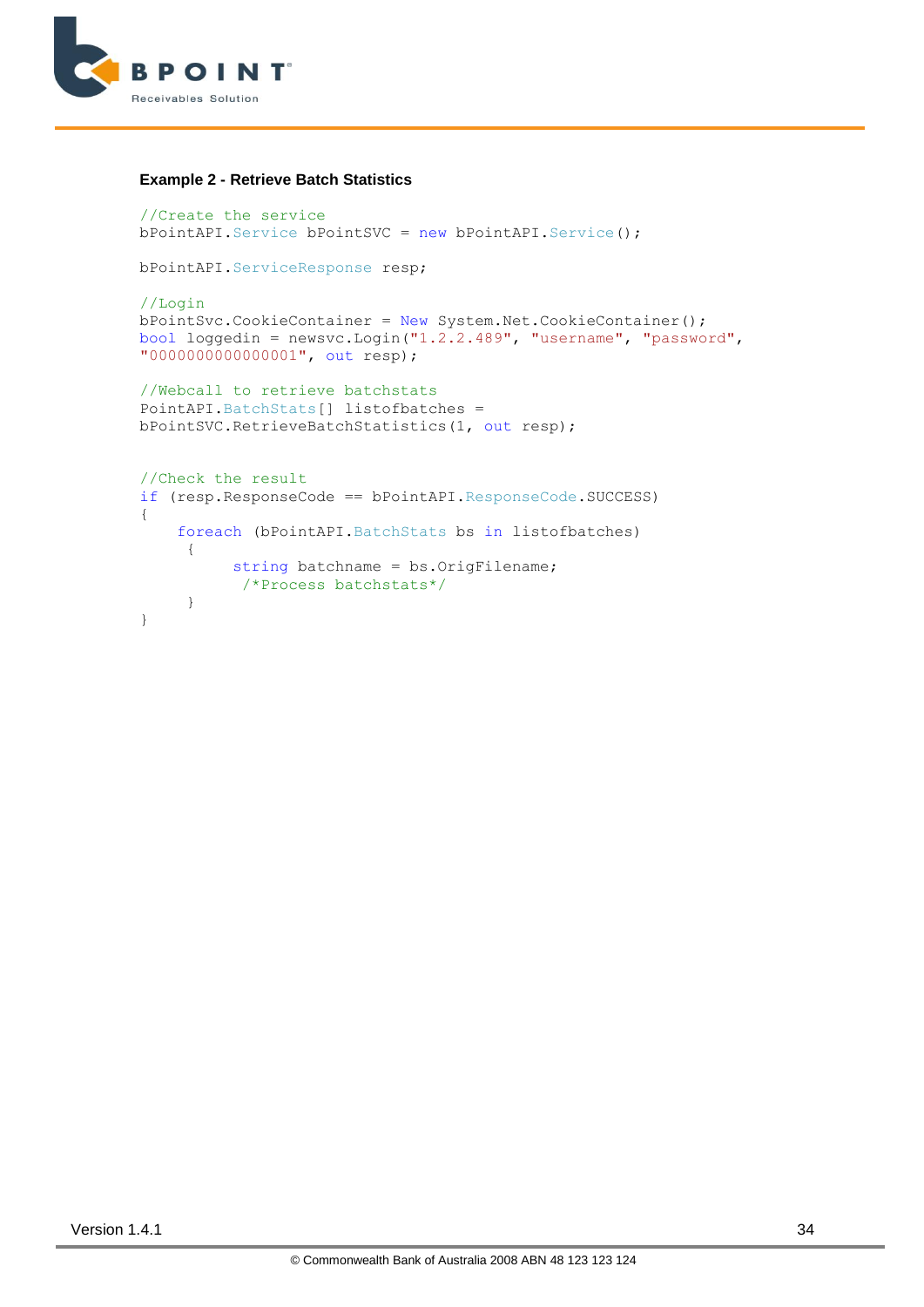

### <span id="page-34-0"></span>**3.2 Visual Basic (VB.NET)**

To create a web reference in Visual Studio, right click the web reference folder in the solution explorer and select 'Add Web Reference'.

Add the following web reference: <https://www.bpoint.com.au/evolve/service.asmx>

You may give the web reference any name, in the following examples the web reference is named 'bPointAPI'.

#### **Example 1 - Process Payment**

```
'Create the service
Dim bPointSvc As bPointAPI.Service = New bPointAPI.Service()
'Create a transaction request
Dim trans As bPointAPI.TxnRequest = New bPointAPI.TxnRequest()
trans.Amount = 1000
trans.CardNumber = "5123456789012346"
trans.CRN1 = "Tester"
trans.CRN2 = ""trans.CRN3 = ""
trans.CVC = "123"trans.ExpiryDate = "0513"
trans.MerchantReference = ""
trans.OriginalTransactionNumber = ""
trans.PaymentType = bPointAPI.PaymentType.PAYMENT
trans.TxnType = bPointAPI.TxnType.INTERNET_ANONYMOUS
Dim resp As bPointAPI.ServiceResponse = New
bPointAPI.ServiceResponse()
'Webcall to process the payment
Dim pay As bPointAPI.TxnResponse = 
bPointSvc.ProcessPayment("apitest", "gE0NJu05o8", "0000000000000001", 
trans, resp)
'Check the result
If (resp.ResponseCode = bPointAPI.ResponseCode.SUCCESS) Then
         Dim result As String = pay.AuthorisationResult
End If
```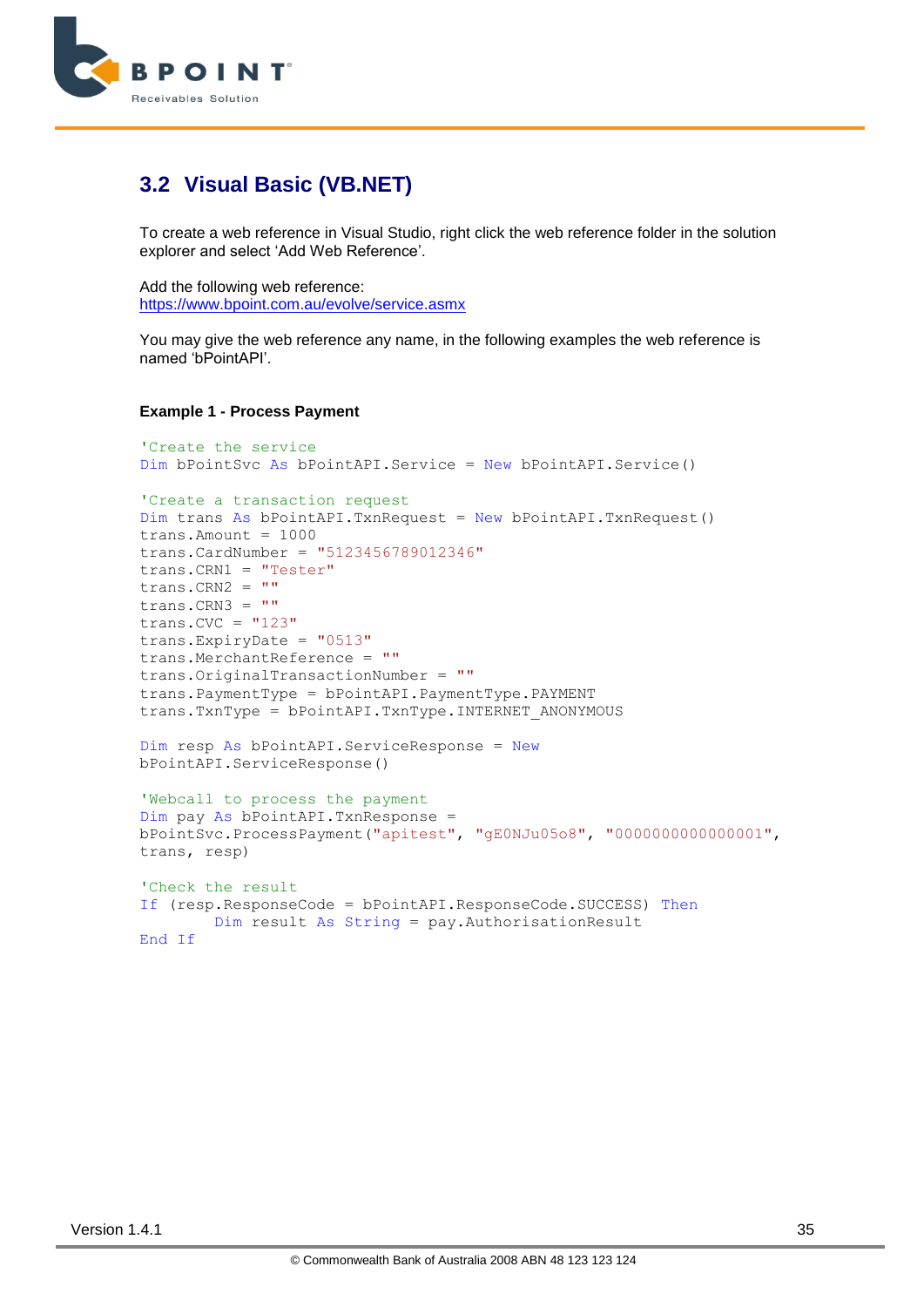

#### **Example 2 - Retrieve Batch Statistics**

```
'Create the service
Dim bPointSvc As bPointAPI.Service = New bPointAPI.Service()
Dim resp As bPointAPI.ServiceResponse = New
bPointAPI.ServiceResponse()
'Login
bPointSvc.CookieContainer = New System.Net.CookieContainer()
bPointSvc.Login("1.2.2.489", "username", "password", 
"0000000000000001", resp)
'Webcall to retrieve batchstats
Dim listofbatches As bPointAPI.BatchStats() = 
bPointSvc.RetrieveBatchStatistics(1, resp)
'Check the result
If (resp.ResponseCode = bPointAPI.ResponseCode.SUCCESS) Then
     Dim bs As bPointAPI.BatchStats
     For Each bs In listofbatches
         Dim batchname As String = bs.OrigFilename
         'Process payment
      Next bs
End If
```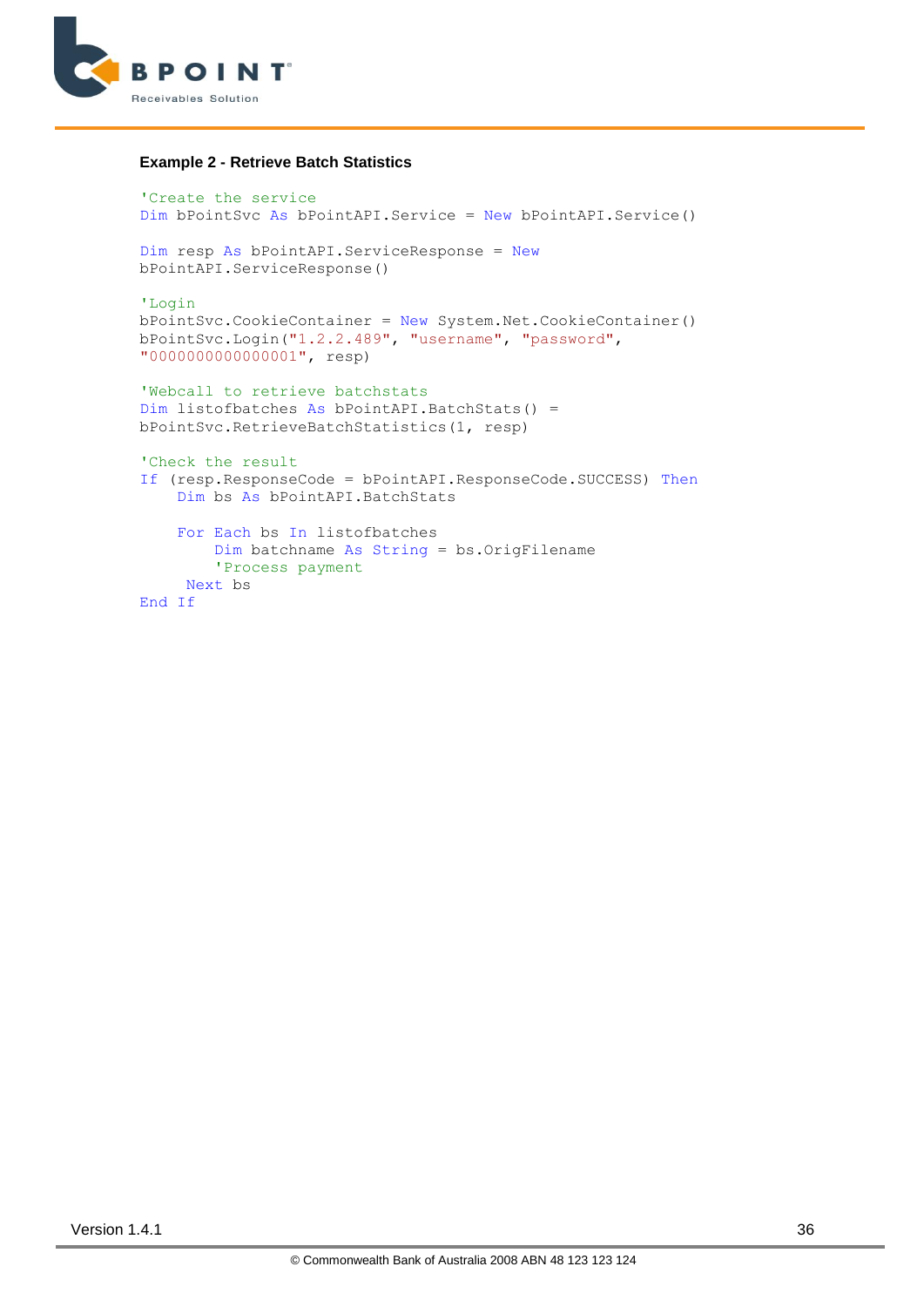

### <span id="page-36-0"></span>**3.3 PHP**

To be able to connect to the webservice make sure the following PHP extensions are installed and enabled on your PHP server:

- PHP\_OpenSSL, required to connect to a secure URL
- PHP\_SOAP, required to create the service

#### **Example 1 - Process Payment**

```
//Create the client
$client = newSoapClient("https://www.bpoint.com.au/evolve/service.asmx?WSDL");
//Create a transaction request
$trans = array(
                 "Amount" \Rightarrow 1000,
                  "CardNumber" => "5123456789012346",
                 "CRN1" => "Tester",
             "CRN2" \Rightarrow "",
             "CRN3" \Rightarrow "",
                 "CVC" \Rightarrow "123",
                 "ExpiryDate" \Rightarrow "0513",
                  "PaymentType" => "PAYMENT",
                 "TxnType" => "INTERNET ANONYMOUS",
                  "MerchantReference" => "OnlineBikeStore",
                  "OriginalTransactionNumber" => "");
//Webcall to process the payment
$pay = $client->ProcessPayment(array('username' =>"myusername", 
'password' => "mypassword", 'merchantNumber' => "0000000000000000", 
'txnReq' => $trans));
//Check the result
If ($pay->response->ResponseCode == 'SUCCESS')
      echo (string) $pay->ProcessPaymentResult->AuthorisationResult;
```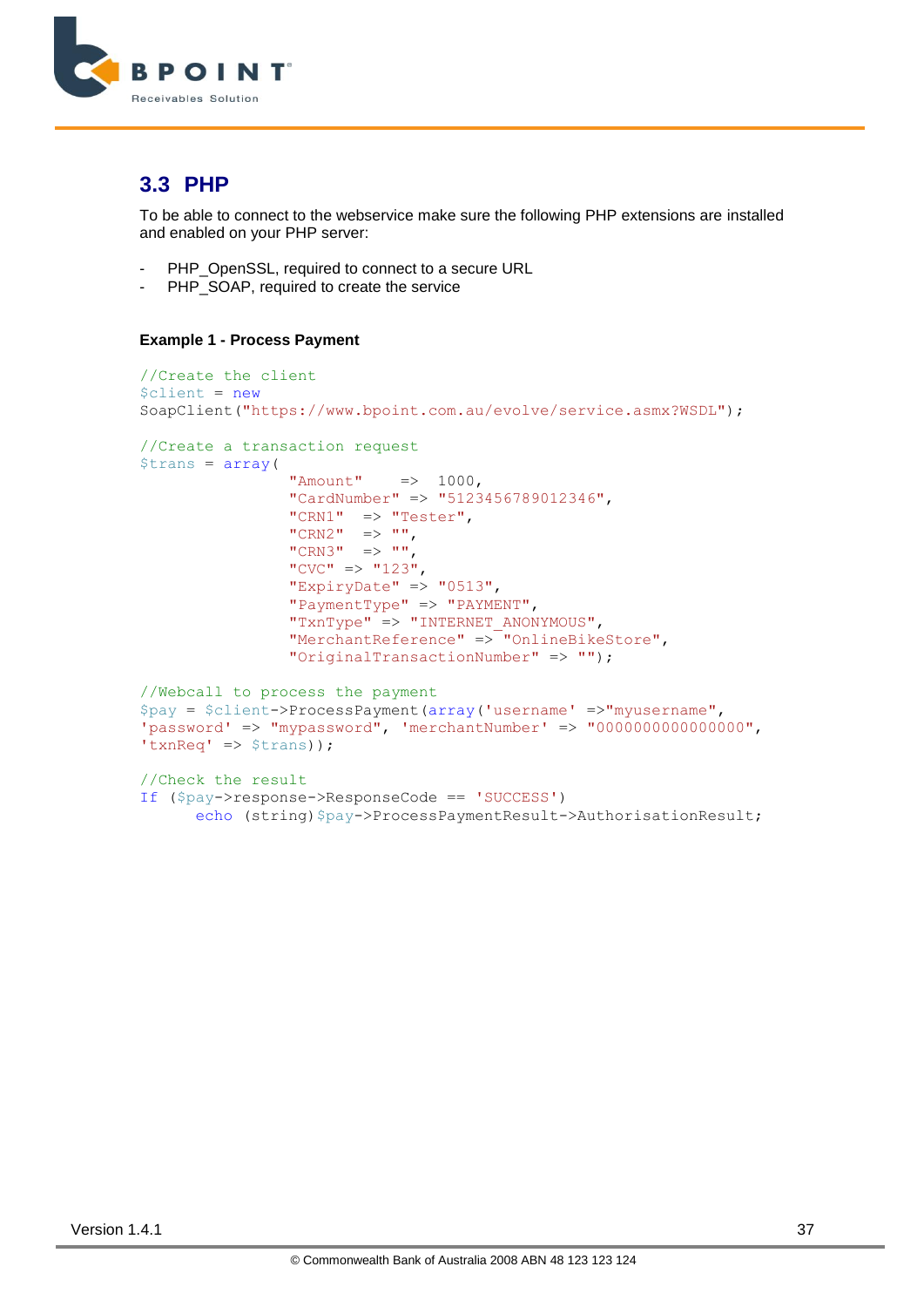

#### **Example 2 – Transaction Search**

```
//Create the client
$client = new
SoapClient("https://www.bpoint.com.au/evolve/service.asmx?WSDL");
//Create the request
$transearch = array(
                  "MerchantNumber" => "",
                  "PaymentType" => "NOT_SPECIFIED",
                 "TxnType" => "NOT SPECIFIED",
                 "TxnType" \Rightarrow "0",
                 "NumOfHours" \Rightarrow "0",
                  "FromDate" => "2010-10-01T13:00:01",
                  "ToDate" => "2010-12-14T20:10:01",
                  "ReceiptNumber" => "",
                  "MerchantReference" => "",
                 "CRN1" \Rightarrow "",
                 "CRN2" \Rightarrow "",
                 "CRN3" \Rightarrow ""
                 "Amount" \Rightarrow "",
                 "MaskedCardNumber" => "",
                  "ExpiryDate" => "",
                  "ResponseCode" => "",
                  "AcquirerResponseCode" => "",
                  "TransactionNumber" => "",
                 "AuthoriseId" => "",
                  "SettlementDate" => "",
                 "CardType" => "",
                  "BillerCode" => "",
                  "SearchOrder" => "ASCENDING");
//Webcall to search the transactions
$search = $client->SearchTransactions(array('username'
=>"myusername", 'password' => "mypassword", 'merchantNumber' => 
"0000000000000000000", 'search' => $transearch));
//Check the result
If ($search->response->ResponseCode == 'SUCCESS') {
      echo 'Success';
      //Process the search results
}
Else
      echo $search->response->ResponseMessage;
```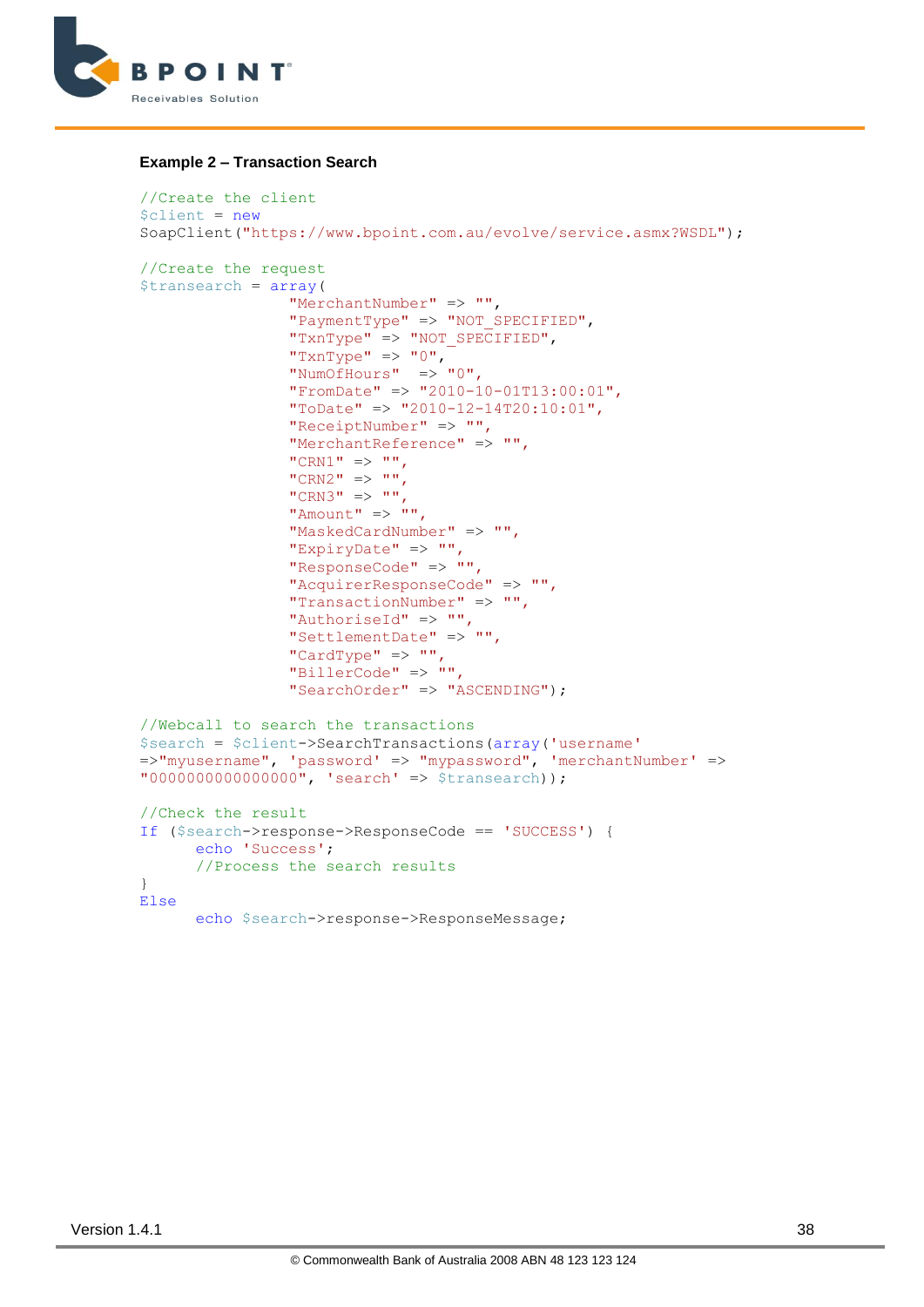

### <span id="page-38-0"></span>**3.4 Java**

Open up NetBeans IDE

Create a new Java Web Application

- Select File -> New Project -> Java Web -> Web Application, click next
- Give project name, click Finish

Add new Web Service Client

- Right Click on Project Solution
- Select New -> web service client
- In the popup wizard, select WSDL URL and add in the following URL <https://www.bpoint.com.au/evolve/service.asmx?WSDL>
- Enter Package Name as **BpointWebService**
- Tick the box for "Generate Dispatch Code", click Finish
- Accept certificate

Add new Client Servlet to Consume Web Service

- Right Click on Project Solution
- Select New -> Servlet
- In the popup wizard, Enter Name of serlvet and Enter Package Name as clientservlet, click Next
- Tick the box "Add information to deployment descriptor", click Finish

Open up the serlvet

Add import statements

- import BPointWebService.PaymentType;
- import BPointWebService.TxnType;
- import javax.xml.ws.WebServiceRef;

Add the following code below the beginning of the class for the web reference

- @WebServiceRef(wsdlLocation = "WEB-INF/wsdl/evolveuat.premier.com.au/newevolveservice/service.asmx.wsdl")
- private BPointWebService.Service service;

#### **Example 1 - Process Payment**

```
package clientservlet;
import java.io.IOException;
import java.io.PrintWriter;
import javax.servlet.ServletException;
import javax.servlet.http.HttpServlet;
import javax.servlet.http.HttpServletRequest;
import javax.servlet.http.HttpServletResponse;
// Add import statments
import javax.xml.ws.WebServiceRef;
import BPointWebService.PaymentType;
import BPointWebService.TxnType;
```
public class ProcessPayment extends HttpServlet {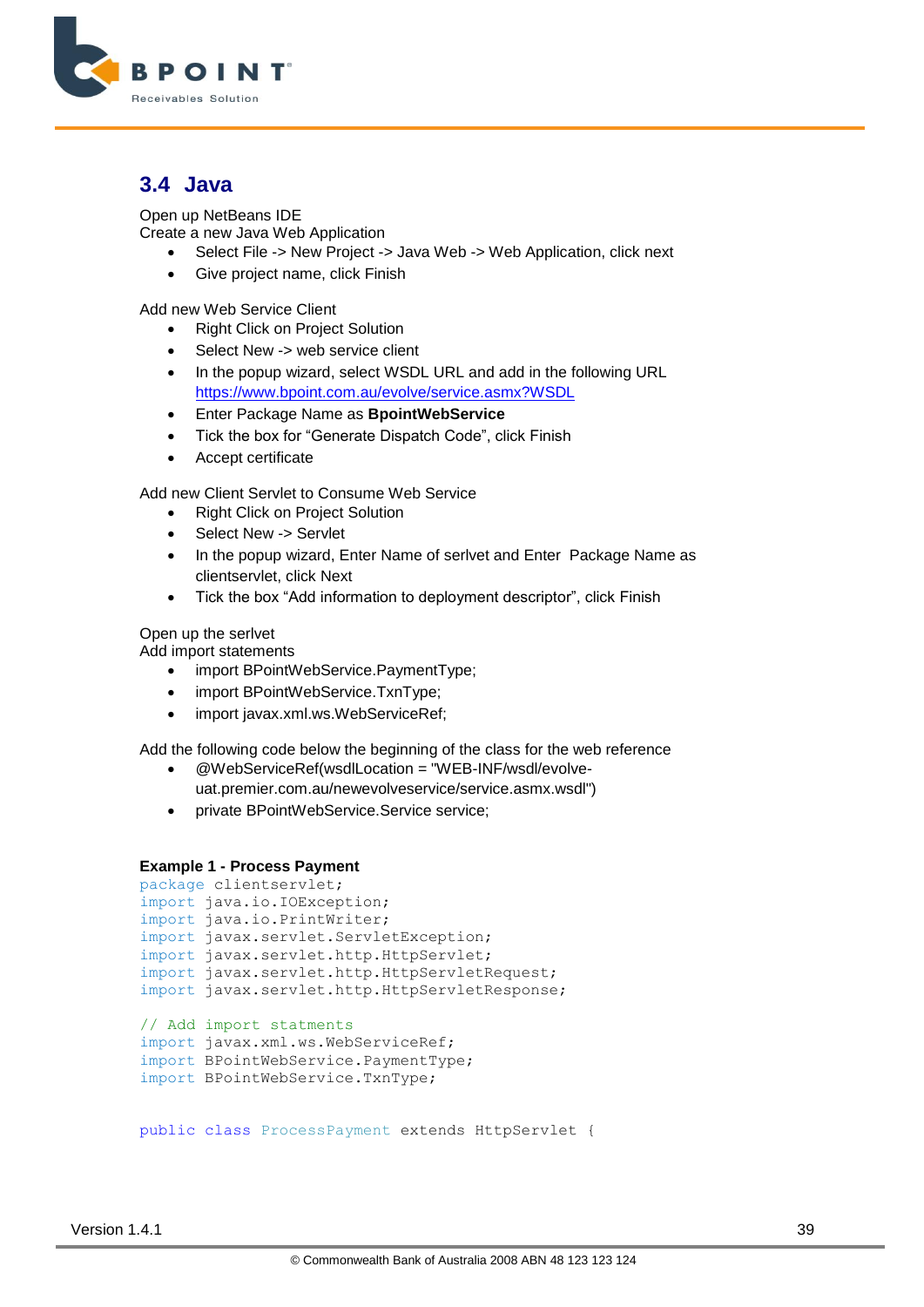

```
// Add web reference to WSDL
 @WebServiceRef(wsdlLocation = 
"WEBINF/wsdl/bpoint.com.au/evolve/service.asmx.wsdl")
private BPointWebService.Service service;
protected void processRequest(HttpServletRequest request,
HttpServletResponse response)
     throws ServletException, IOException {
         response.setContentType("text/html;charset=UTF-8");
         PrintWriter out = response.getWriter();
//Create new BPoint Soap web service
BPointWebService.ServiceSoap port = service.getServiceSoap();
try {
// Create new txn Request Object for the payment transaction
BPointWebService.TxnRequest txnReq = new
BPointWebService.TxnRequest();
             txnReq.setAmount(1000);
             txnReq.setCardNumber("5123456789012346");
             txnReq.setCRN1("tester");
             txnReq.setCRN2("");
             txnReq.setCRN3("");
             txnReq.setCVC("123");
             txnReq.setExpiryDate("0513");
             txnReq.setMerchantReference("");
             txnReq.setOriginalTransactionNumber("");
             txnReq.setPaymentType(PaymentType.PAYMENT);
             txnReq.setTxnType(TxnType.INTERNET_ANONYMOUS);
// Create Response Objects
javax.xml.ws.Holder<BPointWebService.TxnResponse> 
processPaymentResponse = new
javax.xml.ws.Holder<BPointWebService.TxnResponse>();
             javax.xml.ws.Holder<BPointWebService.ServiceResponse> 
serviceResponse = new
javax.xml.ws.Holder<BPointWebService.ServiceResponse>();
// Consume Process Payment method on web service
port.processPayment("username", "password", "0000000000000000", 
txnReq, processPaymentResponse, serviceResponse);
// Output payment response
out.println(processPaymentResponse.value.getResponseCode()); 
out.println(processPaymentResponse.value.getAcquirerResponseCode() ); 
out.println(processPaymentResponse.value.getAuthorisationResult()); 
out.println(processPaymentResponse.value.getTransactionNumber()); 
out.println(processPaymentResponse.value.getReceiptNumber());
out.println(processPaymentResponse.value.getAuthoriseId()); 
out.println(processPaymentResponse.value.getSettlementDate() ); 
out.println(processPaymentResponse.value.getMaskedCardNumber() );
out.println(processPaymentResponse.value.getCardType());
```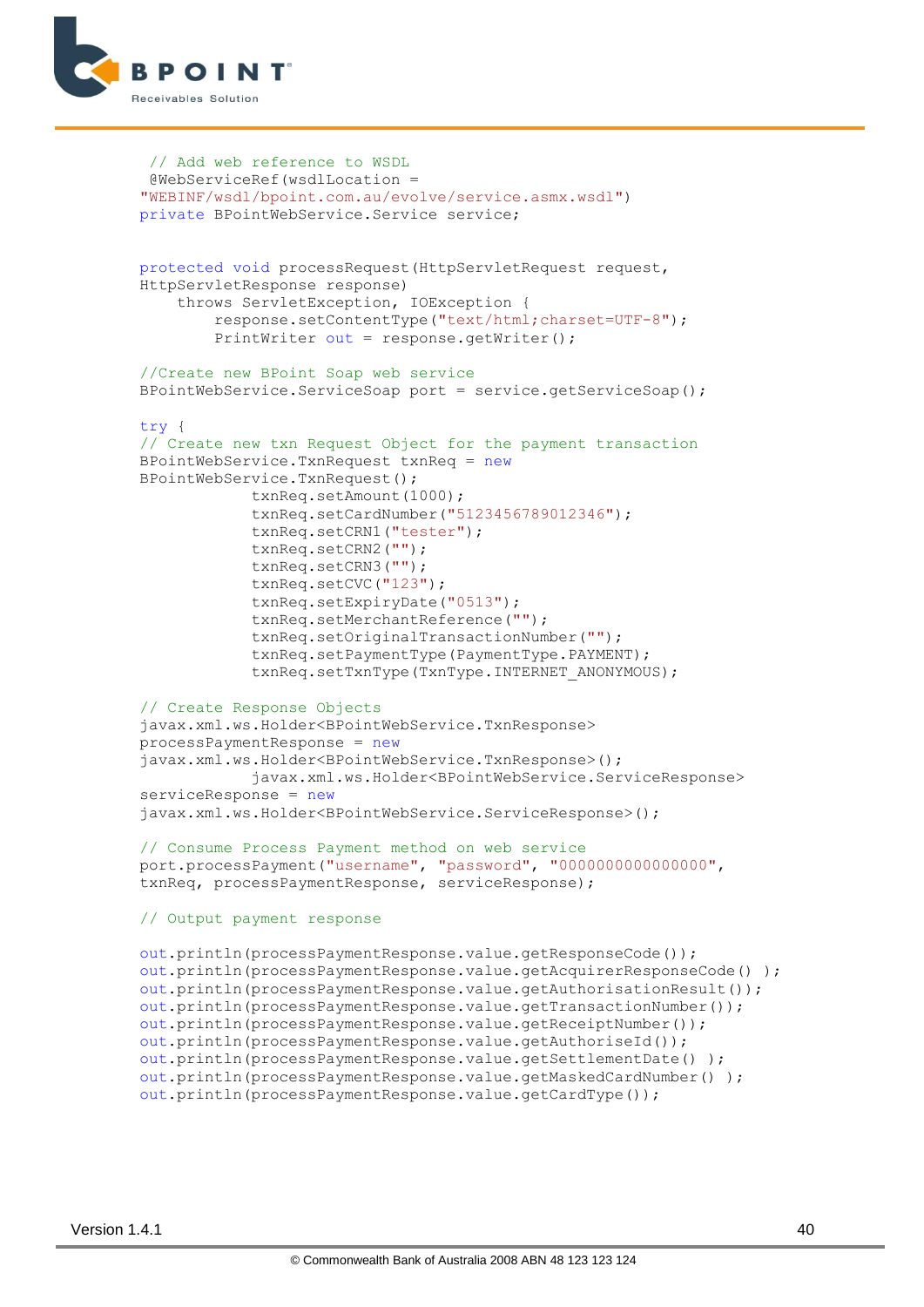

```
// Output service response (SUCCESS or FAIL)
```

```
out.println(serviceResponse.value.getResponseCode());
out.println(serviceResponse.value.getResponseMessage());
} catch (Exception ex) {
             out.println(ex.toString());
}
      out.close();
}
```
#### **Example 2 - Retrieve Batch Statistics**

```
NOTE: You must allow Web Service Session Cookies, this code is 
highlighted in red 
package clientservlet;
import java.io.IOException;
import java.io.PrintWriter;
import javax.servlet.ServletException;
import javax.servlet.http.HttpServlet;
import javax.servlet.http.HttpServletRequest;
import javax.servlet.http.HttpServletResponse;
// Add import statments
import javax.xml.ws.BindingProvider;
import javax.xml.ws.WebServiceRef;
public class RetrieveBatchStatistics extends HttpServlet {
// Add web reference to WSDL
@WebServiceRef(wsdlLocation = "WEB-INF/wsdl/evolve-
uat.premier.com.au/newevolveservice/service.asmx.wsdl")
private BPointWebService.Service service;
protected void processRequest(HttpServletRequest request,
HttpServletResponse response)
     throws ServletException, IOException {
         response.setContentType("text/html;charset=UTF-8");
PrintWriter out = response.getWriter();
//Create new BPoint Soap web service
BPointWebService.ServiceSoap port = service.getServiceSoap();
// Enable Web Session Cookies 
((BindingProvider)port).getRequestContext().put(BindingProvider.SESSI
ON MAINTAIN PROPERTY, true);
try {
      // Create Response Objects
      javax.xml.ws.Holder<java.lang.Boolean> loginResponse = new
      javax.xml.ws.Holder<java.lang.Boolean>();
      javax.xml.ws.Holder<BPointWebService.ServiceResponse> 
      serviceResponse = new
      javax.xml.ws.Holder<BPointWebService.ServiceResponse>();
```

```
 // Login to Bpoint through web service
```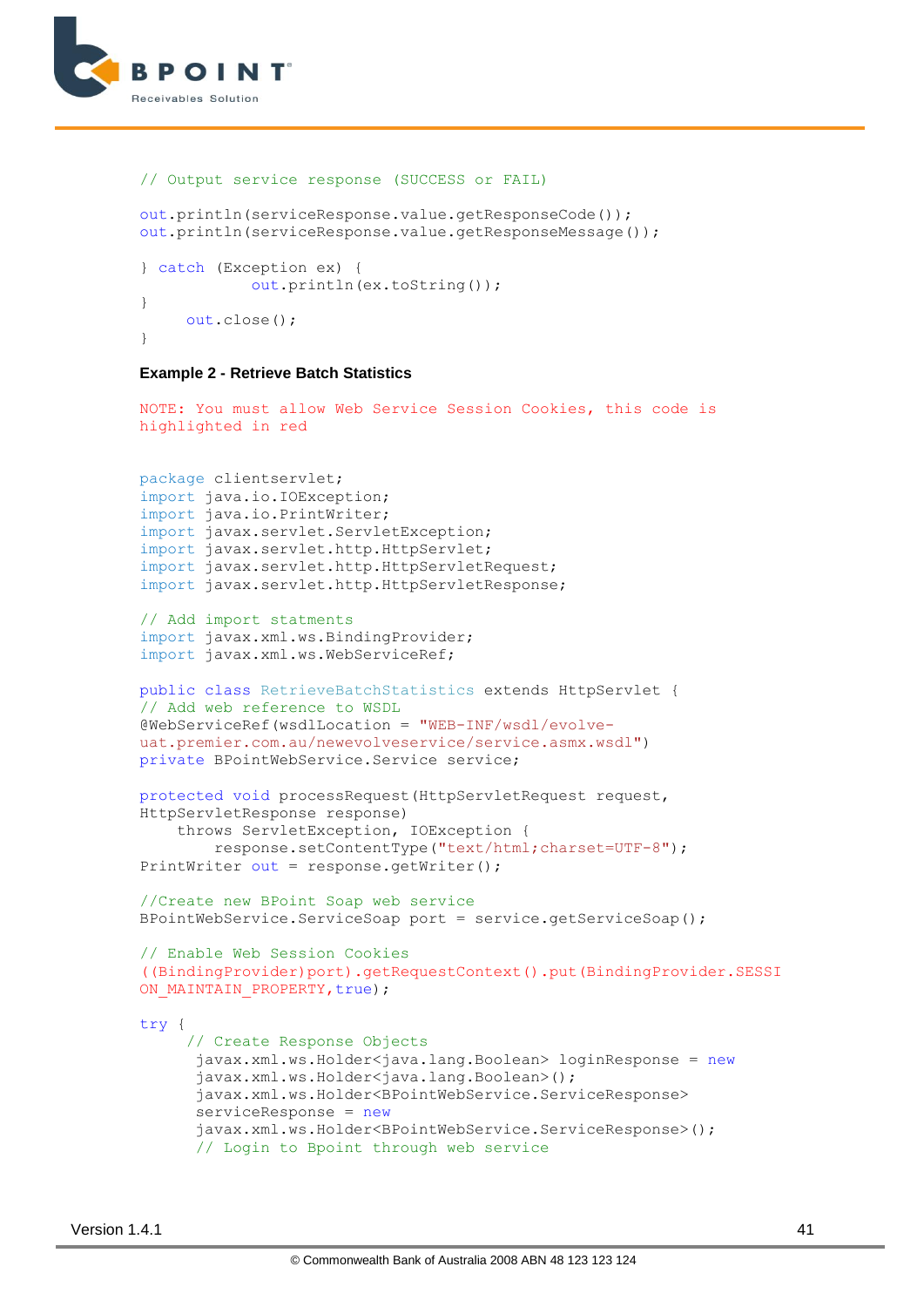

```
port.login("1.2.2.489", "username", "password", 
      "0000000000000001", loginResponse, serviceResponse);
       // Check login successful
      if(loginResponse.value.booleanValue() == true)
      {
      javax.xml.ws.Holder<BPointWebService.ArrayOfBatchStats> 
      batchStatsArray = new
      javax.xml.ws.Holder<BPointWebService.ArrayOfBatchStats>();
      // Consume Retrieve Batch Statistics method on web service
      port.retrieveBatchStatistics(1, batchStatsArray, 
      serviceResponse);
      if(serviceResponse.value.getResponseCode().toString().equals("S
      UCCESS"))
\left\{\begin{array}{c} \end{array}\right. // Output Batch Statistics
            java.util.List<BPointWebService.BatchStats> batchStats = 
            batchStatsArray.value.getBatchStats();
            for(int i = 0; i < batchStats.size(); i++)
      \left\{\begin{array}{c} \end{array}\right.BPointWebService.BatchStats bStat = 
                  batchStats.get(i);
                   out.println(bStat.getBatchFileId());
                   out.println(bStat.getTxnCount());
                   out.println(bStat.getProcCount() );
                  out.println(bStat.getOrigFilename() );
                  out.println(bStat.getResFilename() );
                  out.println(bStat.getSubmittedTime());
                  out.println(bStat.getCompletedTime());
                  out.println(bStat.getBatchState());
                  out.println(bStat.getPercentage() );
       }
 }
             // Output service response (SUCCESS or FAIL)
             out.println(serviceResponse.value.getResponseCode());
            out.println(serviceResponse.value.getResponseMessage());
       }
        else
       {
            out.println(serviceResponse.value.getResponseMessage());
 }
    } catch (Exception ex) {
      out.println(ex.toString());
       out.close();
```
}

}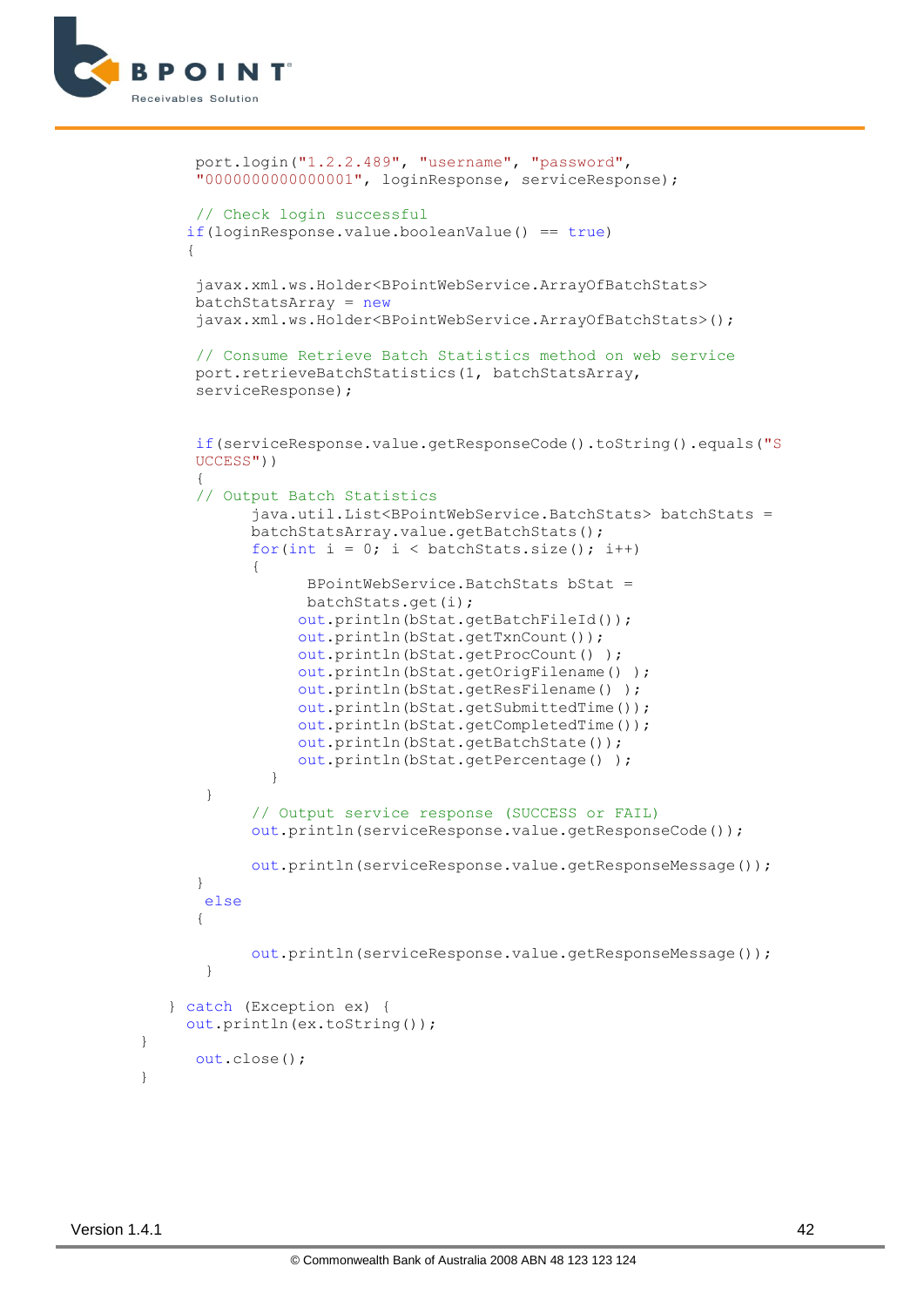

# **Appendix**

# <span id="page-42-1"></span><span id="page-42-0"></span>**4.1 Transaction Response Codes**

| <b>Response</b> | <b>Issuer</b>               | <b>Description:</b>                      |
|-----------------|-----------------------------|------------------------------------------|
| Code:           | Response                    |                                          |
|                 | Code:                       |                                          |
|                 | <b>Bank Response Codes:</b> |                                          |
| 0               | 00                          | Approved                                 |
| 0               | 08                          | Honour with ID                           |
| 0               | 16                          | Approved, Update Track 3                 |
| 1               | 09                          | <b>Transaction Declined - Bank Error</b> |
| 1               | 10                          | <b>Transaction Declined - Bank Error</b> |
| 1               | 11                          | <b>Transaction Declined - Bank Error</b> |
|                 | 12                          | <b>Transaction Declined - Bank Error</b> |
| 1               | 13                          | <b>Transaction Declined - Bank Error</b> |
| 1               | 17                          | <b>Transaction Declined - Bank Error</b> |
|                 | 18                          | <b>Transaction Declined - Bank Error</b> |
| 1               | 20                          | <b>Transaction Declined - Bank Error</b> |
|                 | 21                          | <b>Transaction Declined - Bank Error</b> |
| 1               | 22                          | <b>Transaction Declined - Bank Error</b> |
| 1               | 23                          | <b>Transaction Declined - Bank Error</b> |
|                 | 24                          | <b>Transaction Declined - Bank Error</b> |
|                 | 26                          | <b>Transaction Declined - Bank Error</b> |
| 1               | 27                          | <b>Transaction Declined - Bank Error</b> |
|                 | 28                          | <b>Transaction Declined - Bank Error</b> |
|                 | 29                          | <b>Transaction Declined - Bank Error</b> |
| 1               | 30                          | <b>Transaction Declined - Bank Error</b> |
| 1               | 32                          | <b>Transaction Declined - Bank Error</b> |
| 1               | 35                          | <b>Transaction Declined - Bank Error</b> |
| 1               | 37                          | <b>Transaction Declined - Bank Error</b> |
|                 | 38                          | <b>Transaction Declined - Bank Error</b> |
|                 | 40                          | <b>Transaction Declined - Bank Error</b> |
| 1               | 42                          | <b>Transaction Declined - Bank Error</b> |
|                 | 44                          | <b>Transaction Declined - Bank Error</b> |
|                 | 45                          | <b>Transaction Declined - Bank Error</b> |
|                 | 46                          | <b>Transaction Declined - Bank Error</b> |
| 1               | 47                          | <b>Transaction Declined - Bank Error</b> |
| 4               | 48                          | <b>Transaction Declined - Bank Error</b> |
| 1               | 49                          | <b>Transaction Declined - Bank Error</b> |
|                 | 50                          | <b>Transaction Declined - Bank Error</b> |
|                 | 52                          | <b>Transaction Declined - Bank Error</b> |
| 1               | 53                          | <b>Transaction Declined - Bank Error</b> |
|                 | 55                          | <b>Transaction Declined - Bank Error</b> |
| 1               | 56                          | <b>Transaction Declined - Bank Error</b> |
|                 | 57                          | <b>Transaction Declined - Bank Error</b> |
|                 | 58                          | <b>Transaction Declined - Bank Error</b> |
| 1               | 60                          | <b>Transaction Declined - Bank Error</b> |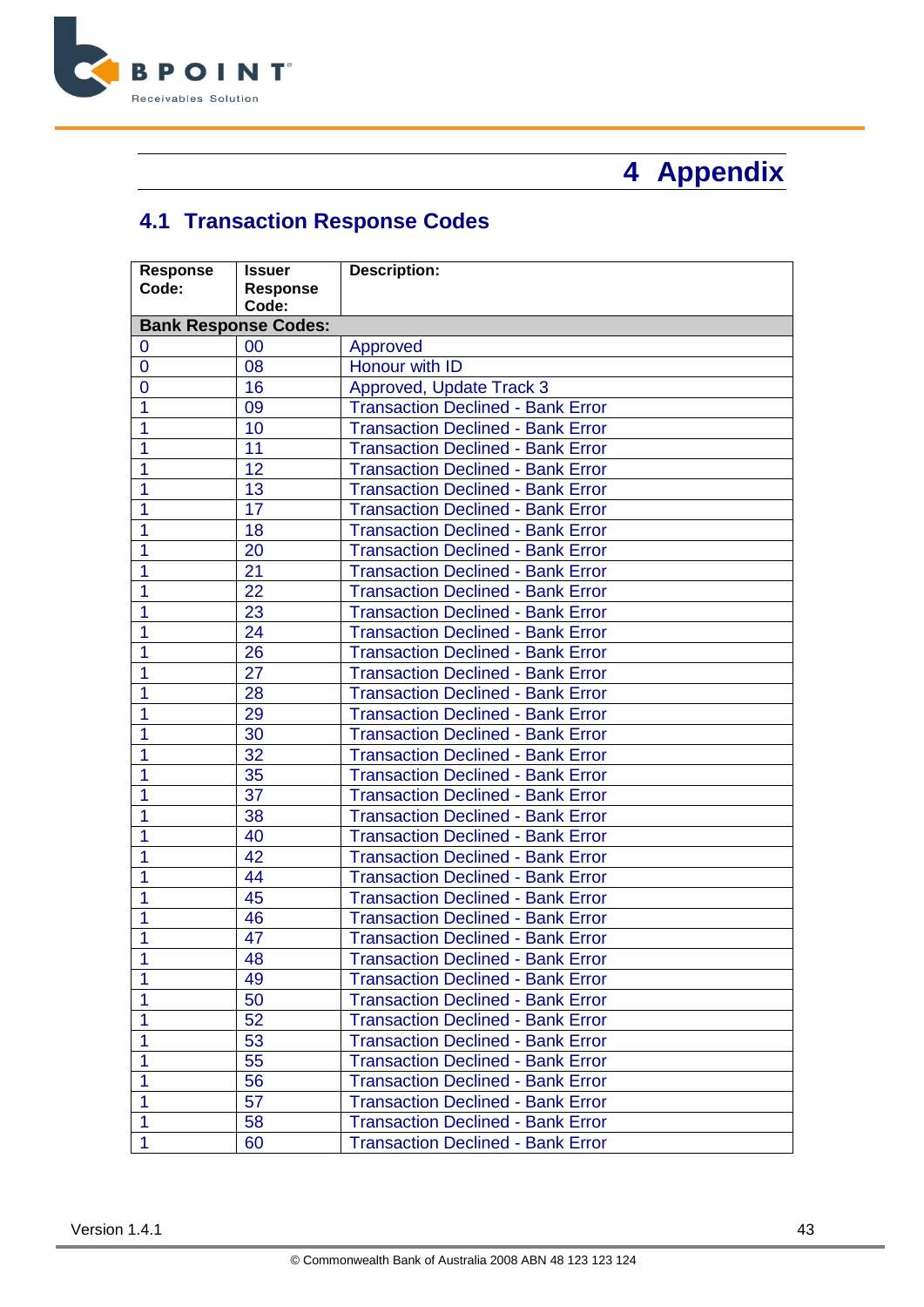

| 1              | 62 | <b>Transaction Declined - Bank Error</b> |
|----------------|----|------------------------------------------|
| 1              | 63 | <b>Transaction Declined - Bank Error</b> |
| 1              | 64 | <b>Transaction Declined - Bank Error</b> |
|                | 66 | <b>Transaction Declined - Bank Error</b> |
|                | 67 | <b>Transaction Declined - Bank Error</b> |
|                | 69 | <b>Transaction Declined - Bank Error</b> |
|                | 70 | <b>Transaction Declined - Bank Error</b> |
| 1              | 71 | <b>Transaction Declined - Bank Error</b> |
|                | 72 | <b>Transaction Declined - Bank Error</b> |
|                | 73 | <b>Transaction Declined - Bank Error</b> |
| 1              | 74 | <b>Transaction Declined - Bank Error</b> |
|                | 75 | <b>Transaction Declined - Bank Error</b> |
|                | 76 | <b>Transaction Declined - Bank Error</b> |
|                | 77 | <b>Transaction Declined - Bank Error</b> |
|                | 78 | <b>Transaction Declined - Bank Error</b> |
| 1              | 79 | <b>Transaction Declined - Bank Error</b> |
|                | 80 | <b>Transaction Declined - Bank Error</b> |
|                | 81 | <b>Transaction Declined - Bank Error</b> |
|                | 82 | <b>Transaction Declined - Bank Error</b> |
|                | 83 | <b>Transaction Declined - Bank Error</b> |
|                | 84 | <b>Transaction Declined - Bank Error</b> |
|                | 85 | <b>Transaction Declined - Bank Error</b> |
|                | 86 | <b>Transaction Declined - Bank Error</b> |
| 1              | 87 | <b>Transaction Declined - Bank Error</b> |
|                | 88 | <b>Transaction Declined - Bank Error</b> |
|                | 89 | <b>Transaction Declined - Bank Error</b> |
|                | 93 | <b>Transaction Declined - Bank Error</b> |
|                | 94 | <b>Transaction Declined - Bank Error</b> |
|                | 95 | <b>Transaction Declined - Bank Error</b> |
|                | 96 | <b>Transaction Declined - Bank Error</b> |
| 1              | 97 | <b>Transaction Declined - Bank Error</b> |
| $\overline{2}$ | 01 | <b>Bank Declined Transaction</b>         |
| $\overline{2}$ | 02 | <b>Bank Declined Transaction</b>         |
| $\overline{2}$ | 03 | <b>Bank Declined Transaction</b>         |
| $\overline{2}$ | 04 | <b>Bank Declined Transaction</b>         |
| $\overline{2}$ | 05 | <b>Bank Declined Transaction</b>         |
| $\overline{2}$ | 06 | <b>Bank Declined Transaction</b>         |
| $\overline{2}$ | 07 | <b>Bank Declined Transaction</b>         |
| $\overline{2}$ | 14 | <b>Bank Declined Transaction</b>         |
| $\overline{2}$ | 15 | <b>Bank Declined Transaction</b>         |
| $\overline{2}$ | 19 | <b>Bank Declined Transaction</b>         |
| $\overline{2}$ | 25 | <b>Bank Declined Transaction</b>         |
| $\overline{2}$ | 31 | <b>Bank Declined Transaction</b>         |
| $\overline{2}$ | 34 | <b>Bank Declined Transaction</b>         |
| $\overline{2}$ | 36 | <b>Bank Declined Transaction</b>         |
| $\overline{2}$ | 39 | <b>Bank Declined Transaction</b>         |
| $\overline{2}$ | 41 | <b>Bank Declined Transaction</b>         |
| $\overline{2}$ | 43 | <b>Bank Declined Transaction</b>         |
| $\overline{2}$ | 59 | <b>Bank Declined Transaction</b>         |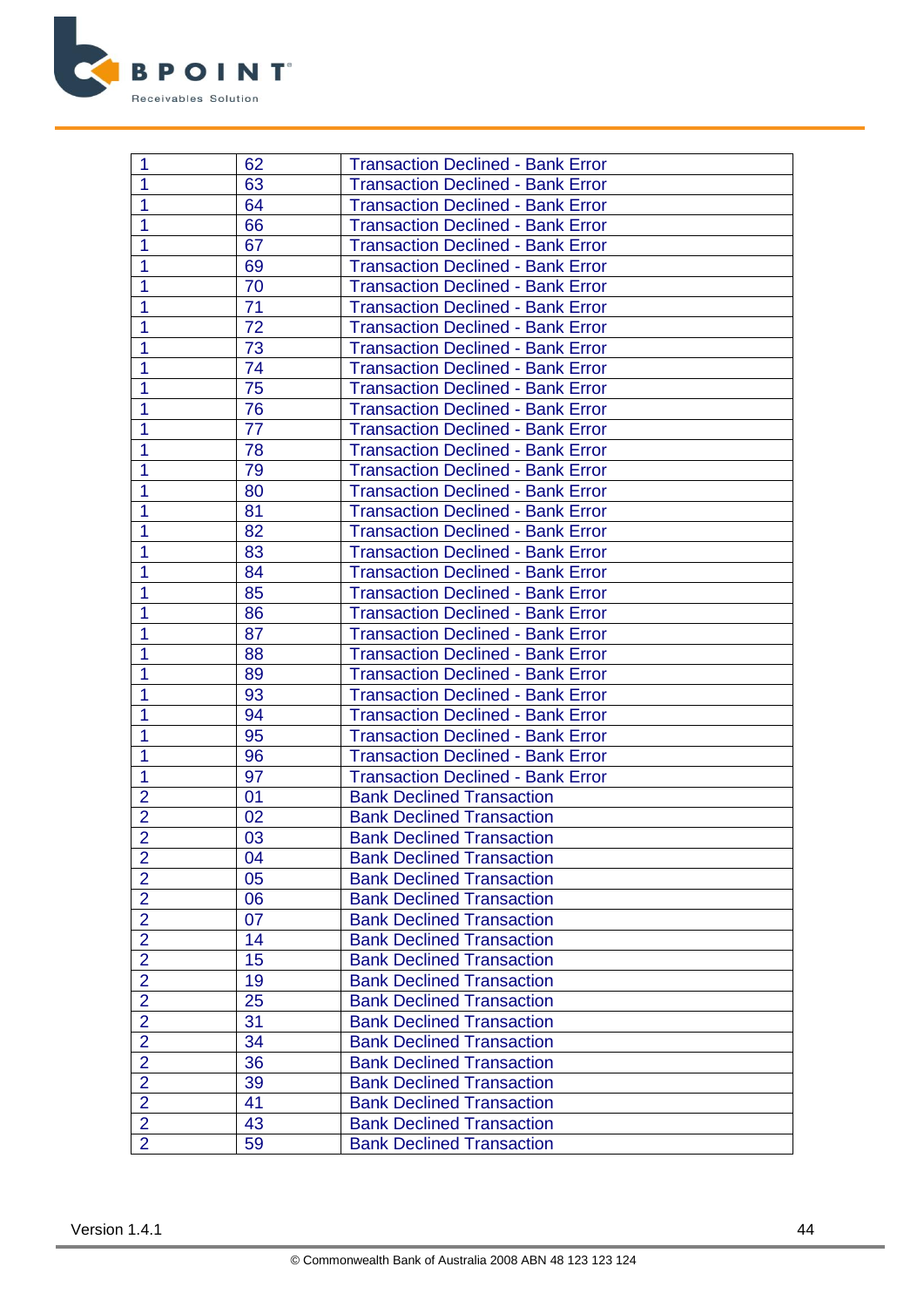

| $\overline{2}$          | 61                                   | <b>Bank Declined Transaction</b>                             |
|-------------------------|--------------------------------------|--------------------------------------------------------------|
| $\overline{2}$          | 65                                   | <b>Bank Declined Transaction</b>                             |
| $\overline{2}$          | 90                                   | <b>Bank Declined Transaction</b>                             |
| $\overline{2}$          | 91                                   | <b>Bank Declined Transaction</b>                             |
| $\overline{2}$          | 92                                   | <b>Bank Declined Transaction</b>                             |
| $\overline{2}$          | 98                                   | <b>Bank Declined Transaction</b>                             |
| $\overline{2}$          | 99                                   | <b>Bank Declined Transaction</b>                             |
| 3                       | 68                                   | <b>Transaction Declined - No Reply from Bank</b>             |
| $\overline{\mathbf{4}}$ | 33                                   | <b>Transaction Declined - Expired Card</b>                   |
| $\overline{\mathbf{4}}$ | 54                                   | <b>Transaction Declined - Expired Card</b>                   |
| $\overline{5}$          | 51                                   | <b>Bank Declined Transaction</b>                             |
|                         | <b>Gateway response codes:</b>       |                                                              |
| ?                       |                                      | <b>Response Unknown</b>                                      |
| $\overline{6}$          |                                      | <b>Transaction Declined - Error Communicating with Bank</b>  |
| 7                       |                                      | Payment Server Processing Error - Typically caused by        |
|                         |                                      | invalid input data such as an invalid credit card number.    |
|                         |                                      | Processing errors can also occur                             |
| 8                       |                                      | <b>Transaction Declined - Transaction Type Not Supported</b> |
| 9                       |                                      | <b>Bank Declined Transaction (Do not contact Bank)</b>       |
|                         |                                      |                                                              |
| A                       |                                      | <b>Transaction Aborted</b>                                   |
| $\overline{\text{C}}$   |                                      | <b>Transaction Cancelled</b>                                 |
| D                       |                                      | <b>Deferred Transaction</b>                                  |
| E                       |                                      | <b>Issuer Returned a Referral Response</b>                   |
| F                       |                                      | <b>3D Secure Authentication Failed</b>                       |
|                         |                                      | <b>Card Security Code Failed</b>                             |
|                         |                                      | Shopping Transaction Locked (This indicates that there is    |
|                         |                                      | another transaction taking place using the same              |
|                         |                                      | shopping transaction number)                                 |
| N                       |                                      | Cardholder is not enrolled in 3D Secure (Authentication      |
|                         |                                      | Only)                                                        |
| P                       |                                      | <b>Transaction is Pending</b>                                |
| R                       |                                      | <b>Retry Limits Exceeded, Transaction Not Processed</b>      |
| $\overline{\mathsf{S}}$ |                                      | Duplicate OrderInfo used. (This is only relevant for         |
|                         |                                      | Payment Servers that enforce the uniqueness of this          |
|                         |                                      | field)                                                       |
| U                       |                                      | <b>Card Security Code Failed</b>                             |
|                         | <b>Payment Server Response Codes</b> |                                                              |
| ?                       |                                      | Unhandled server error.                                      |
|                         |                                      |                                                              |
| PT E1                   |                                      | Database error.                                              |
| PT E2                   |                                      | Unable to encrypt card number.                               |
| PT E3                   |                                      | Unable to decrypt card number.                               |
| PT E4                   |                                      | Server shutdown in progress.                                 |
| PT E5                   |                                      | Server busy, transaction timed out in queue and was not      |
|                         |                                      | sent to the bank.                                            |
| PT E6                   |                                      | Processing aborted, payment server is shutting down.         |
|                         |                                      |                                                              |
| PT V1                   |                                      | Invalid transaction type.                                    |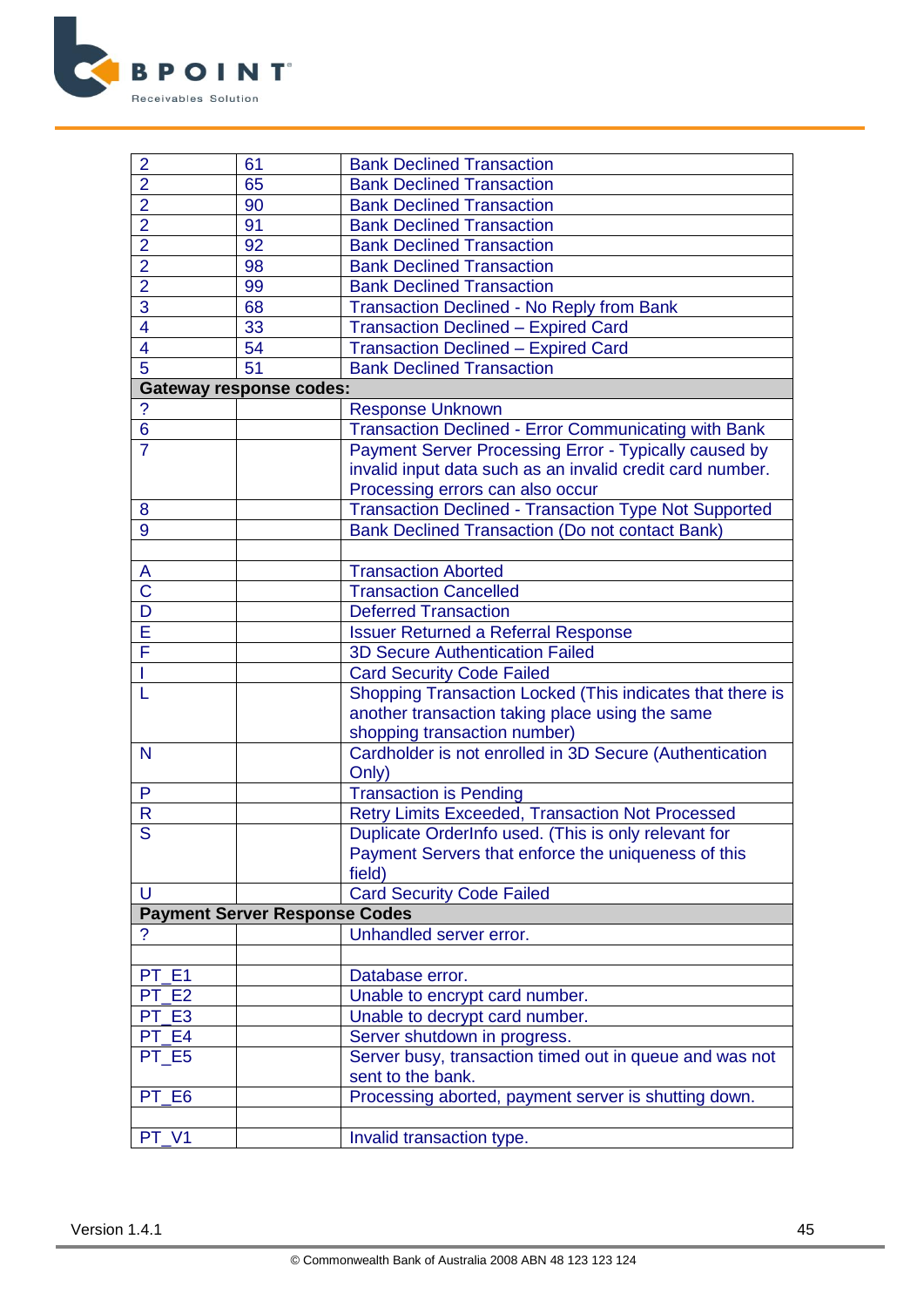

| PT V2               | Invalid financial type.                                 |
|---------------------|---------------------------------------------------------|
| PT V3               | Invalid amount.                                         |
| PT V4               | Invalid card number.                                    |
| PT_V5               | Invalid expiry date.                                    |
| PT V6               | Invalid CVC.                                            |
| PT V7               | Financial transaction type not supported by gateway.    |
| PT V8               | Reversal not supported.                                 |
| $PT_V9$             | Merchant/biller details not found.                      |
| <b>PT V10</b>       | Unable to retrieve merchant/biller details.             |
| <b>PT V11</b>       | Cardholder not authenticated (Vbv, SecureCode).         |
| <b>PT V12</b>       | Error authenticating cardholder (Vbv, SecureCode).      |
|                     |                                                         |
| PT_T1               | Token payment not allowed for Internet, IVR and call    |
|                     | centre transaction types.                               |
| PT T2               | Credit Card payment details not found for this token.   |
| PT T3               | Unable to decrypt card number.                          |
| PT T4               | Unable to retrieve credit card payment details due to   |
|                     | system error.                                           |
| PT T5               | Token payment not supported.                            |
|                     |                                                         |
| PT <sub>R1</sub>    | Original transaction not found.                         |
| PT <sub>R2</sub>    | Original transaction was not approved.                  |
| PT <sub>R3</sub>    | Original transaction is locked.                         |
| PT <sub>R4</sub>    | Transaction already fully refunded.                     |
| PT <sub>R5</sub>    | Only \$x.xx available for refund.                       |
| PT R6               | Preauth transaction already completed.                  |
| PT R7               | Unable to verify if reversal can be processed.          |
| PT R8               | Transaction already reversed.                           |
| PT <sub>R9</sub>    | Transaction partially refunded.                         |
| <b>PT_R10</b>       | (Only for reversals of timed out transactions) Original |
|                     | transaction not found.                                  |
| <b>PT R11</b>       | (Only for reversals of timed out transactions) Multiple |
|                     | instances of original transaction found.                |
| <b>PT R12</b>       | (Only for reversals of timed out transactions) Original |
|                     | transaction was not successful.                         |
| $PT_R13$            | (Only for reversals of timed out transactions) Original |
|                     | transaction number not found.                           |
| $PT_R14$            | (Only for reversals of timed out transactions) Error    |
|                     | looking up result of original transaction.              |
| <b>PT_R15</b>       | Invalid amount. Reversal amount must be the same as     |
|                     | the amount of the original transaction.                 |
|                     |                                                         |
| PT_G1               | Gateway configuration error.                            |
| PT_G2               | Unable to build gateway request.                        |
| PT_G3               | Unable to connect to gateway.                           |
| PT G4               | Unable to send transaction request data.                |
| PT G5               | Unable to get response data.                            |
| $\overline{PT\_G6}$ | Unable to process transaction.                          |
| PT G7               | Unable to process, server busy.                         |